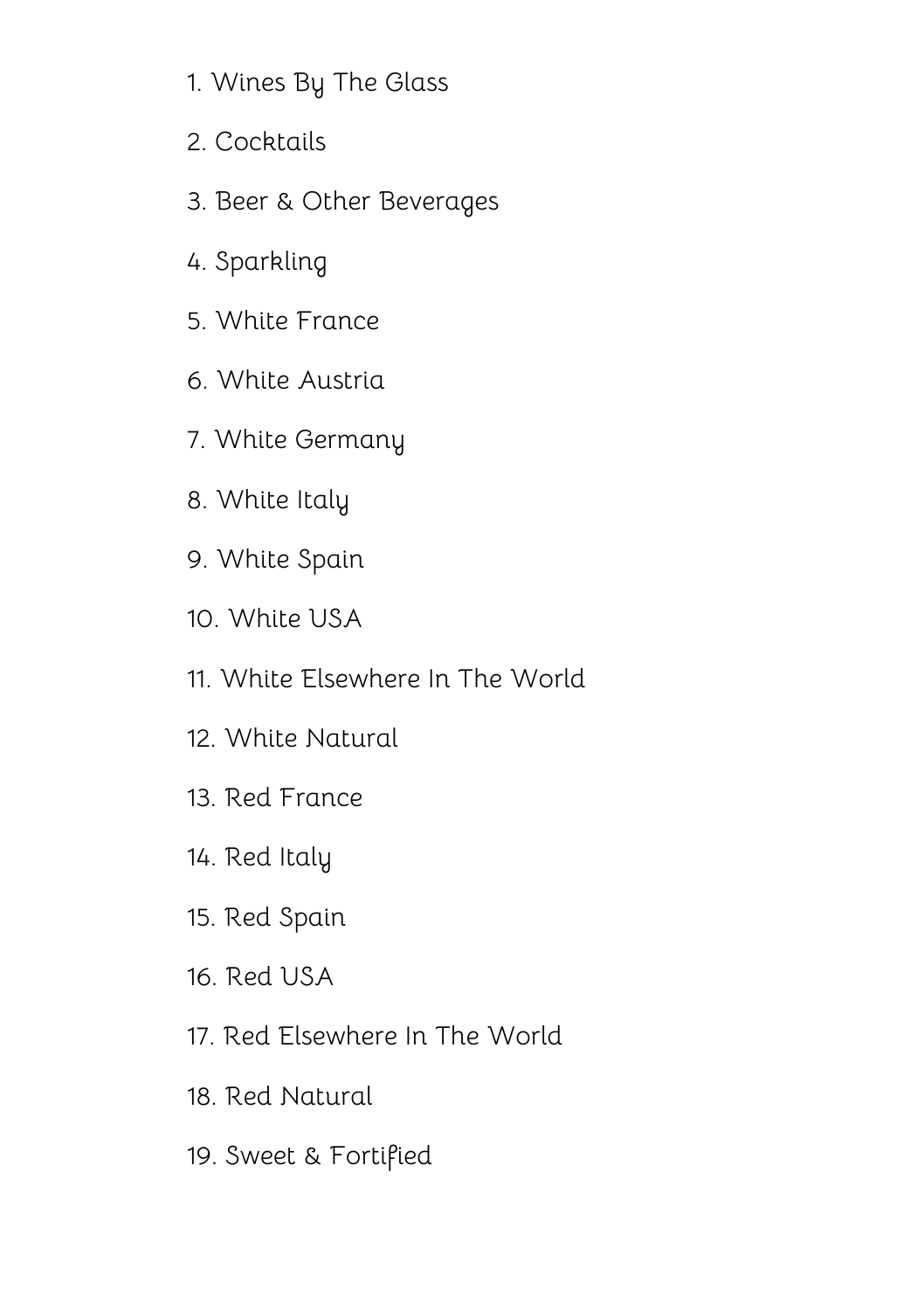# <span id="page-1-0"></span>1. Wines By The Glass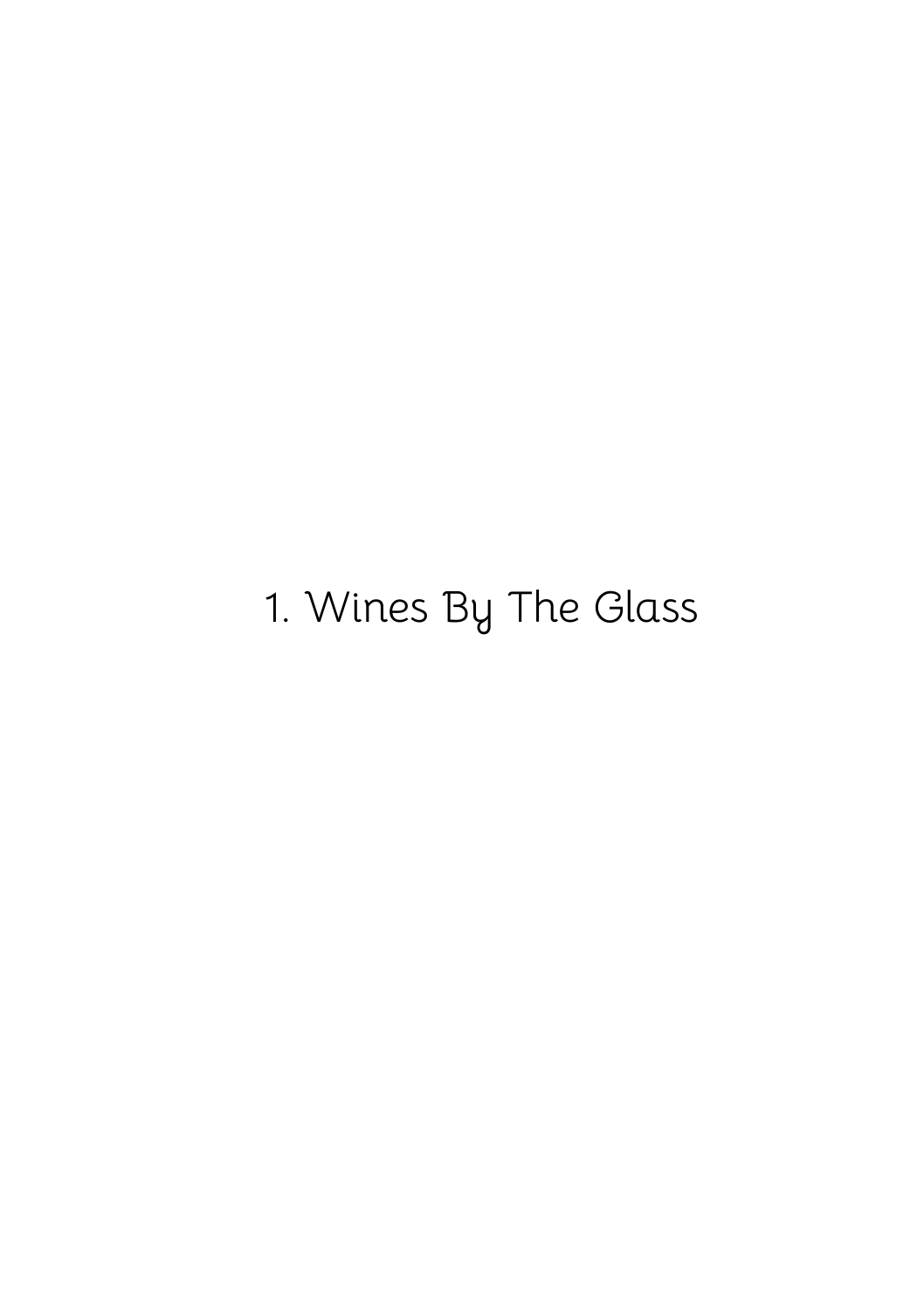#### **SPARKLING WINE**

| NV Pol Roger Champagne Brut Reserve                                 | 195 |
|---------------------------------------------------------------------|-----|
| NV Michel Gonet Zero Dosage Champagne Grand Cru Blanc de Blancs 165 |     |
| NV Dom. Saint-Rémy, Crémant d'Alsace Brut Cuvée Prestige            | 155 |

#### **WHITE WINE**

| 2021 Louis Robin, Chablis, Burgundy, France                       | 175 |
|-------------------------------------------------------------------|-----|
| 2020 André Bonhomme, Cuvée Spéciale Viré Clessé, Burgundy, France | 180 |
| 2020 Fournier Pouilly-Fumé, "Les Deux Cailloux" Loire, France     | 165 |
| 2020 Geyerhof Stockwerk Grüner Veltliner, Kremstal, Austria       | 145 |
| 2021 Tina Pfaffmann, Literware Riesling, Pfalz, Germany           | 125 |
| 2019 Monte del Frá, Cá del Magro, Veneto, Italy                   | 14O |
| 2018 Failla Wines, Sonoma Coast Chardonnay, Sonoma, USA           | 240 |

# **RED WINE**

| 2016 Olga Raffault, Chinon "Les Peuilles", Loire, France              | 195        |
|-----------------------------------------------------------------------|------------|
| 2018 Vidal-Fleury, Côtes Du Rhône Villages, Rhône, France             | 145        |
| 2021 Trediberri, Lange Nebbiolo, Piedmont, Italy                      | 160        |
| 2018 Fattoria Nittardi, Casanuova di Nittardi Chianti Classico, Italy | 170        |
| 2020 Viña Ilusión, Rioja, Spain                                       | 135        |
| 2020 Nuiton-Beaunoy Pinot Noir, Burgundy, France                      | 175        |
| 2020 Pax, Syrah North Coast, Sonoma County, USA                       | <b>240</b> |

# **ROSÈ WINE**

| 2020 Dom. Houchart, Côtes de Provence, France                   | 155 |
|-----------------------------------------------------------------|-----|
| 2021 Dom. de Triennes, Triennes Rosé, Provence, France          | 160 |
| 2020 Henri Bourgeois, Sancerre Les Baronnes Rosé, Loire, France | 195 |

# **ROSÈ WINE BY THE BOTTLE**

| 2020 Dom. Houchart, Côtes de Provence, France                   | 695 |
|-----------------------------------------------------------------|-----|
| 2021 Dom. de Triennes. Triennes Rosé. Provence. France          | 675 |
| 2020 Henri Bourgeois, Sancerre Les Baronnes Rosé, Loire, France | 895 |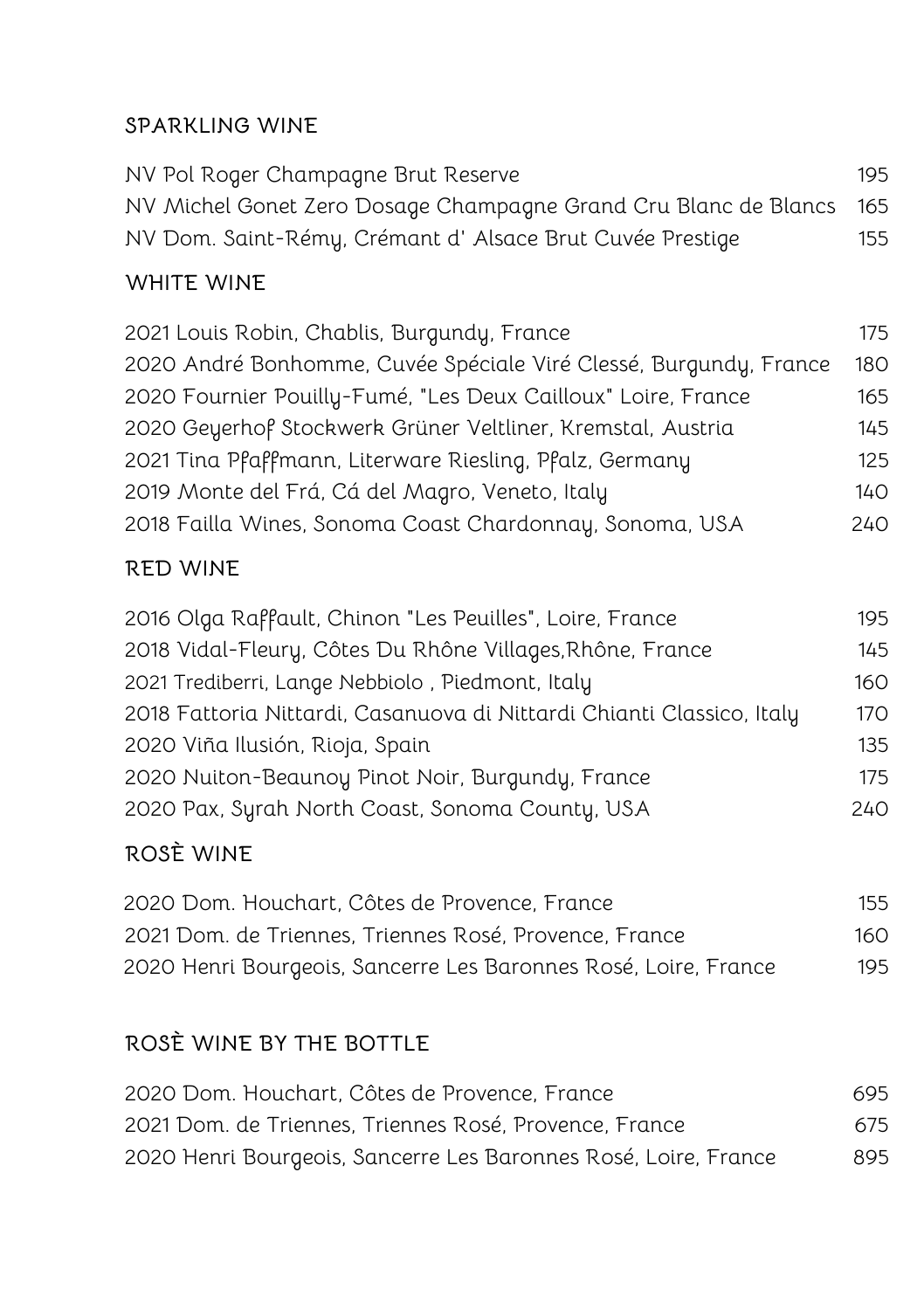# <span id="page-3-0"></span>2. Cocktails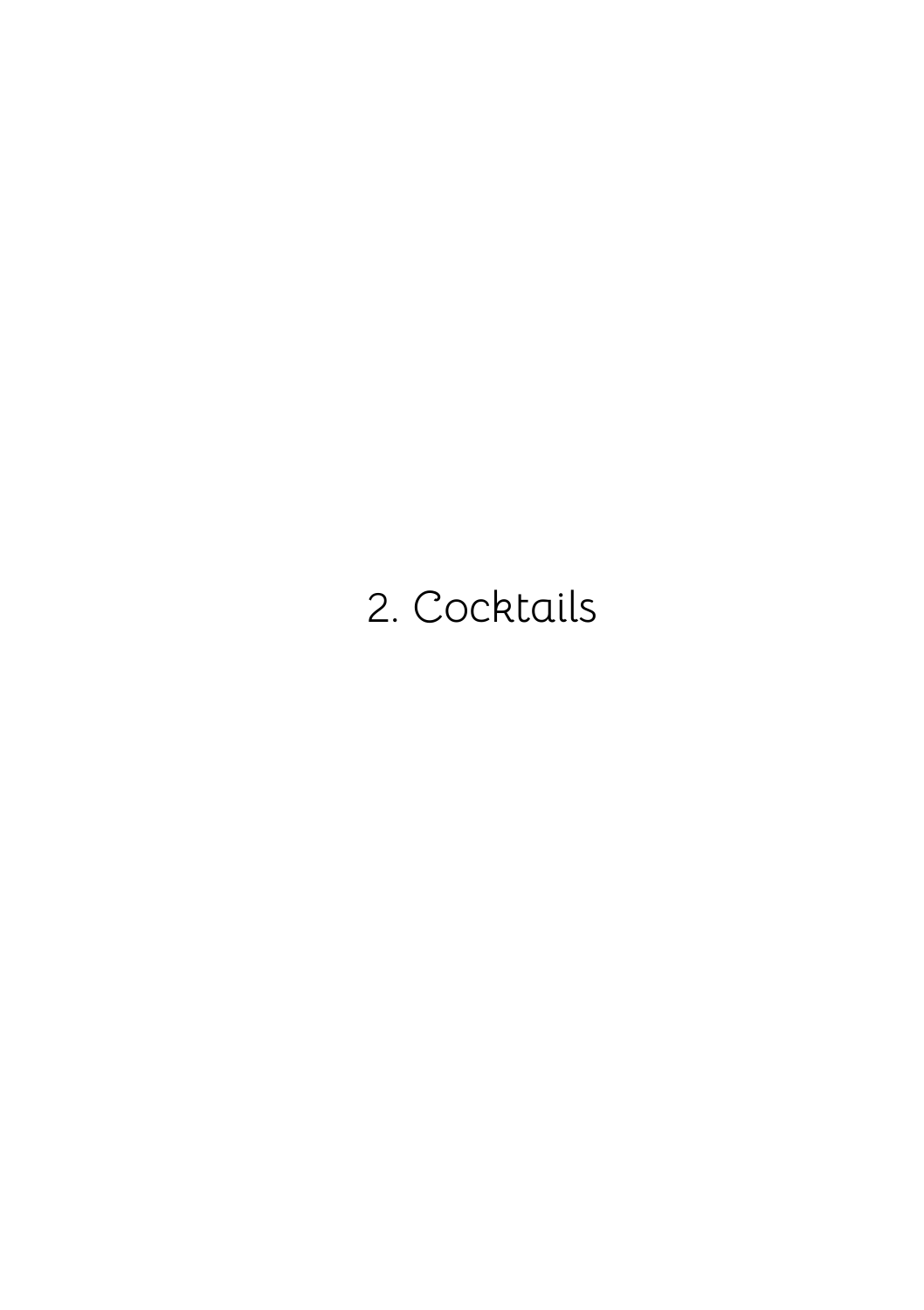#### **Barrel Aged Negroni** 165

Stockholms Bränneri Dry Gin, Antica Formula, Campari *This drink dates back to Caffe Casoni, Florence, 1919. Legend tells that Count Camillo Negroni asked his friend, bartender Forsco Scarselli,to strengthen his favourite cocktail 'the Americano' by replacing the soda water with gin. Scarselli added an orange garnish, rather than the lemon you'd usually get with an Americano, & the drink took off. Before long, everyone was coming into the bar for a 'Negroni'*

#### **Dry Martini** 165

Hernö Dry Gin, Spriteriet Dry Vermouth, Spruce

*One of the theories about the origin of dry martini points to the town of Martinez, California, where historians & town inhabitants alike claim the drink was invented during the mid-1800s Gold Rush. Apparently, a gold miner who had recently struck it rich decided to celebrate his good fortune at a local bar. He requested Champagne, which they didn't have, so the bartender insisted on concocting another beverage made from ingredients he had on hand: gin, vermouth, bitters, maraschino liqueur,& a slice of lemon."The Martinez Special" was born. We create our own twist on the beloved classic with ingredients from Sweden.*

#### **Milkpunch** 165

#### Vodka, Rhubarb, Lime, Violet, Whey

*Milkpunch was first created in the 1600s, reaching the peak of its Popularity in the 1700s through mid-1800s. The earliest written record of this drink was found in a 1711 cookbook by Mary Rockett. Many famous people were known to be fond of this smooth-tasting libation. Ben Franklin created his own recipe for milk punsch & enclosed it in a letter to one of his acquaintances in 1763. His was a rather strong creation, which today's bartenders have softened, using only a select number of Franklin's ingredients. We add rhubarbs & clarify our milkpunch using a method that has been practiced since the early 18th century.*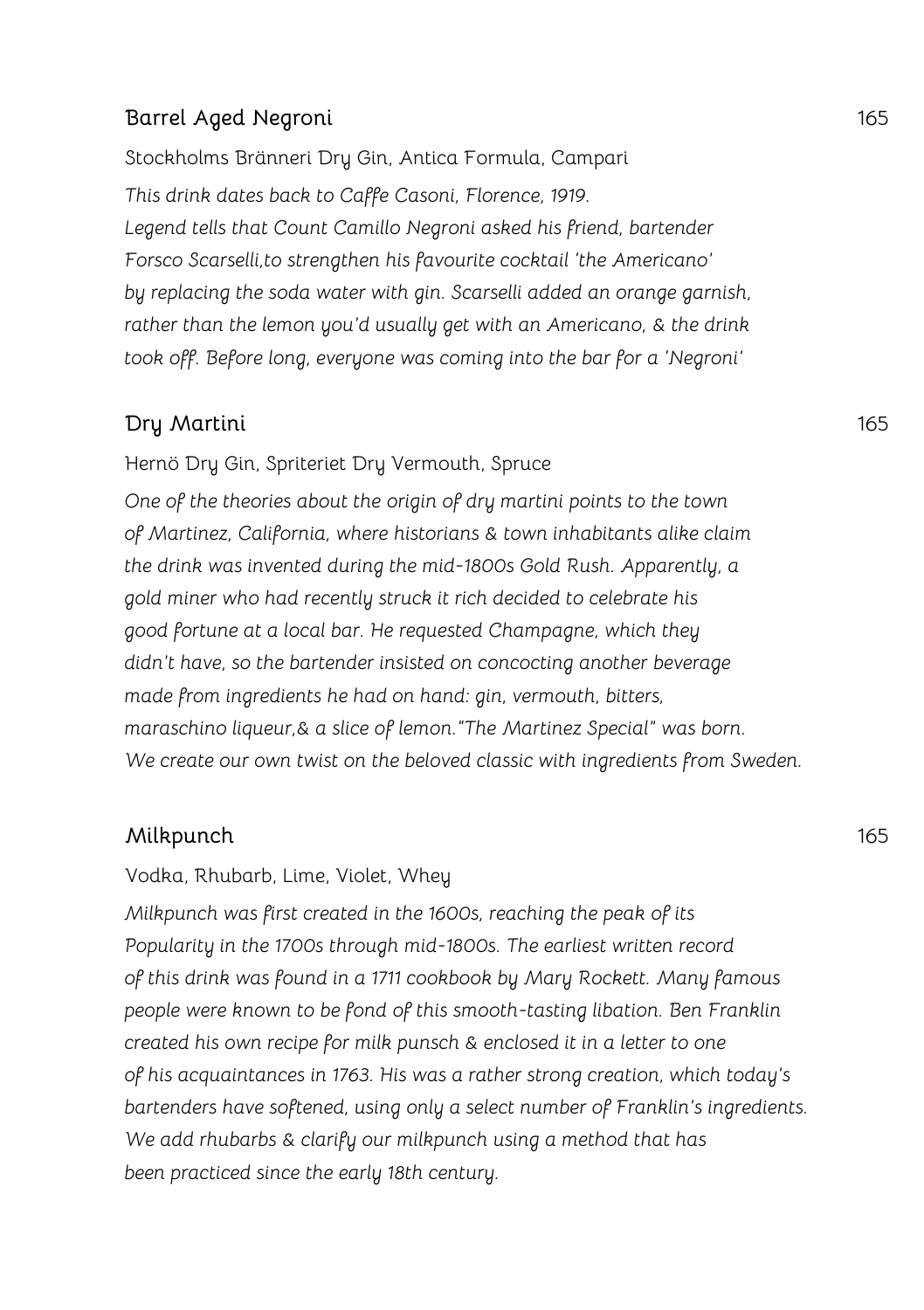#### **John Collins** 165

Stockholms Bränneri Dry Gin, Lemon, Lavender, Soda *The first recorded Tom Collins recipe is from the second edition of Jerry Thomas' book, "The Bartender's Guide", published in 1876, in which the Tom Collins is a class of drink, with the type of alcoholic spirit being used specified after the name Tom Collins (e.g. "-brandy","-gin"). It was others, who came after Thomas, "the father of American mixology," who changed the Tom Collins from its three main variations into a purely gin drink. We make our John Collins with zesty cordial & lavender.*

#### **French 75** 165

Stockholms Bränneri Dry Gin, Lemon, Champagne

*The noble cocktail is named after the french 75-millimeter light field gun which do to its portability and rate of fire was the mainstay of the French army during the first world war. Capable of firing 15 rounds per minute, the French 75 was a formidable allrounder of a gun, anti-aircraft through to anti-tank a staggering 21,000 guns and 200 million shells were made and used during the war. Our French 75 is slightly more citrus forward than the original.*

#### **No-Groni** 95

Carlbaums Sthlm Dry & Rosso Vermouth, Sandberg Bitter Apéritif *The best thing about this Negroni is that you can drink 10 of these and still drive home safe and sound. "Wow, I can't believe this Negroni is alcohol-free!"*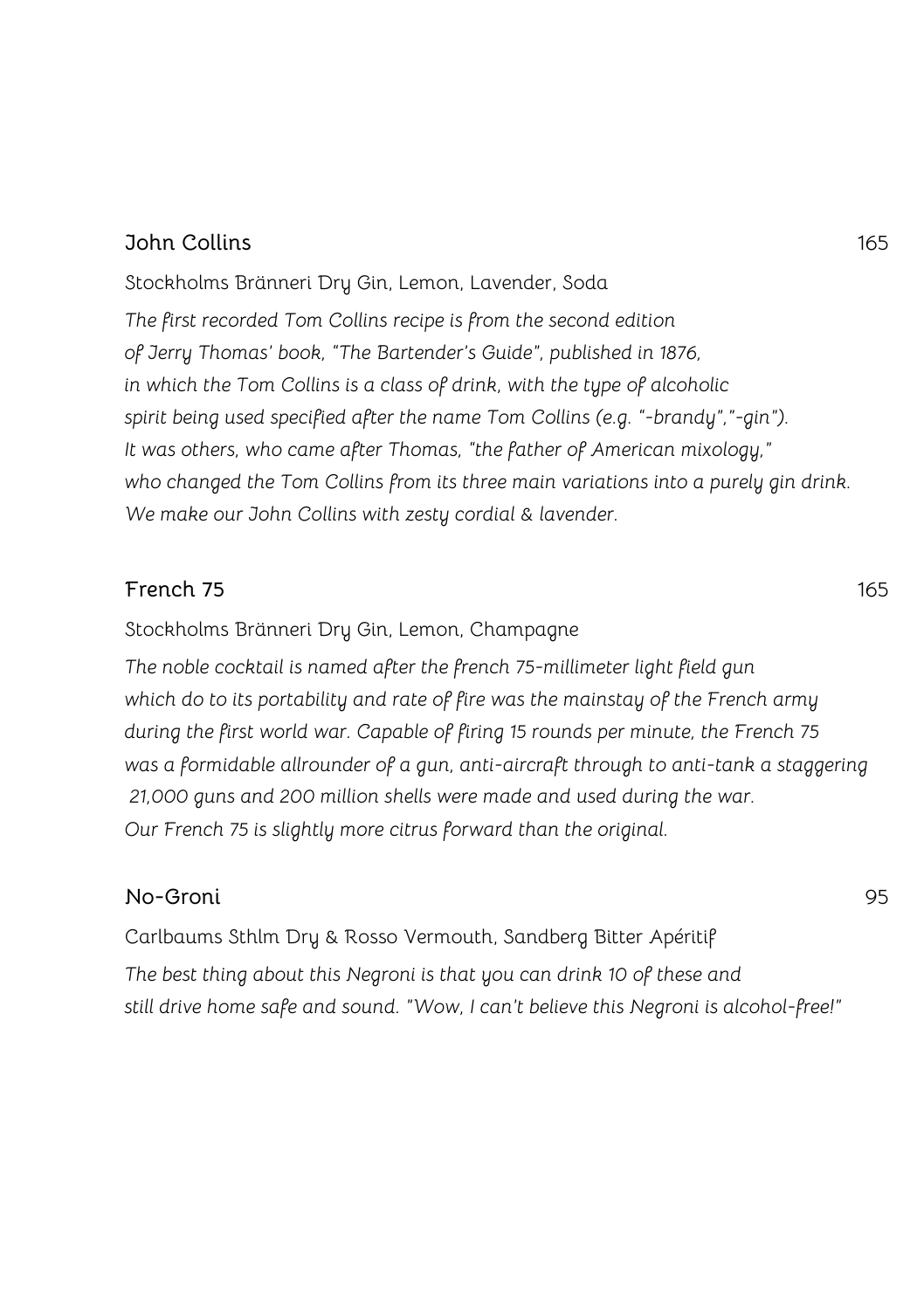# <span id="page-6-0"></span>3. Beer & Other Beverages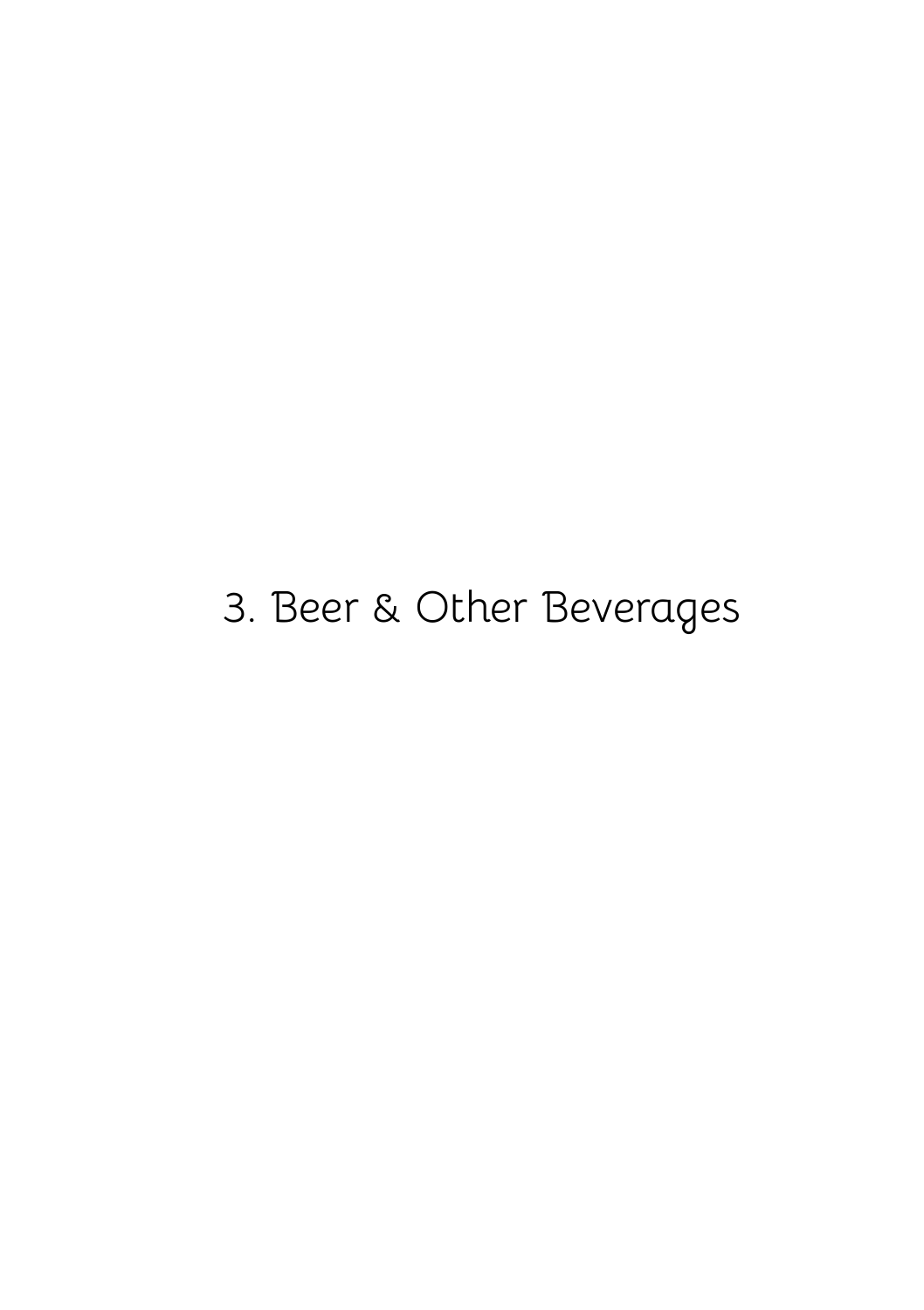| <b>DRAUGHT BEER</b>                                                                                                                                            | 35 cl          | 60 cl                      |
|----------------------------------------------------------------------------------------------------------------------------------------------------------------|----------------|----------------------------|
| Eriksberg Karaktär, 5,4%<br>Kronenbourg 1664, 5,0%<br>Brooklyn EIPA, 6,9%                                                                                      | 65<br>70<br>80 | 110<br>120<br><b>140</b>   |
| BEER & CIDER BY THE BOTTLE                                                                                                                                     |                |                            |
| Carlsberg Hof, 4,2 % 33 cl<br>Galipette Cidre Brut, 4,5% 33 cl                                                                                                 |                | 60<br>75                   |
| ALCOHOL FREE BEER/CIDER                                                                                                                                        |                |                            |
| Eriksberg Hovmästarlager, 0,5%<br>Carlsberg Alcohol Free Lager 0,5%<br>Kronenbourg 1664 Blanc 0,5%<br>Pripps Radler 0,0%<br>Galipette Cidre Non-Alcoholic 0,0% |                | 55<br>55<br>50<br>50<br>55 |
| <b>FRUIT JUICES</b>                                                                                                                                            |                |                            |
| Tosterups Verjus<br>Färna Svarta Vinbär<br>Pomologik Ingrid Marie Must<br>Craft Lemonade Ginger Kiss<br>Fentimans Victorian Lemonade                           |                | 95<br>85<br>70<br>60<br>85 |
| SPARKLING                                                                                                                                                      |                |                            |
| Richard Juhlin, Non Alcoholic Blanc de Blancs                                                                                                                  |                | 120                        |
| SODAS                                                                                                                                                          |                |                            |
| Coca Cola, Coca Cola Zero                                                                                                                                      |                | 45                         |
| SPARKLING WATER                                                                                                                                                |                |                            |
| Vichy Noveau<br>Ramlösa 80 cl                                                                                                                                  |                | 35<br>70                   |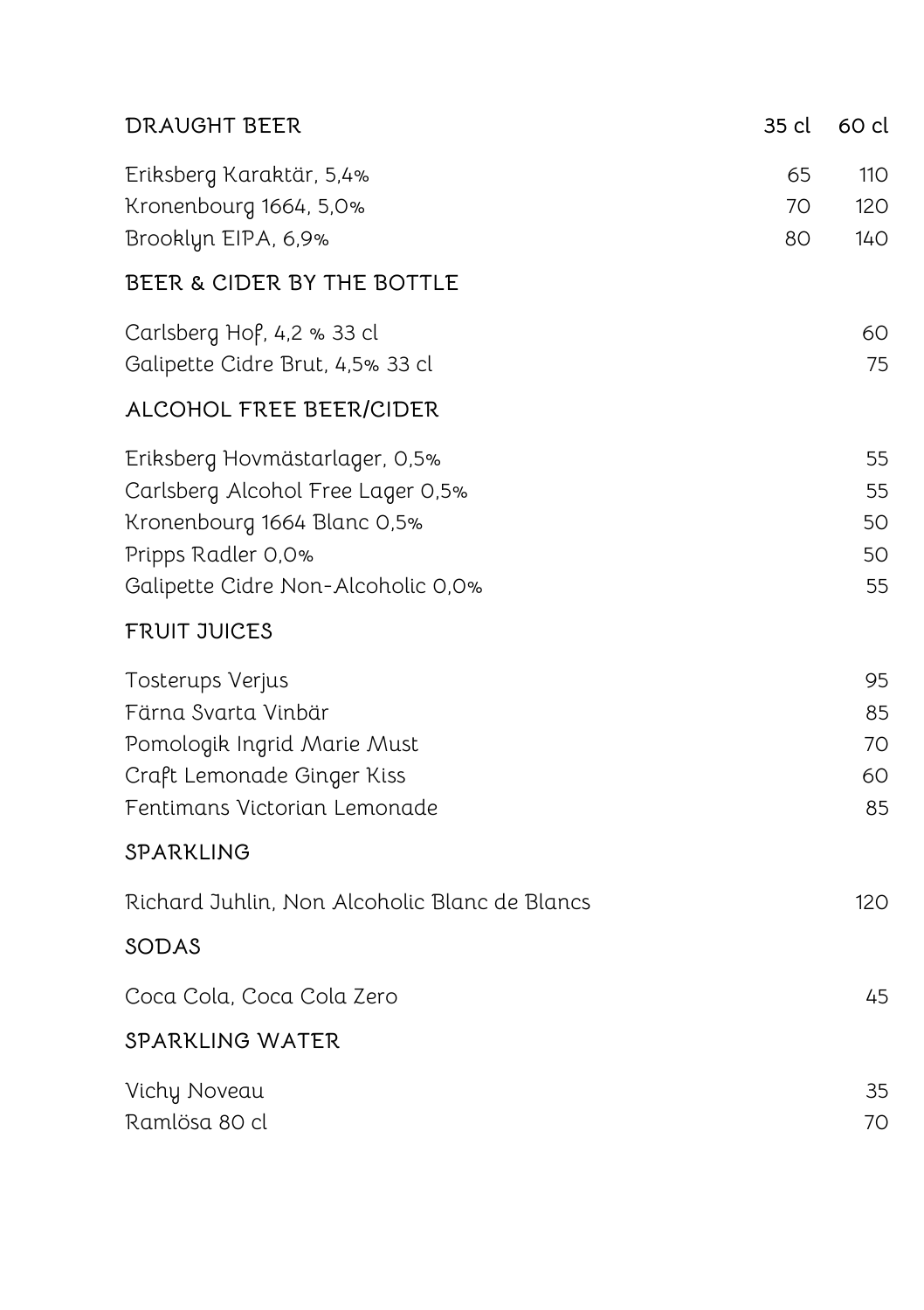# <span id="page-8-0"></span>4. Sparkling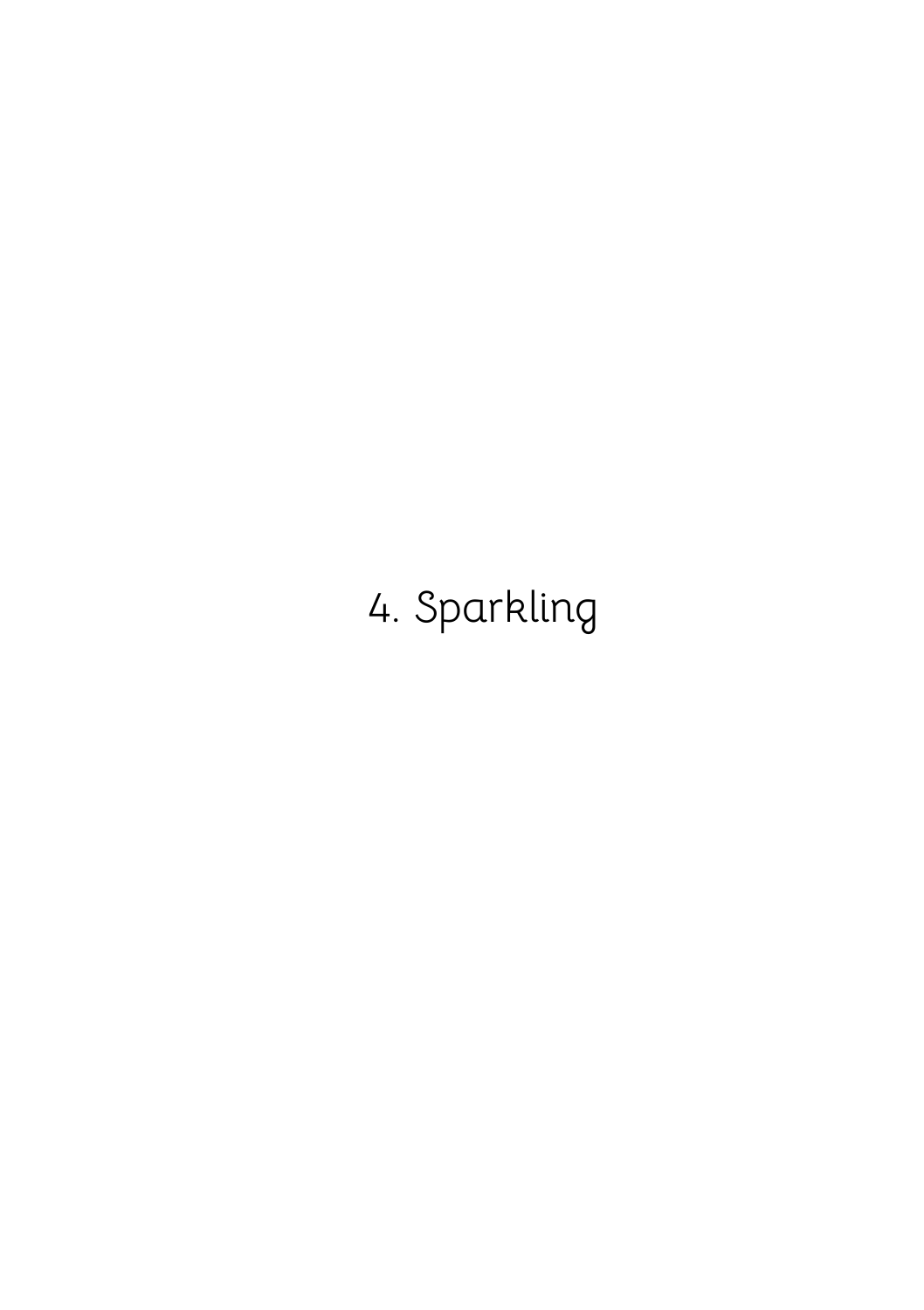# **FRANCE**

### **CHAMPAGNE**

| 2003 Deutz, Amour de Deutz VSA1                                   | 2600 |
|-------------------------------------------------------------------|------|
| NV Deutz, Brut * VSA4 1500 ml                                     | 2500 |
| 2011 Egly-Ouriet, Brut Grand Cru Millésime VSA1                   | 3295 |
| 2002 Gosset, Célebris Extra Brut VSA1                             | 2795 |
| 2006 Krug, Vintage VSA1                                           | 6400 |
| NV Krug, Grande Cuvée Edition 169 VSA1                            | 3400 |
| 2013 Lacourte Godbillon, Millésime *1:er Cru VSA1                 | 930  |
| NV Lenoble, Intense * VSA1                                        | 1050 |
| 2014 Louis Roederer, Brut Vintage VSA1                            | 2525 |
| 2012 Louis Roederer, Brut Nature VSA4                             | 1525 |
| 1997 Mailly, Grand Cru Collection 1500 ml                         | 3250 |
| 1998 Mailly, Grand Cru Collection 1500 ml                         | 3250 |
| 2000 Mailly, Grand Cru Collection 1500 ml                         | 3250 |
| 2003 Mailly, Grand Cru Collection 1500 ml                         | 3250 |
| 2012 Paul Déthune, Cuvée l'Ancienne Grand Cru VSA1                | 2050 |
| 2009 R. Pouillon & Fils, Les Blanchiens Brut Nature 1:er Cru VSA2 | 1350 |
| 2012 Pol Roger, Cuvée Sir Winston Churchill *VSA2                 | 3600 |
| NV Pol Roger, Brut Reserve                                        | 1175 |
| <b>Blanc de Noirs</b>                                             |      |
| NV André Clouet, 1911 VSA4                                        | 1595 |
| 2013 Lacourte Godbillon, Les Chaillots Extra Brut 1:er Cru VSA2   | 1770 |
| 2012 Nicolas Maillart, Francs de Pied 1:er Cru VSA4               | 1890 |
| 2014 Paul Déthune, Blanc de Noirs Les Crayères Grand Cru VSA3     | 1795 |
| 2013 Yann Alexandre, Sous les Roses Blanc de Noire VSA4           | 1250 |
|                                                                   |      |

### *Champagne Rosé*

Louis Roederer, Brut Rosé \* **VSA4** 1625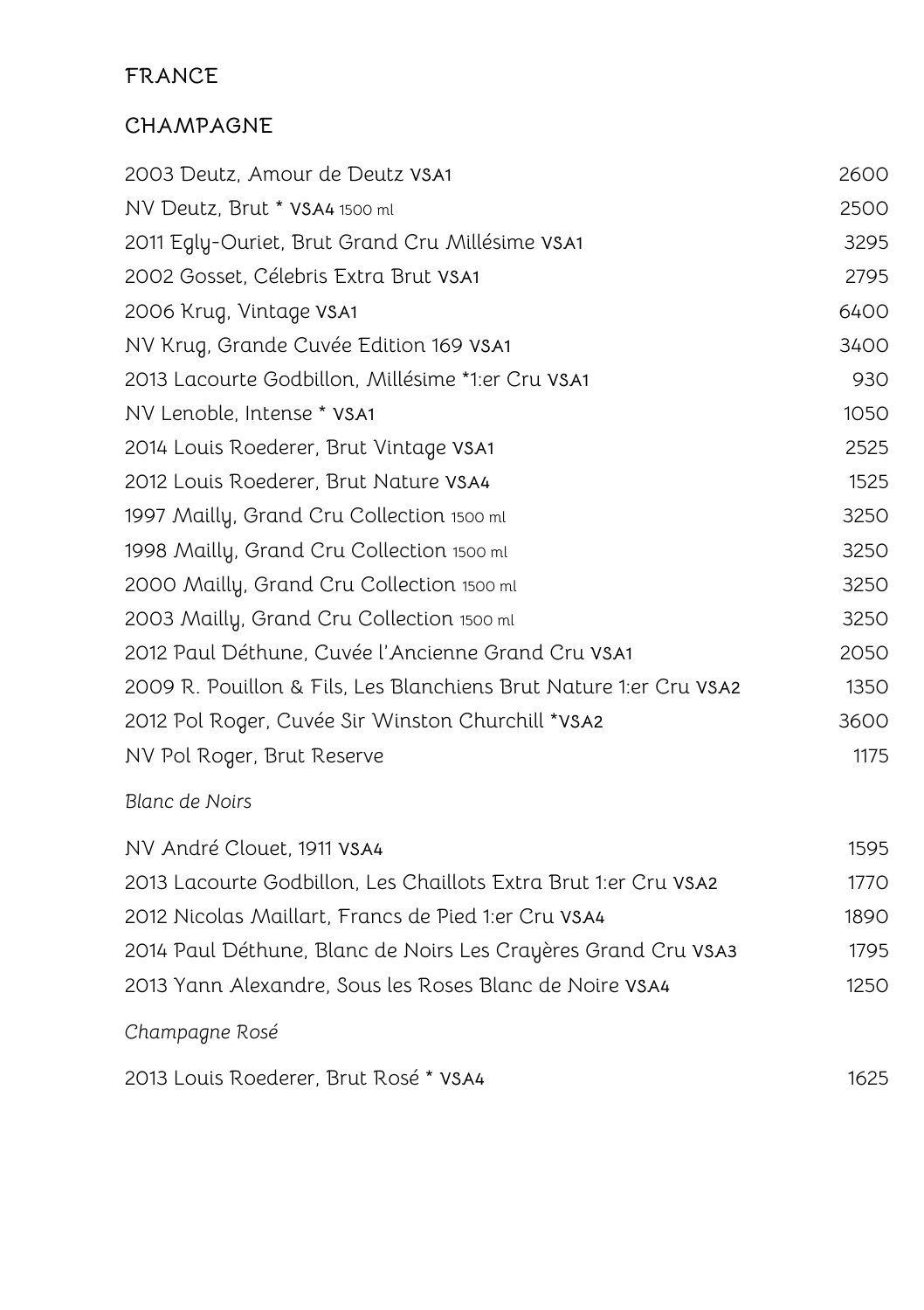#### *Blanc de Blancs*

<span id="page-10-0"></span>

| 2004 Diebolt-Vallois, Blanc de Blancs Millésime VSA2                | 2125        |
|---------------------------------------------------------------------|-------------|
| 2009 Jacquesson, Avize Champ Caïn VSA2                              | 2400        |
| NV Jacques Selosse, Initial VSA2                                    | 2800        |
| NV Jacques Selosse, Substance VSA2                                  | 5600        |
| 2004 Krug, Clos du Mesnil * VSA3                                    | 14 9 9 5    |
| NV Launois Grand Cru VSA3 375 ml                                    | 495         |
| 2011 Legras & Haas, Blanc de Blancs Grand Cru 3000 ml               | 4645        |
| 2013 Legras & Haas, Les Sillons Grand Cru VSA3                      | 1510        |
| 2009 Louis Roederer, Cristal VSA4 1500 ml                           | 6875        |
| 2013 Louis Roederer, Cristal VSA3                                   | 3795        |
| NV Michel Gonet Zero Dosage, Grand Cru                              | 990         |
| 2006 Pascal Doquet, Mont Aimé Cœur de Terroir 1:er Cru VSA3         | 990         |
| 2006 Pascal Doquet, Vertus Coeur de Terroir 1:er Cru VSA3           | 1030        |
| 2014 Pierre Péters, Cuvée Spéciale Les Chétillons VSA3              | 2035        |
| NV Pierre Péters, Cuvée de Réserve * 3000 ml                        | 4095        |
| 2008 Taittinger, Comtes de Champagne VSA2                           | 3990        |
| 2011 Taittinger, Comtes de Champagne VSA3                           | 3300        |
| 2012 Yann Alexandre, Blanc de Blancs Brut VSA3                      | 875         |
| ELSEWHERE IN FRANCE                                                 |             |
| 2014 Gaston, Huet Pétillant Brut Reserve VSA4                       | 1015        |
| <b>ELSEWHERE IN THE WORLD</b>                                       |             |
| NV Bründelmayer, Brut, Kamptal, Austria, VSA4                       | 875         |
| NV Bassermann-Jordan, Pierre Sekt Brut, Pfalz, Germany, VSA4        | 1120        |
| 2016 Ferrari Perlé, Trentodoc, Trentino Italy VSA4                  | 825         |
| 2020 Judith Beck, Pet Nat Bambule P, Burgenland, Austria 2          | 910         |
| NV Monte Rossa, Cabochon Fuoriserie N°021, Franciacorta, Italy VSA4 | <b>1240</b> |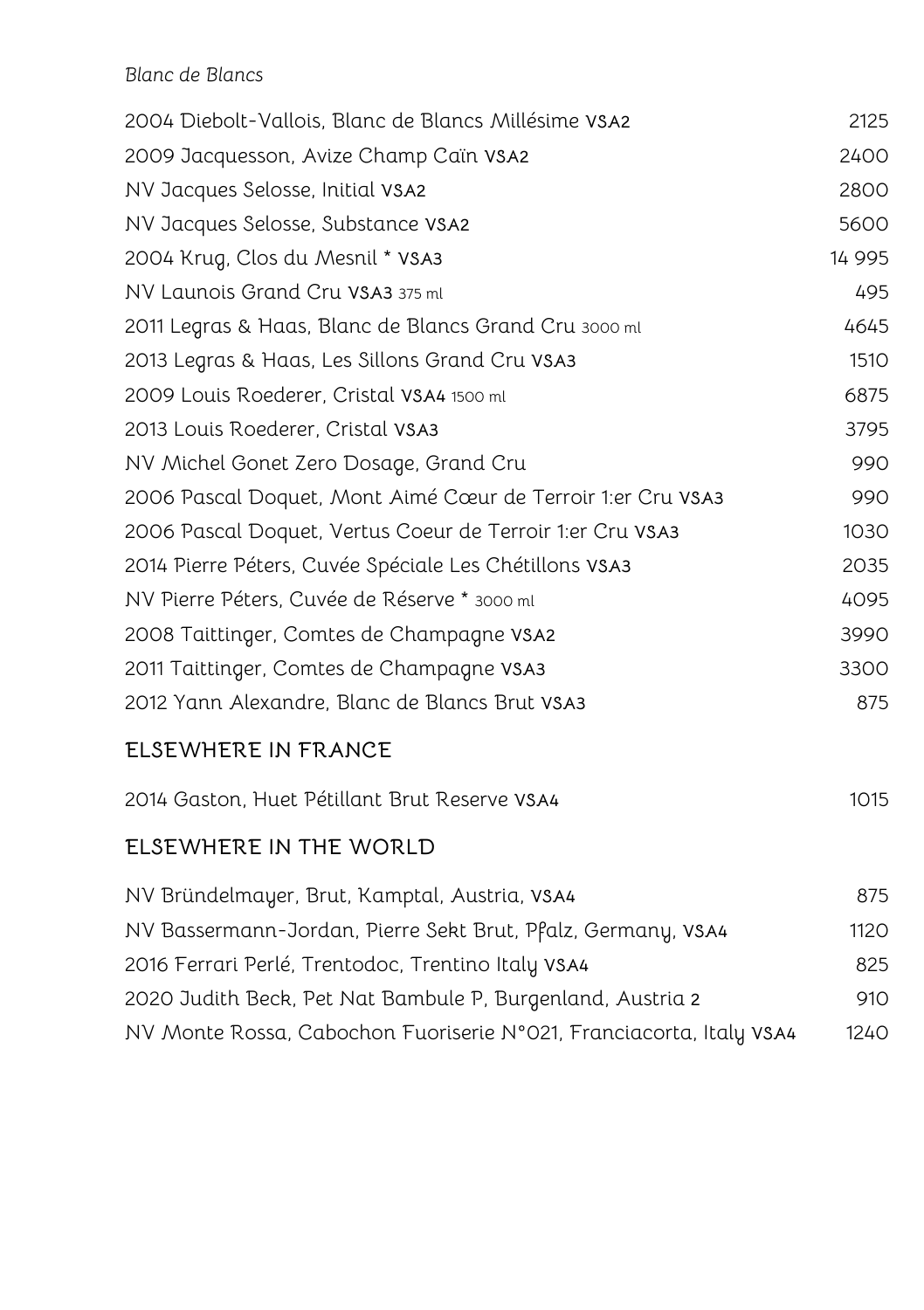# 5. White France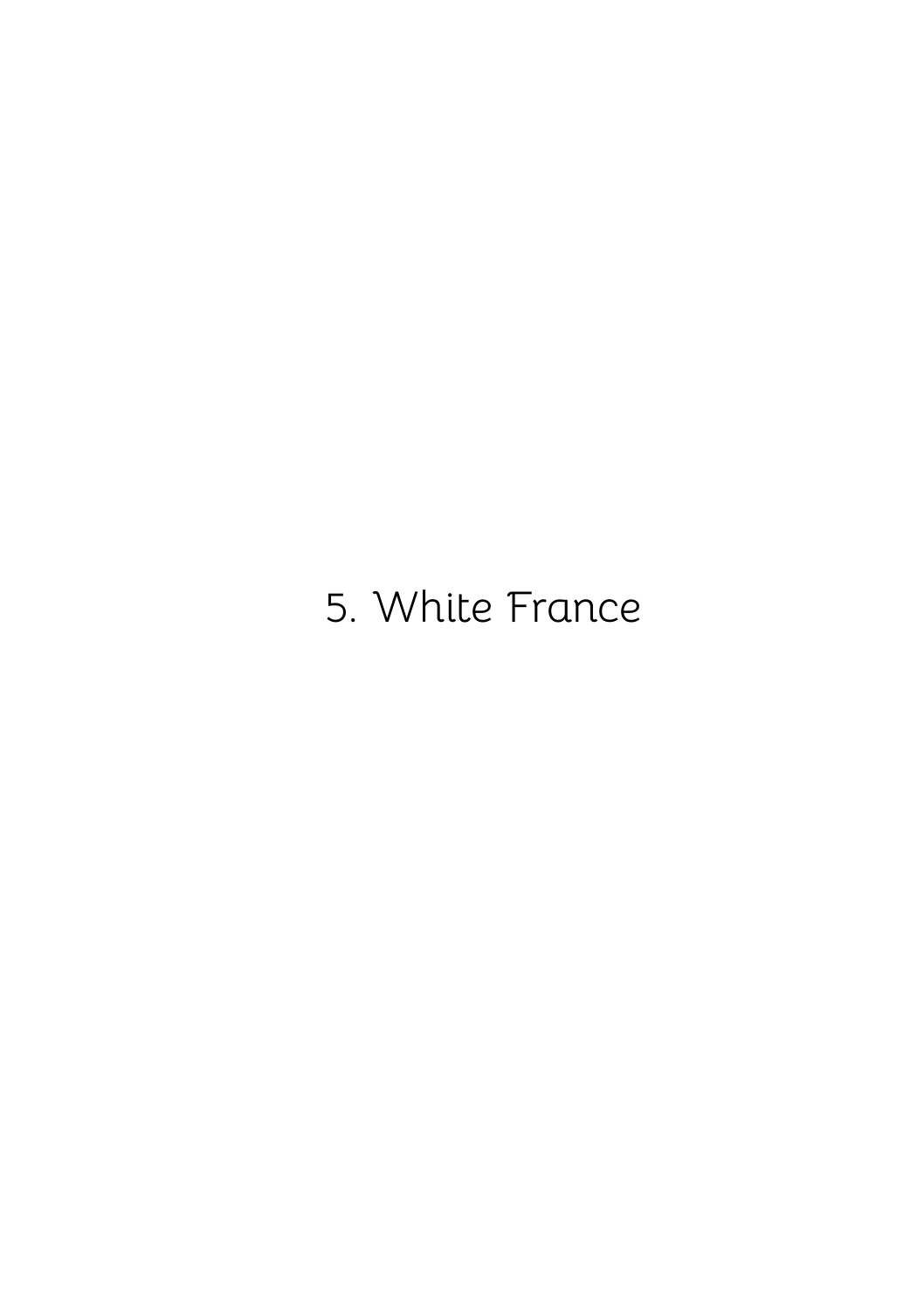### **ALSACE**

| 2018 Fernand Engel, Renaissance Sylvaner CB4                           | 750  |
|------------------------------------------------------------------------|------|
| 2017 Marcel Deiss, Engelgarten CB4                                     | 1160 |
| 2019 Weinbach, Pinot Gris Cuvée Ste Catherine CB4                      | 1365 |
| 2019 Weinbach, Pinot Gris Clos des Capucins CB4                        | 1060 |
| 2019 Weinbach, Gewurztraminer Cuvée Laurence CB4                       | 1185 |
| 2019 Weinbach, Riesling Grand Cru Schlossberg CB4                      | 1395 |
| 2019 Weinbach, Riesling Grand Cru Schlossberg Ste Catherine CB4        | 1625 |
| 2019 Weinbach, Les Vignes du Precheur CB4                              | 915  |
| 2019 Weinbach, RFØ - Riesling Furstentum Ø Intrant CB4                 | 1030 |
| 2016 Zind-Humbrecht, Pinot Gris Clos Saint Urbain Rangen Thann G.C CB4 | 1375 |
| 2018 Zind-Humbrecht, Muscat Goldert G.C CB4                            | 1165 |
|                                                                        |      |

#### **BORDEAUX**

| 2020 Domaine de l'Alliance Definition, Bordeaux Blanc Sec CB2 | 975 |
|---------------------------------------------------------------|-----|
| 2020 Château Cantelaudette, Graves de Vayres Blanc M4         | 625 |

#### **BURGUNDY**

| Chablis                                                   |       |
|-----------------------------------------------------------|-------|
| 2021 Louis Robin, Chablis                                 | 790.  |
| 2019 Domaine Besson, Chablis 1:er Cru Vaillons CB1        | 895   |
| 2021 Christophe Patrice, Chablis *M2                      | 825   |
| 2019 Eleni & Edouard Vocoret, Chablis "Les Pargues" *M3   | 955   |
| 2019 Eleni & Edouard Vocoret Chablis "Bas de Chapelot" M6 | 955   |
| 2020 Fevré-Fevré Chablis 1:er Cru Vaulorent CB1           | 1050. |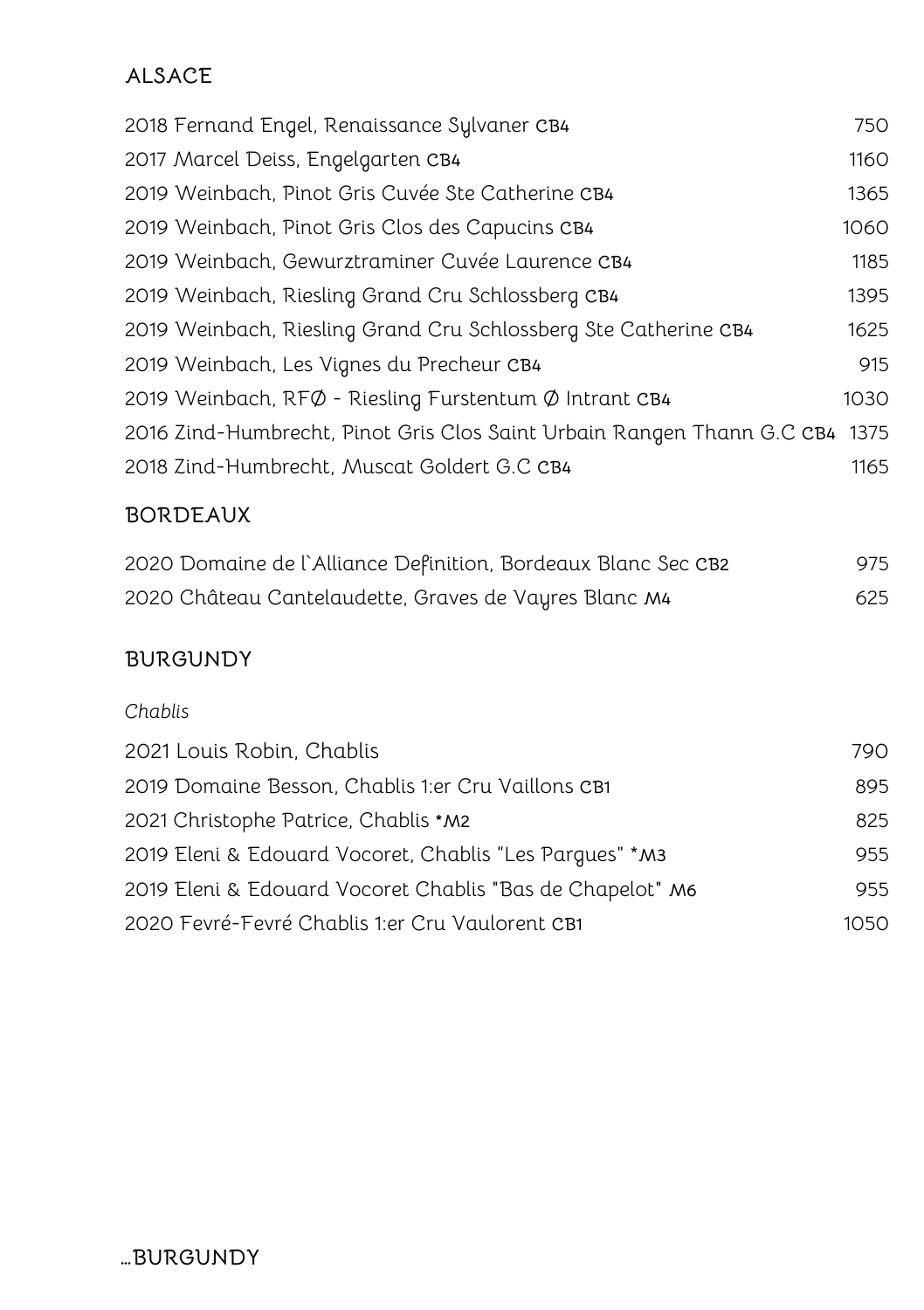#### *Côte d*'*Or*

| 2018 Arnaud Ente, Meursault M2                                              | 3200 |
|-----------------------------------------------------------------------------|------|
| 2018 Arnaud Ente, Bourgogne Blanc M4                                        | 2400 |
| 2016 Domaine Jean-Noël Gagnard, Caroline Lestime, Sous Eguisons CB1         | 1080 |
| 2017 Comtesse de Chèrisey, Mersault Bois de Blagny M2                       | 1600 |
| 2013 Darviot-Perrin, Chassagne-Montrachet 1:er Cru Blanchots Dessus M1 2050 |      |
| 2019 David Moreau Santenay Blanc 1er Cru Beaurepaire M4                     | 1160 |
| 2020 Gérard Thomas, Saint-Aubin 1er Cru Murgers des Dents de Chien CB3 1095 |      |
| 2019 Joseph Faiveley, Meursault CB2                                         | 1245 |
| 2019 Olivier Leflaive, Puligny-Montrachet Enseignéres M2                    | 1995 |

# *Elsewhere in Burgundy*

| 2020 André Bonhomme, Cuvée Spéciale Viré Clessé                 | 775  |
|-----------------------------------------------------------------|------|
| 2017 Dominique Cornin, Pouilly-Fuissé M1                        | 910  |
| 2020 Domaine Chavy-Chouet, Aligoté, Les Maréchaux CB3           | 895  |
| 2020 Domaine Faively, Ladoix Les Marnes Blanches CB3            | 975  |
| 2018 Joseph Drouhin, Pouilly-Vinzelles M3                       | 935  |
| 2017 Jules Desjourneys, Pouilly-Vinzelles Les Longeays M1       | 1215 |
| 2020 Rijckaert, Viré-Clessé L'Epinet M3                         | 885  |
| 2020 Vignerons des Terres Secrètes, Saint-Véran Les Préludes M2 | 680  |
| 2019 Verget Saint-Véran Lieu (Inter)dit M5                      | 970  |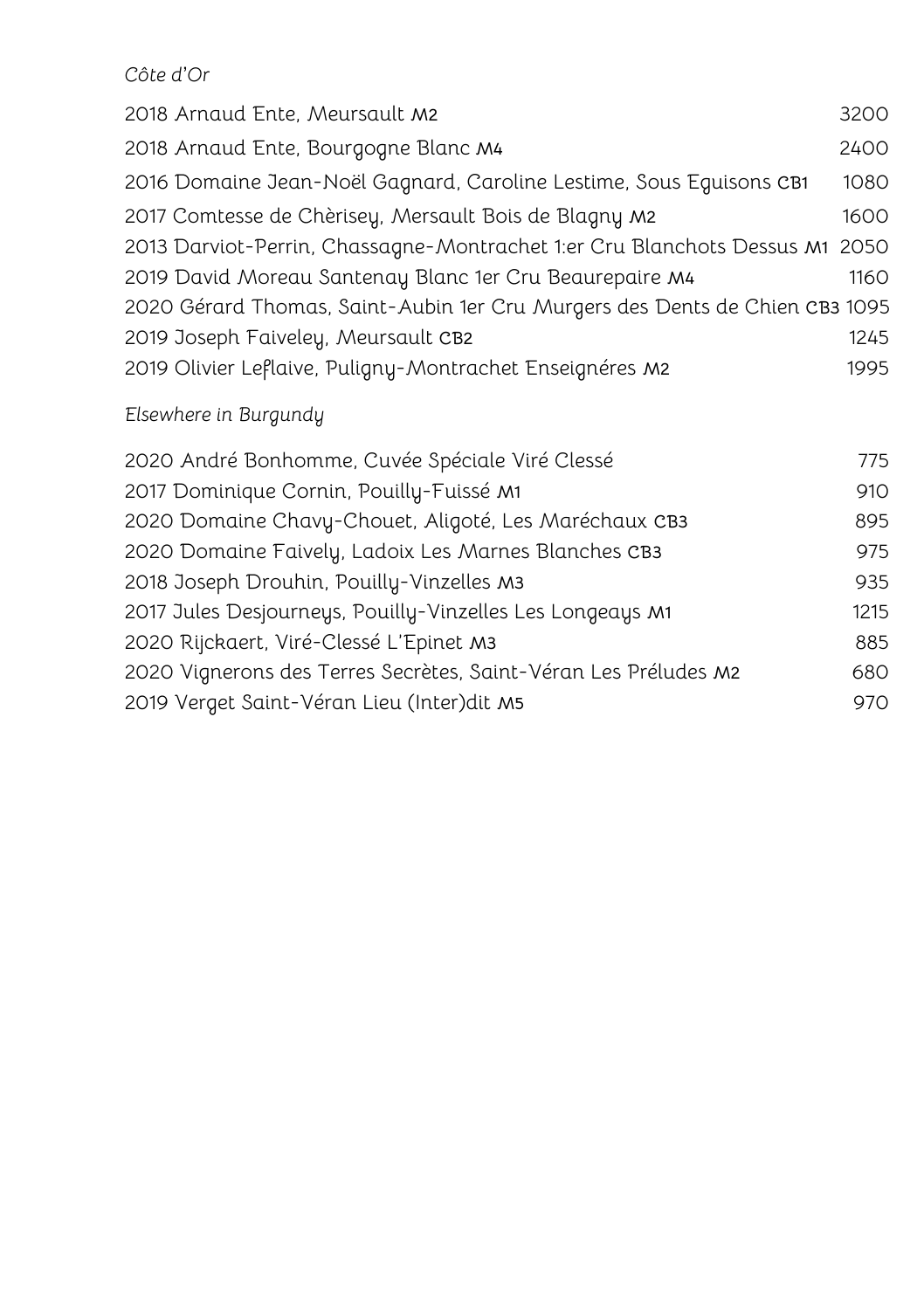#### **JURA**

| 2019 Baud, Cuvée Flor M4                           | 725  |  |
|----------------------------------------------------|------|--|
| 2014 Jérôme Arnoux, Vin Jaune CB5                  | 1175 |  |
| 2018 Jérôme Arnoux, Arbois "Initial" M2            | 750  |  |
| 2015 Joseph Dorbon, Cuvée des Moyne VV, Jura* 1:5  | 995  |  |
| 2019 Rijckaert, Côtes du Jura Sarres Savagnin * M3 | 990  |  |

# **LOIRE**

| 2018 Arnaud Lambert, Saumur Blanc Brézé "Clos David" CB3               | 995  |
|------------------------------------------------------------------------|------|
| 2018 Aubuisières, Vouvray Le Marigny *CB1                              | 525  |
| 2017 Dom. Andrée, Anjou Blanc "Les Faraunières" CB5                    | 1100 |
| 2020 Dom. Balland Sancerre M2                                          | 825  |
| 2020 Fournier Pouilly-Fumé, "Les Deux Cailloux" Loire, France          | 745  |
| 2020 Fournier Sancerre Blanc, Les Belles Vignes *M1                    | 875  |
| 2019 Gaston, Huet Clos du Bourg Sec CB2                                | 1120 |
| 2020 Jean Reverdy, Sancerre, La Reine Blanche *CB5                     | 875  |
| 2018 Thibaud Boudignon, Savennières "Clos de la Hutte" * CB3           | 1215 |
| 2018 Thibaud Boudignon, Savennières "Le Clos de Frémine" CB3           | 1395 |
| 2019 Vacheron, L'Enclos des Remparts CB2                               | 2690 |
| 2015 Véronique Günther-Chéreau, Monnières Saint-Fiacre Muscadet M4     | 535  |
| 2018 Véronique Günther-Chéreau, Coing de St Fiacre Muscadet Sur Lie M5 | 725  |

# **RHÔNE**

<span id="page-14-0"></span>

| 2019 Les Alexanderins, Condrieu M3                         | 1120             |
|------------------------------------------------------------|------------------|
| 2017 Mordorée, Lirac Blanc la Reine de Bois M5             | 785              |
| 2019 Paul Jaboulet Aine, Crozes-Hermitage Les Jalets *M2   | 710              |
| 2017 Rotem & Mounir Saouma, Inopia Côtes du Rhône Blanc M5 | 920              |
| 2018 Xavier Gérard, Condrieu Côte Châtillon CB2            | 119 <sub>O</sub> |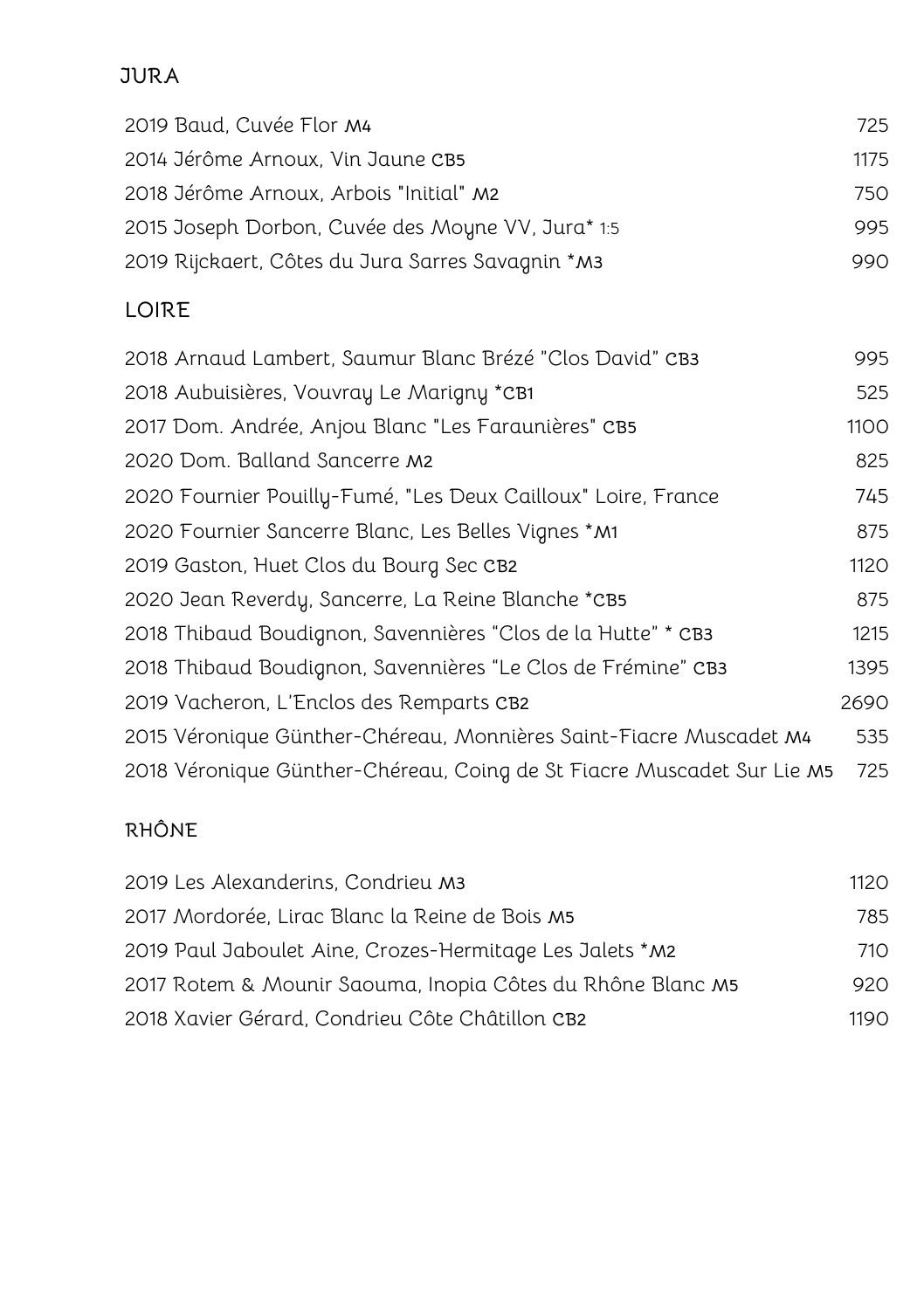6. White Austria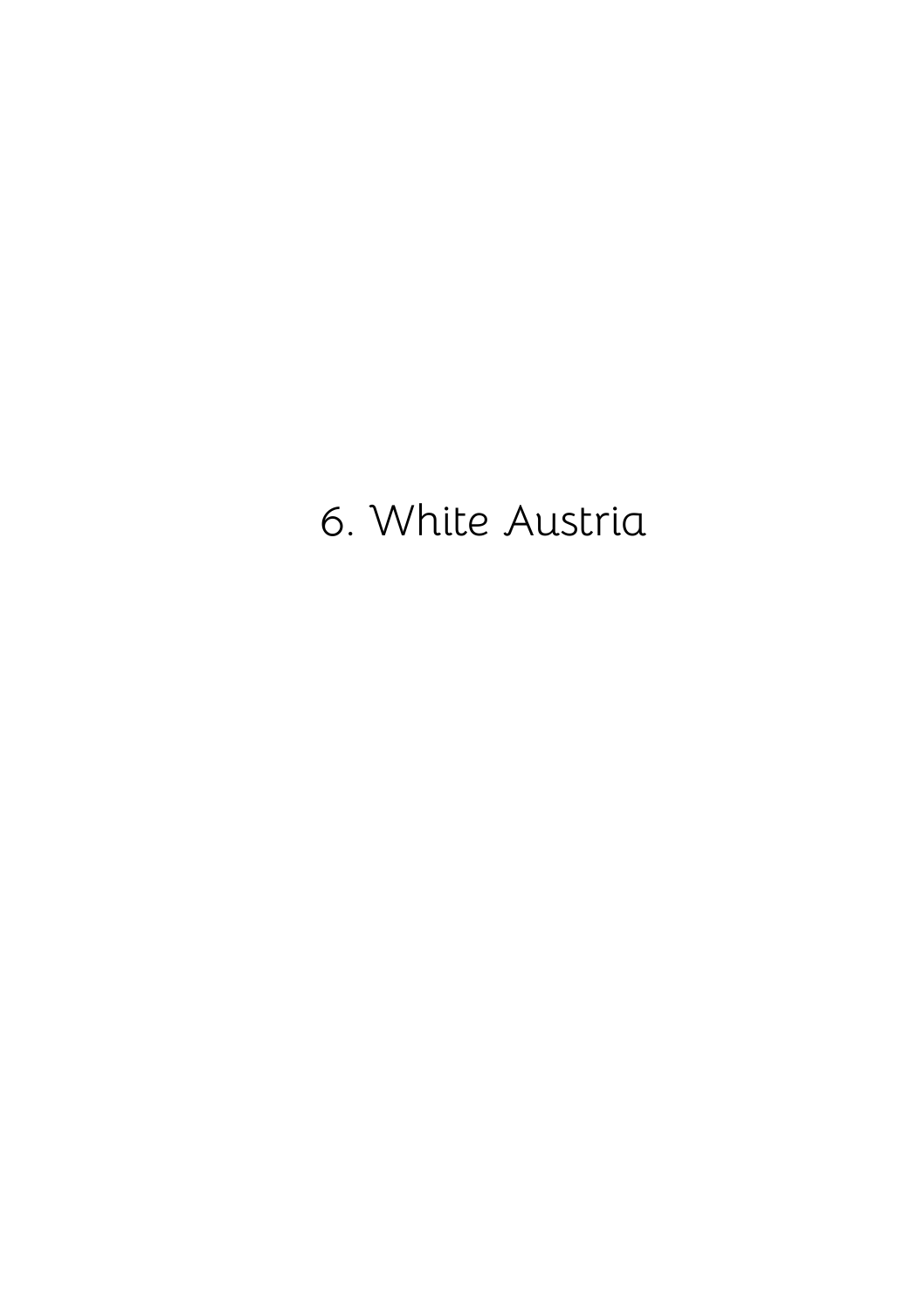# **KAMPTAL**

| 2014 Bründlmayer, Grüner Veltliner Alte Reben M6                 | 1285 |
|------------------------------------------------------------------|------|
| 2017 Bründlmayer, Grüner Veltliner Ried Spiegel 1ÖTW Vincent BA4 | 1125 |
| 2018 Bründlmayer, Chardonnay Reserve BA4                         | 1095 |
| 2019 Bründlmayer, Riesling Heiligenstein Lyra BA3                | 1135 |

### **KREMSTAL**

| 2020 Geyerhof Stockwerk Grüner Veltliner               | 595   |
|--------------------------------------------------------|-------|
| 2020 Salomon Undhof Grüner Veltliner Hochterassen BB4  | 640   |
| 2006 Salomon Lindberg, Grüner Veltliner BA4            | 1250  |
| 2011 Salomon Lindberg, Grüner Veltliner * BA4          | 1250  |
| 1999 Salomon Undhof, Kremser Kögl * BA4                | 1995  |
| 2009 Salomon Undhof, Steiner Kögl * BA4                | 1250  |
| 2005 Salomon Von Stein, Reserve Grüner Veltliner * BA4 | 1250. |

## **WACHAU**

| 2019 Emmerich Knoll, Gelber Traminer Loibner Smaragd BA2   | 1125 |
|------------------------------------------------------------|------|
| 2020 Emmerich Knoll, Riesling Ried Kellerberg Smaragd BA2  | 1025 |
| 2020 Emmerich Knoll, Riesling Ried Loibenberg Smaragd *BA3 | 1045 |
| 2018 F.X Pichler, Sauvignon Blanc Dürnsteiner Smaragd *BA2 | 1185 |
| 2020 F.X Pichler, Grüner Veltliner Loibner *BA3            | 985  |
| 2020 F.X Pichler, Riesling Bürgstall BA3                   | 1050 |
| 2019 Pichler-Krutzler, Riesling in der Wand BA2            | 1070 |
| 2017 Pichler-Krutzler, Riesling Ried Kellerberg BA2        | 1155 |
|                                                            |      |

# **WEIN**

| 2018 Zahel, "Ein Kleines Fass" Sauvignon Blanc BA4 | 890. |
|----------------------------------------------------|------|
| 2018 Zahel, Ein Kleines Fass Rotgipfler BA4        | 945  |
| 2019 Zahel, An Amphora Gemischter Satz BA4         | 1095 |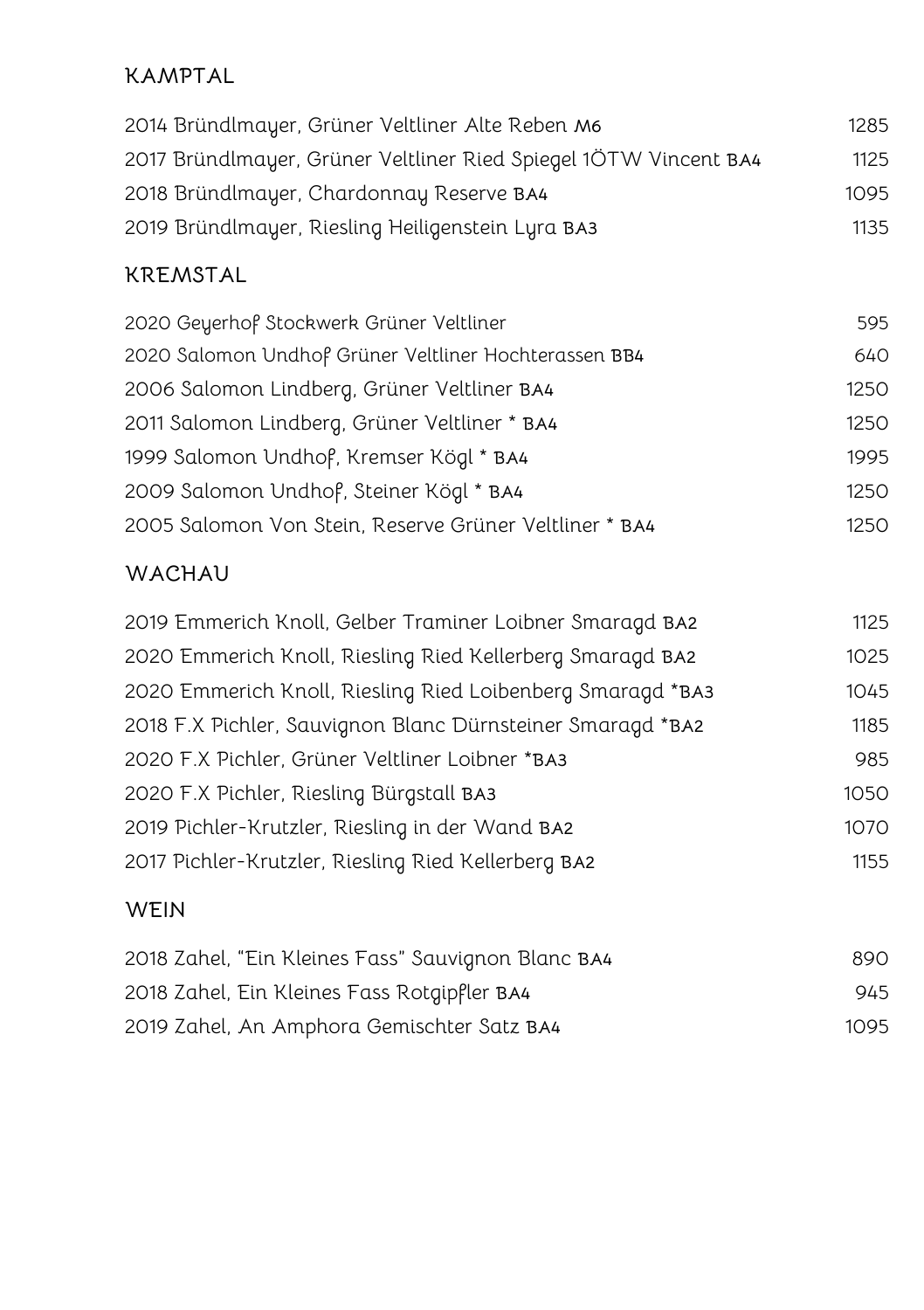<span id="page-17-0"></span>7. White Germany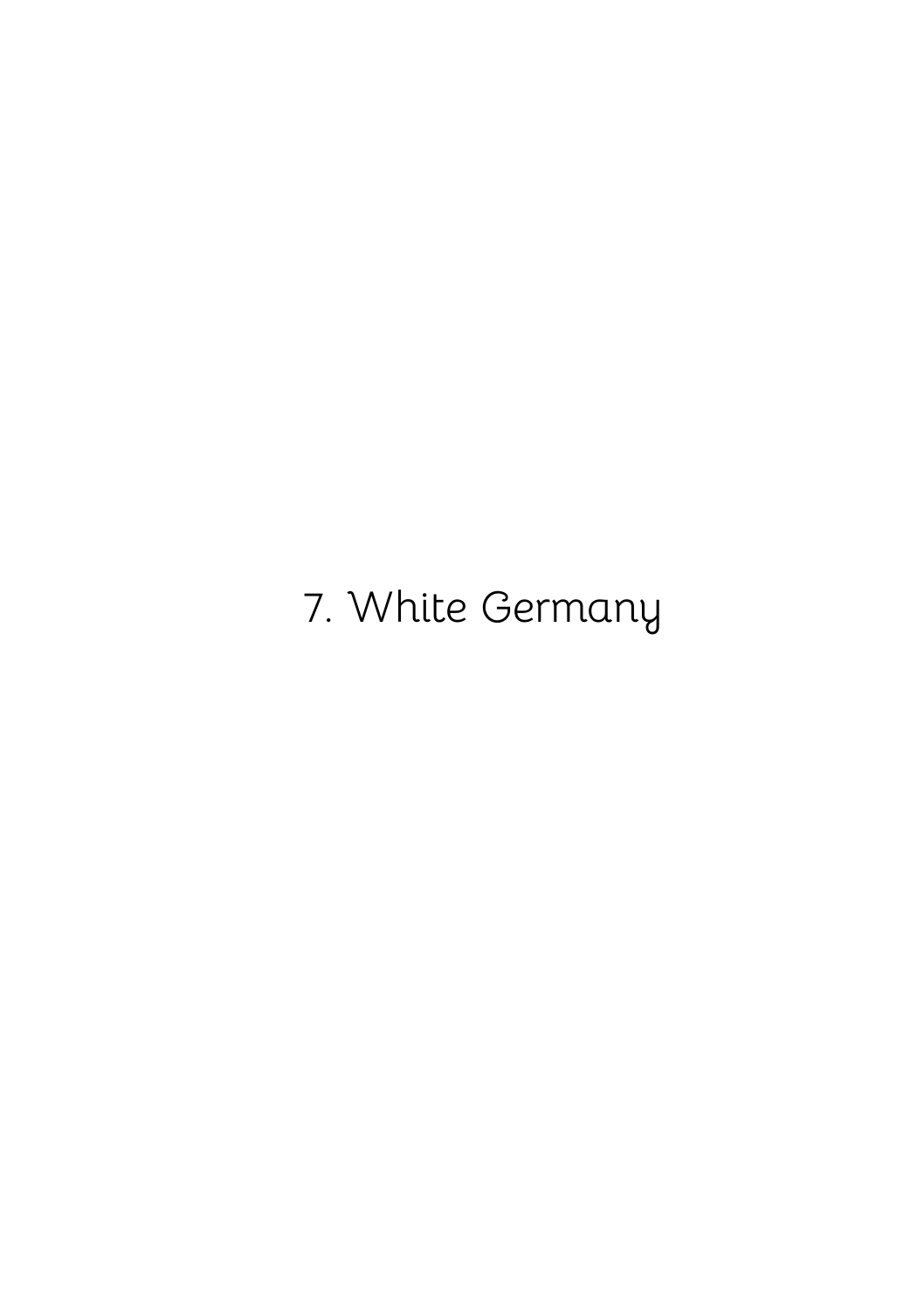#### **MOSEL**

| 2018 Dr Loosen, Erdener Treppchen Riesling Kabinett BB2 | 535  |
|---------------------------------------------------------|------|
| 2011 Egon Müller, Scharzhofberger Kabinett BB3          | 1995 |
| 2011 Egon Müller, Scharzhofberger Spätlese BB3          | 2495 |
| 2020 Egon Müller, Wiltinger Braune Kupp Spätlese BB2    | 2495 |
| 2020 Egon Müller, Scharzhofberger Spätlese BB3          | 2995 |
| 2019 Markus Molitor, Haus Klosterberg BB5               | 740  |
| 2019 Schloss Saarstein Riesling Trocken BB2             | 645  |
| 2007 Vollenweider, Schimbock BB2                        | 1095 |

## **PFALZ**

| 2020 Bassermann-Jordan, Riesling Estate Trocken BA2               | 715  |
|-------------------------------------------------------------------|------|
| 2019 Bassermann-Jordan, Forster Ungeheuer Riesling GG Trocken BB2 | 1125 |
| 2021 Tina Pfaffmann, Literware Riesling                           | 680. |

### **RHEINGAU**

| 2015 Altenkirch, Pfaffenweis Riesling BB2      | 975  |
|------------------------------------------------|------|
| 2020 Eva Fricke, Riesling Kiedrich BB4         | 1050 |
| 2018 Georg Breuer Berg Rottland *BB4           | 1225 |
| 2019 Georg Breuer Berg Rottland BB5            | 1225 |
| 2020 Georg Breuer, Estate Lorch BB4            | 745  |
| 2020 Georg Breuer Berg Schlossberg BB3         | 1745 |
| 2019 Georg Breuer, Pfaffenwies *BB3            | 1345 |
| 2017 Prinz von Hessen, Riesling Dachsfilet BB3 | 910  |
| 2019 Prinz von Hessen, Riesling Classic BB3    | 580  |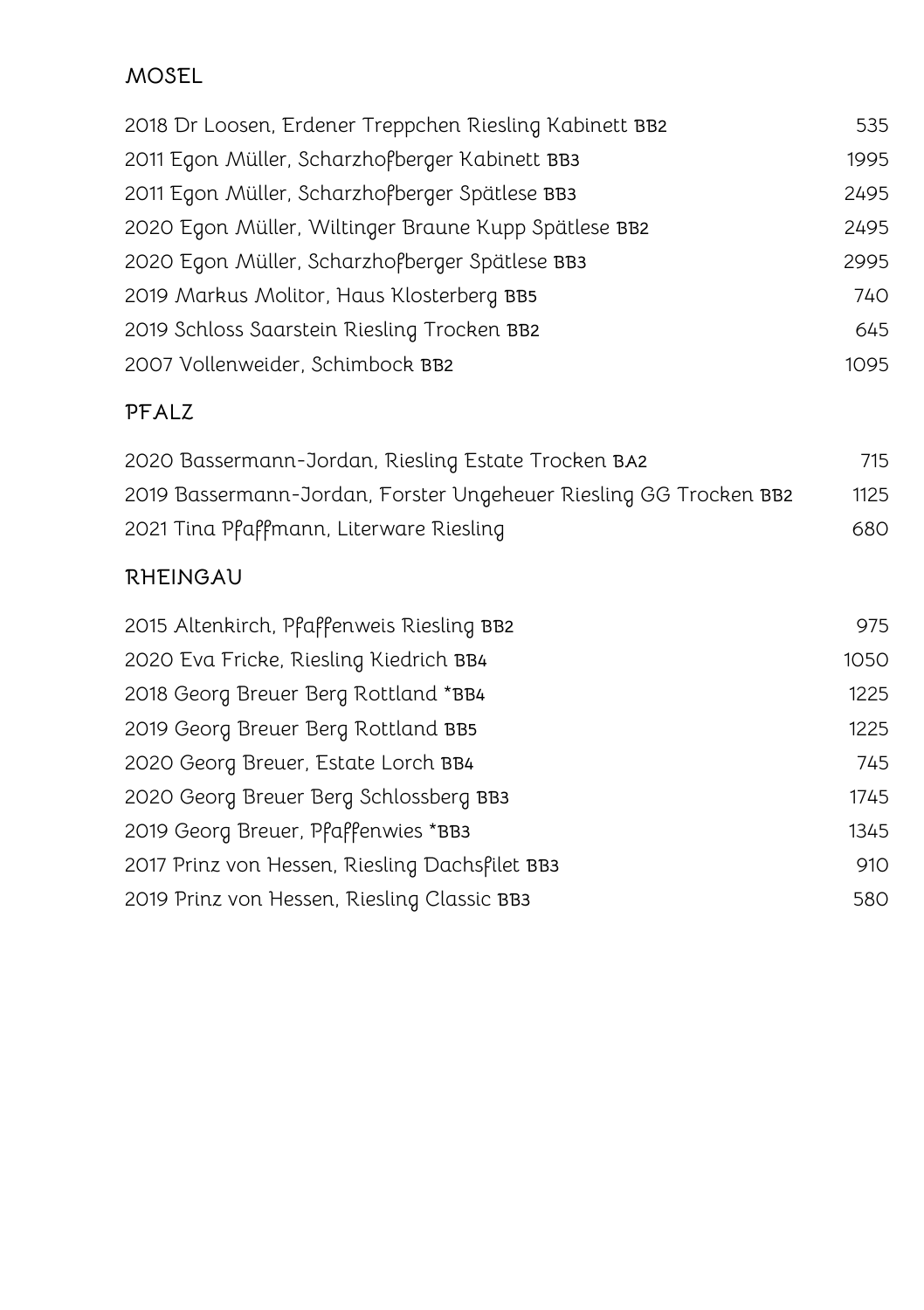# <span id="page-19-0"></span>8. White Italy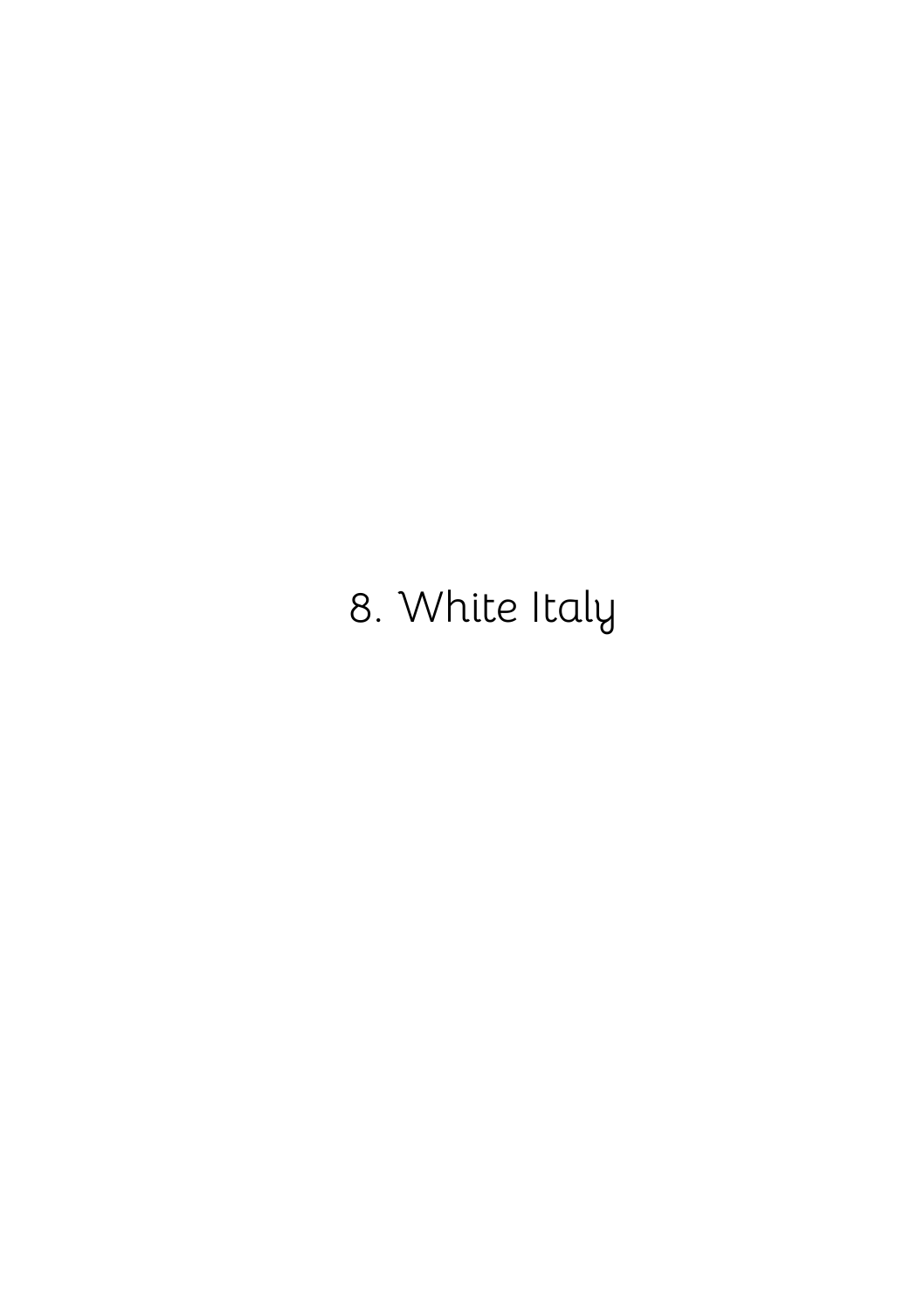# **ALTO ADIGE**

| 2021 Cantina Terlano, Terlan Pinot Grigio BA7             | 730  |
|-----------------------------------------------------------|------|
| PIEDMONT                                                  |      |
| 2014 Gaja, Alteni di Brassica BA7                         | 1975 |
| 2017 Giacomo Borgogno, Derthona Timorasso BA6             | 1120 |
| 2018 Guiseppe Cortese, Scapulin Langhe Bianco *BA7        | 840  |
| 2020 Luigi Voghera, Langhe Arneis BA6                     | 575  |
| 2021 Vietto Roero Arneis BA2                              | 915  |
| <b>SICILY</b>                                             |      |
| 2020 Mandrarossa Grillo Costadune BA7                     | 575  |
| 2019 Mandrarossa Zibibbo Secco Costadune BA2              | 625  |
| 2020 Mandrarossa Santannella BA4                          | 750  |
| 2020 Mandrarossa Sentiero delle Gerle Etna Bianco DOC BA2 | 750  |
| 2020 Mandrarossa Bertolino Soprano BB5                    | 890  |
| 2020 Mandrarossa Urra di Mare Sauvignon Blanc 1500 ml M6  | 995  |
| <b>VENETO</b>                                             |      |
| 2019 Monte del Frá, Cá del Magro                          | 615  |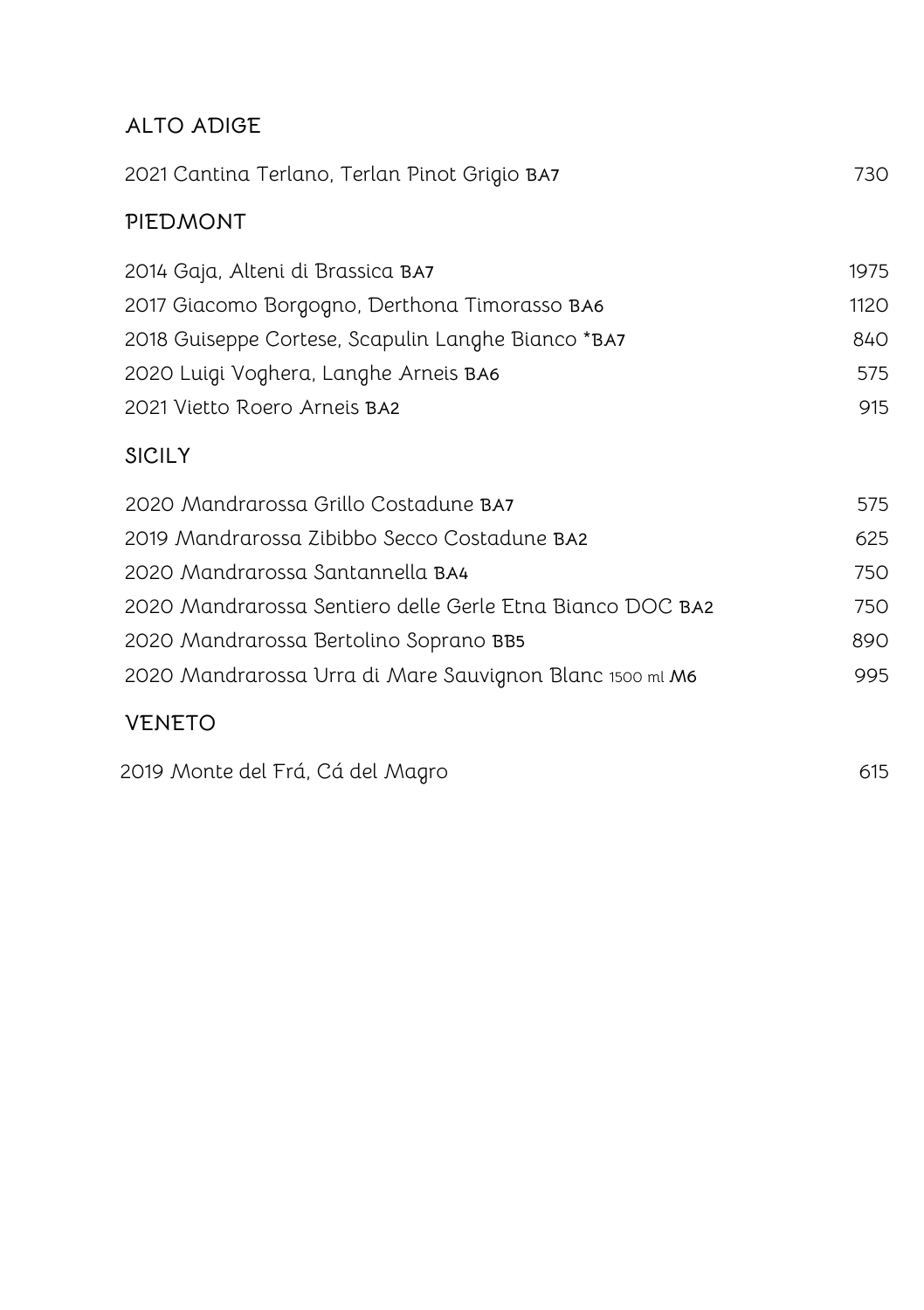# <span id="page-21-0"></span>9. White Spain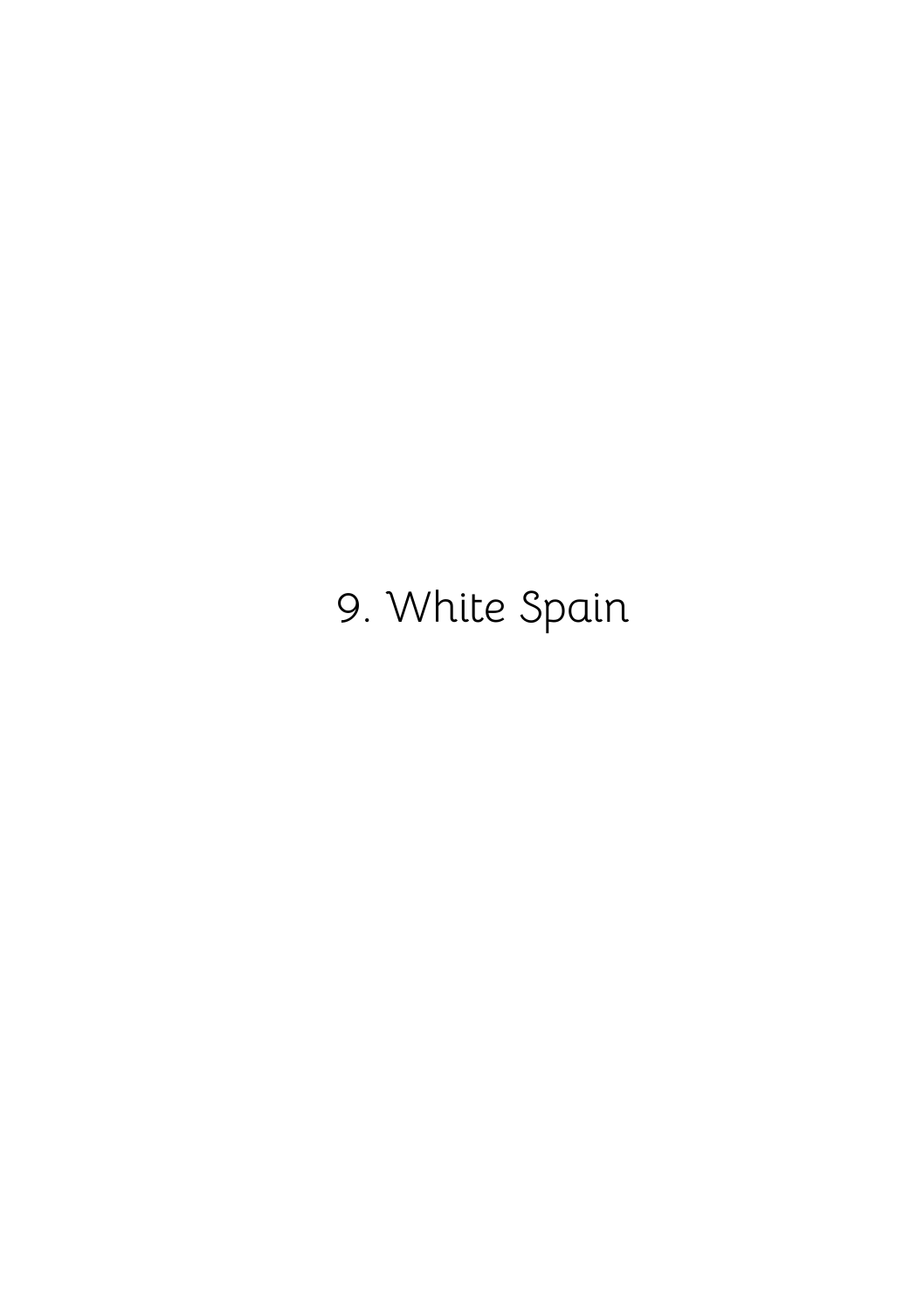#### **LA MANCHA**

| 2018 Bodegas Parra Jiménez, Kabuto Chardonnay BB6     | 630  |
|-------------------------------------------------------|------|
| <b>MAJORCA</b>                                        |      |
| 2018 Son Mayol, Vin Blanc *BB6                        | 1235 |
| <b>PRIORAT</b>                                        |      |
| 2019 Gran Clos, Blanco BB6                            | 845  |
| 2017 La Conreria d'Scala, Dei Les Brugueres Blanc BB6 | 620  |
| 2019 La Conreria d'Scala, Dei Les Brugueres Blanc BB6 | 620  |
| RÍAS BAIXAS                                           |      |
| 2020 Pazo Señorans, Albariño BB5                      | 755  |
| 2021 Bodegas Vetus, Alba de Vetus BB2                 | 775  |
| <b>RIOJA</b>                                          |      |
| 2016 Real Agrado, Las Planas BB6                      | 1250 |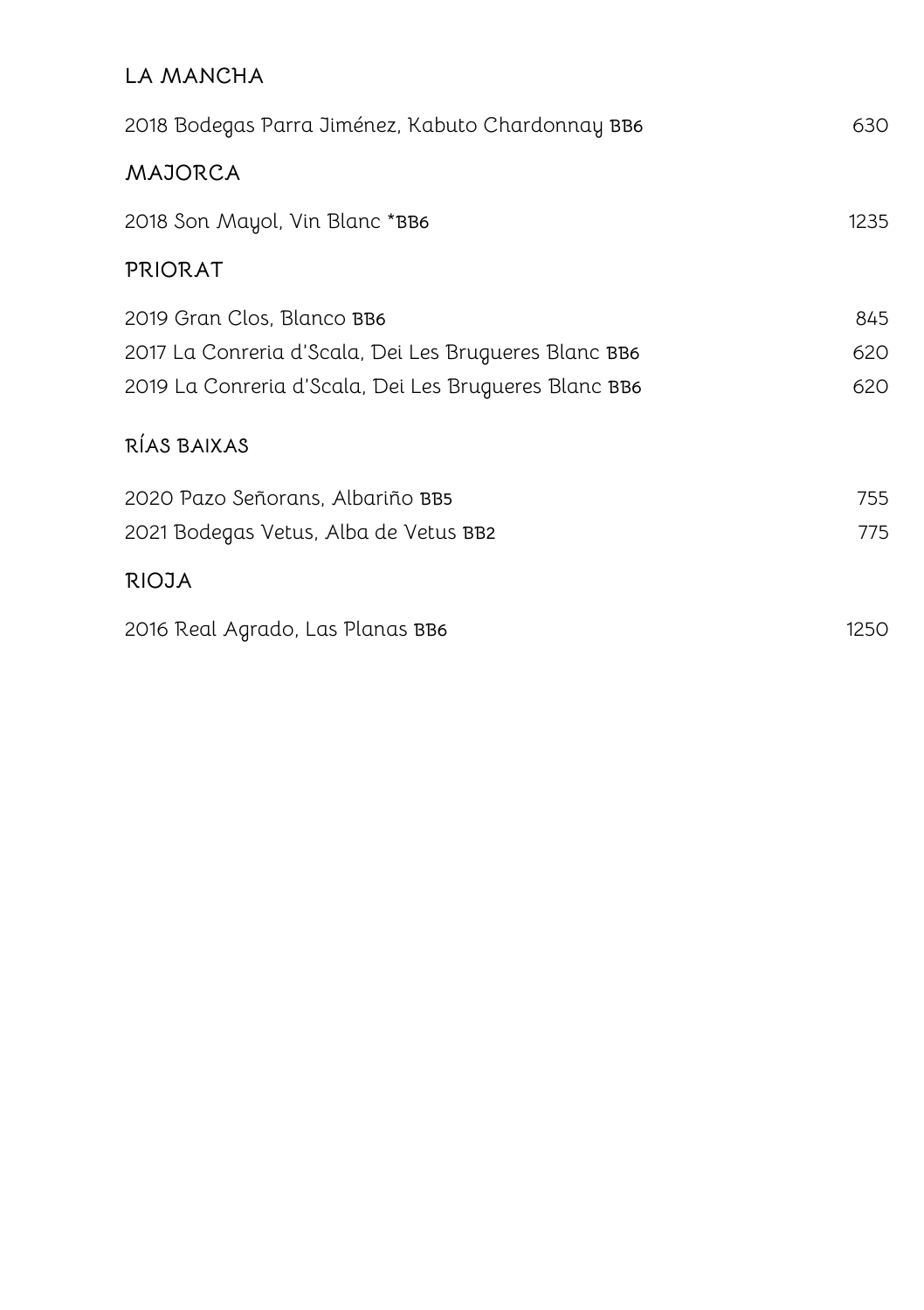# <span id="page-23-0"></span>10. White USA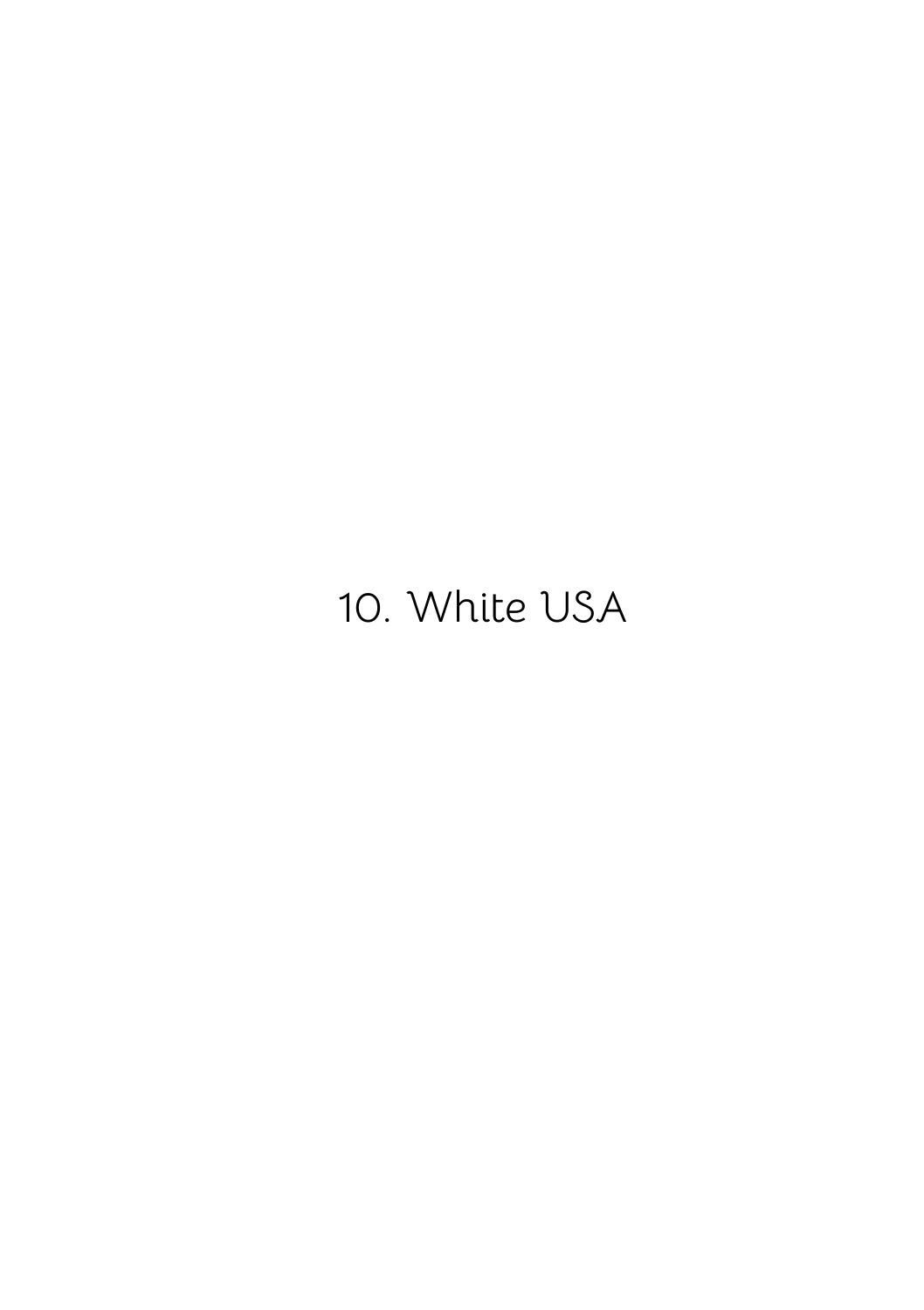#### **NAPA VALLEY**

| 2019 Mayacamas Vineyards, Chardonnay BA5             | 1120 |
|------------------------------------------------------|------|
| 2019 Stag's Leap Wine Cellars, Karia Chardonnay BA6  | 995  |
| SANTA BARBARA                                        |      |
| 2018 Stolpman, Sauvignon Blanc BA6                   | 675  |
| 2019 Presqu'ile, Santa Barbara County Chardonnay BA5 | 960  |
| SONOMA                                               |      |
| 2018 Failla Wines, Sonoma Coast Chardonnay           | 1050 |
| 2016 Patz & Hall, Dutton Rach Chardonnay BA5         | 1125 |
| OREGON                                               |      |
| 2018 Evening Land Vineyards, Summum Chardonnay BA5   | 1975 |
| ELSEWHERE IN USA                                     |      |
| 2016 Alban Vineyards, Viogner BA6                    | 1250 |
| 2018 Empire Estate, Riesling BA6                     | 915  |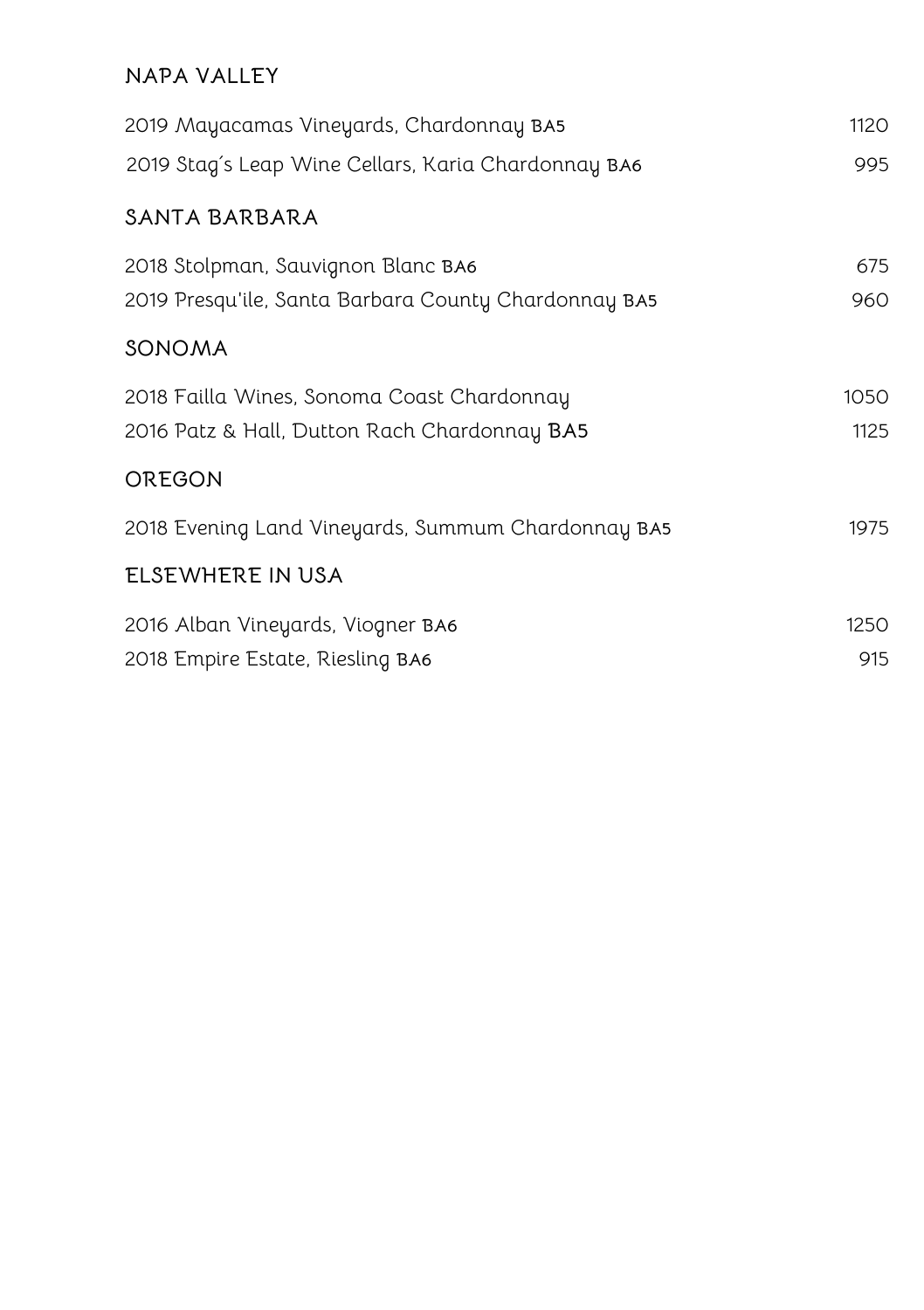# <span id="page-25-0"></span>11. White Elsewhere In The World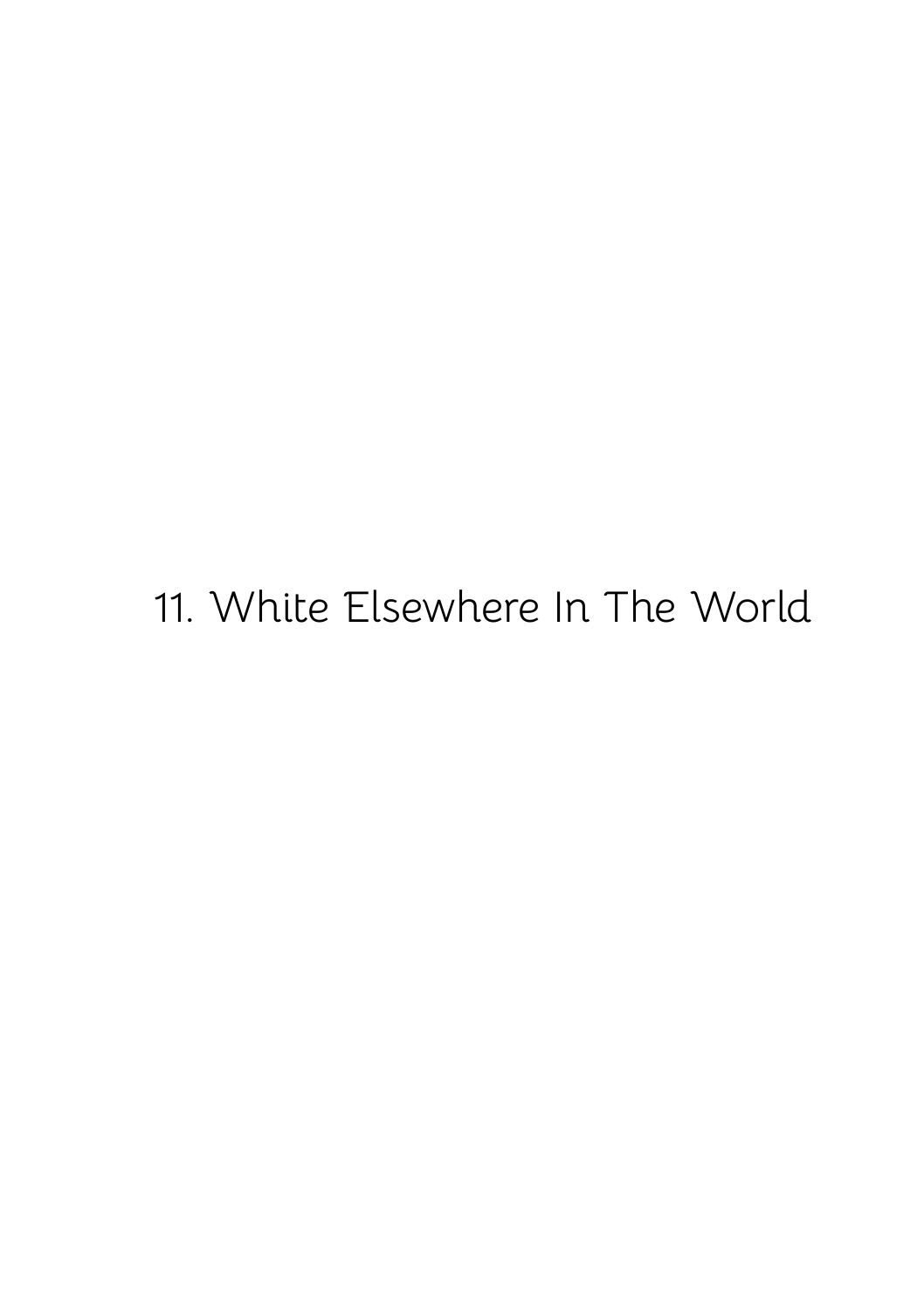#### **AUSTRALIA**

| 2008 Tim Adams, Reserve Riesling BB5    | 700 |
|-----------------------------------------|-----|
| 2017 Yalumba, The Y Series Riesling BB5 | 425 |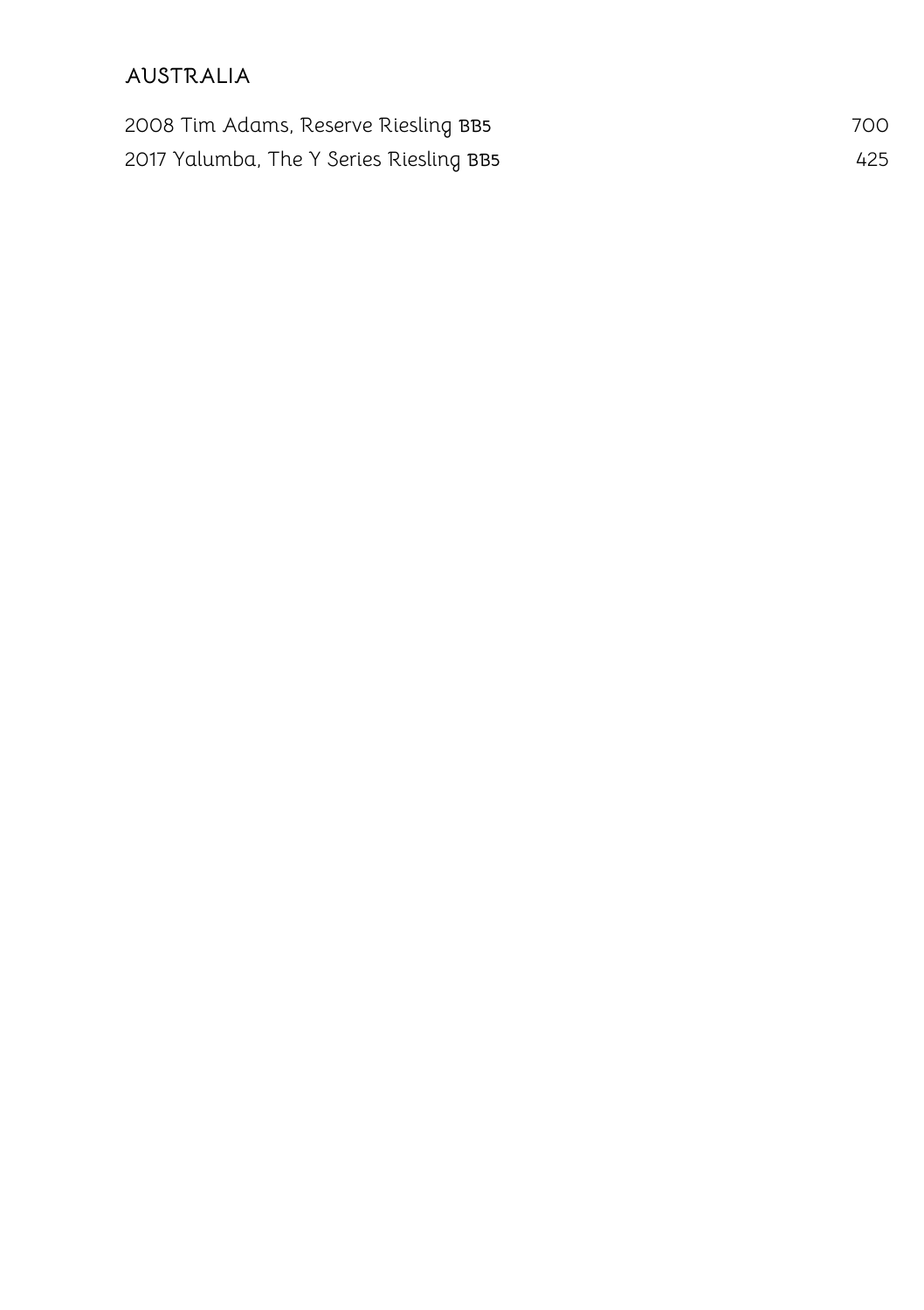# <span id="page-27-0"></span>12. White Natural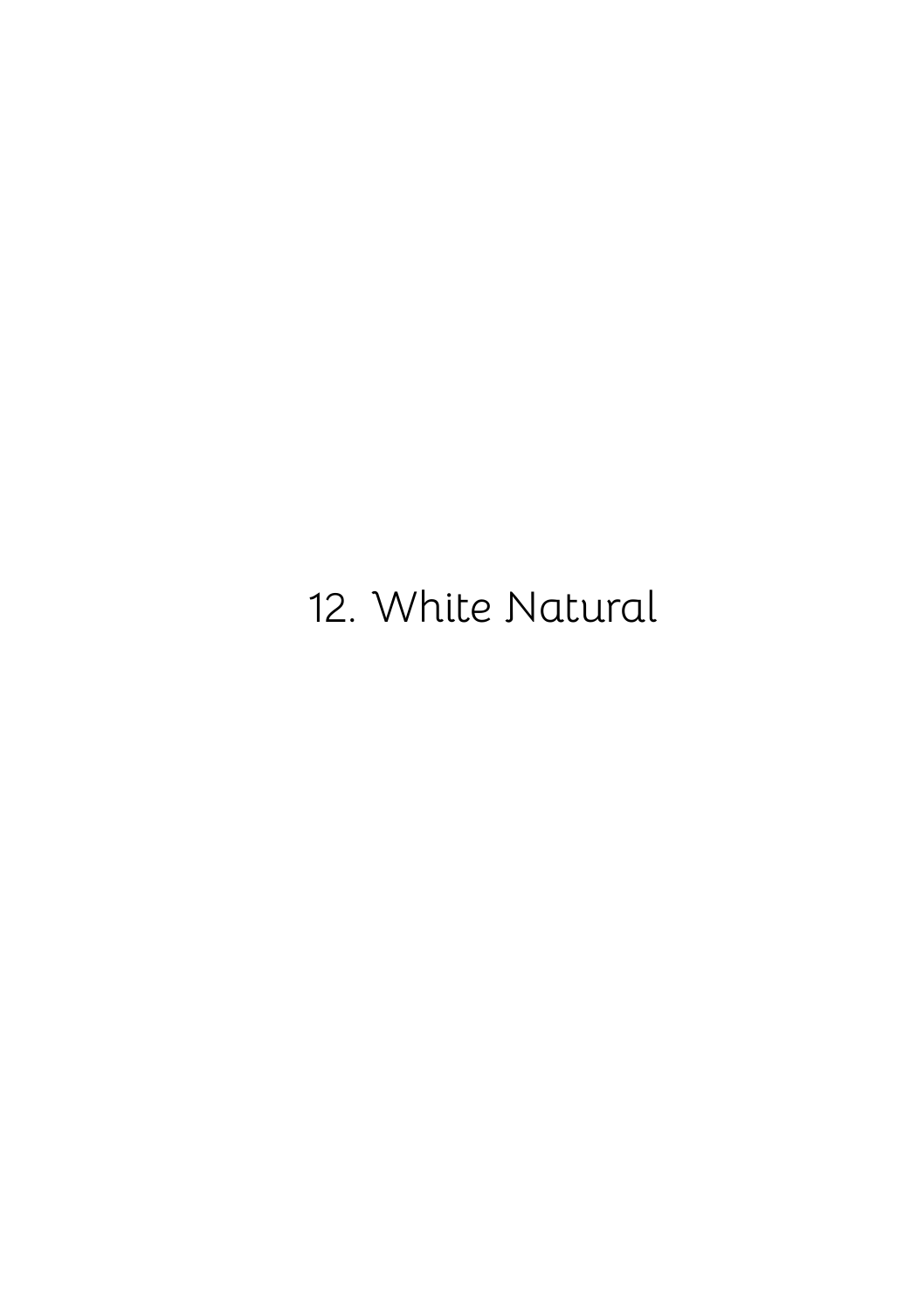#### **AUSTRALIA**

| 2020 Momento Mori, Fistful of Flowers, Yarra Valley 2:3      | 855  |
|--------------------------------------------------------------|------|
| <b>AUSTRIA</b>                                               |      |
| 2016 Gut Oggau, Weiss, Burgenland 1:3                        | 950  |
| 2018 Gut Oggau, Emmeram, Burgenland 1:1                      | 1180 |
| 2018 Gut Oggau, Timoteus, Burgenland 1:2                     | 1220 |
| 2018 Gut Oggau, Mechtild, Burgenland* 1:3                    | 1630 |
| 2019 Pittnauer, Blond By Nature, Burgenland 1:1              | 790  |
| <b>CZECH REPUBLIC</b>                                        |      |
| 2019 Milan Nestarec, WTF "What the flor", Moravia 1:4        | 995  |
| <b>FRANCE</b>                                                |      |
| 2015 Éric Texier Brézème Roussette Dom de Pergaud, Rhône 1:7 | 1100 |
| 2019 Éric Texier, Les Chailles, Rhône 1:2                    | 1100 |
| 2018 Domaine Gauby, Coume Gineste, Roussillon* 1:3           | 1300 |
| 2019 Domaine Gauby, Calcinaires, Roussillon* 1:4             | 800  |
| 2020 Hervé Villemade, Bovin, Loire 3:10                      | 760  |
| 2019 Hervé Villemade, Cheverny, Loire 3:3                    | 690  |
| 2015 Joseph Dorbon, Cuvée des Moyne VV, Jura* 1:5            | 995  |
| 2020 Kleinknecht, Fleur d'or, Alsace 3:8                     | 780  |
| 2020 Kleinknecht, Orange is the New White, Alsace 3:9        | 840  |
| 2020 La Grange de lÓncle Charles, Parcours, Alsace 3:4       | 730  |
| 2020 Philippe Pibarot, Cante Renard, Languedoc 3:5           | 630  |
| 2018 Domaine de la Tour Brune, Dahlia, Loire 2:8             | 760  |
| 2020 Domaine de la Tour Brune, Sappho, Loire 2:10            | 880  |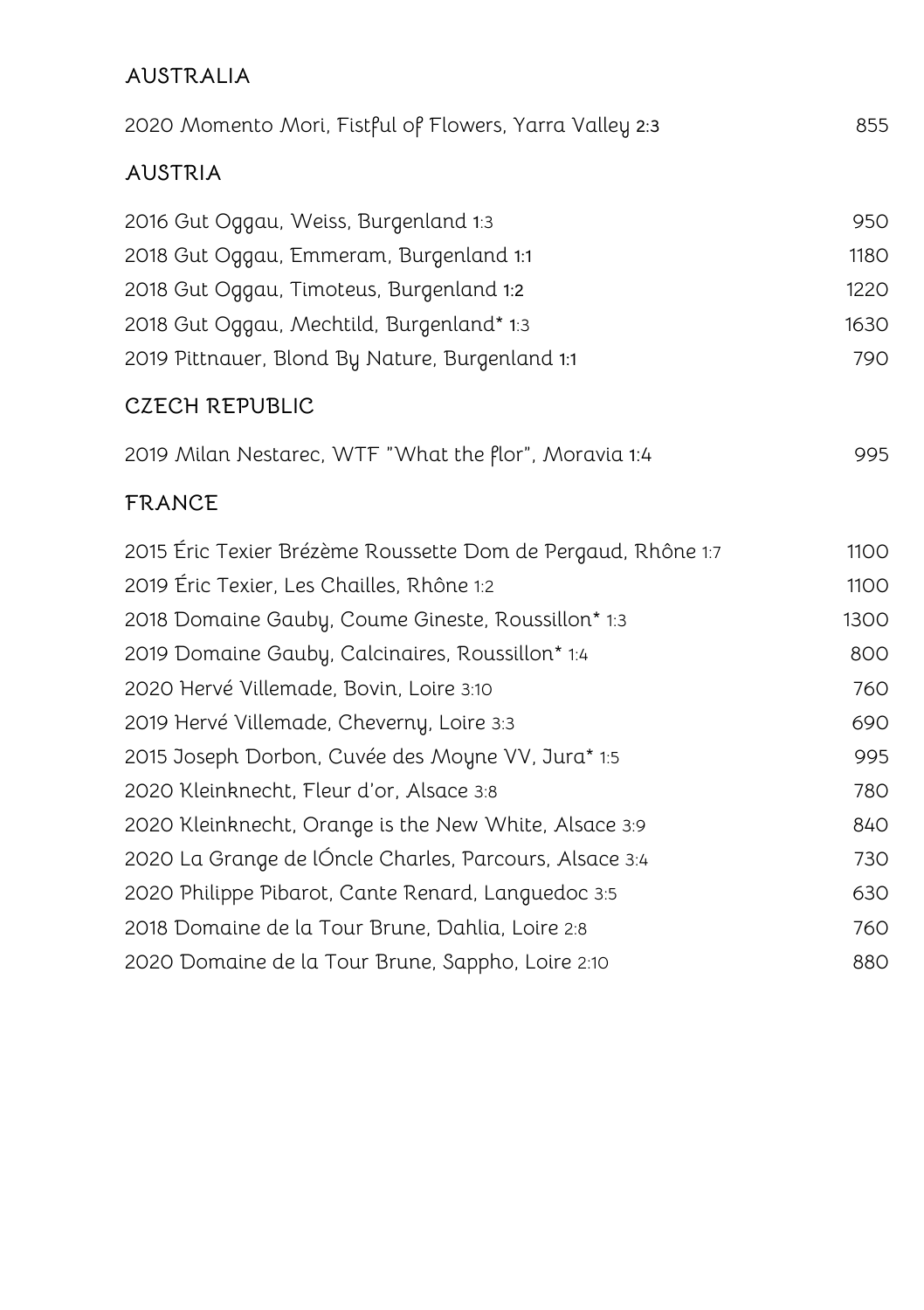#### **GERMANY**

| 2019 Weingut Brand, Riesling Pur, Pfalz* 1:7    | 820  |
|-------------------------------------------------|------|
| 2018 Jakob Tennstedt, Perlmutt, Mosel 1:8       | 1030 |
| 2018 Markus Lundén, Edith, Nahe 1:10            | 840  |
| 2018 Schätzel, Naturweiss                       | 645  |
| 2020 Stefan Vetter, Müller-Thurgau, Franken 2:8 | 72 O |

#### **HUNGARY**

| 2018 Attila Homonna, Tokaji Furmint-Hárslevelú, Tokaji 2:5 | 750  |
|------------------------------------------------------------|------|
| 2018 Bott Pince, Határi, Tokaji 2:6                        | 920  |
| 2019 Bott Pince, A Harom Gracia, Tokaji 2:6                | 680  |
| 2017 Dobogó, Tokaji Furmint, Tokaji 2:9                    | 750  |
| 2006 Lenkey Pincészet, Bomboly - Hárslevelü, Tokaji 1:9    | 1080 |

#### **ITALY**

| 2018 Al-Cantara, Occhi di Ciumi, Sicily 1500 ml* 4      | 1030 |
|---------------------------------------------------------|------|
| 2018 Al-Cantara, Luci Luci, Sicily 1500 ml* 4           | 1075 |
| 2020 Azienda Agraria Della Staffa, Arancio, Umbria, 3:4 | 745  |
| 2018 Collecapretta, Pigro Delle Sobre, Umbria 3:1       | 795  |
| 2020 Le Coste, Litrozzo Bianco, Lazio 2:9               | 740  |
| 2019 Ezio Cerruti, Fol, Piedmont 1:8                    | 690  |
| 2019 Vini Rabasco, Bianco La Salita, Abruzzo * 2:3      | 790  |
| 2020 Sassara, Misià, Veneto* 2:8                        | 685  |
| 2020 Selvadolce, Rebosso Bianco 3:9                     | 960  |
| PORTUGAL                                                |      |
| 2020 João Pato Aka Duckman, White Duck, Bairrada 2:1    | 730  |

#### **ROMANIA**

| 2019 Weingut Edgar Brutler, Vinul Casei, Beltiug * 2:10 | 700. |
|---------------------------------------------------------|------|
| 2019 Weingut Edgar Brutler, Saito, Beltiug 2:9          | 1100 |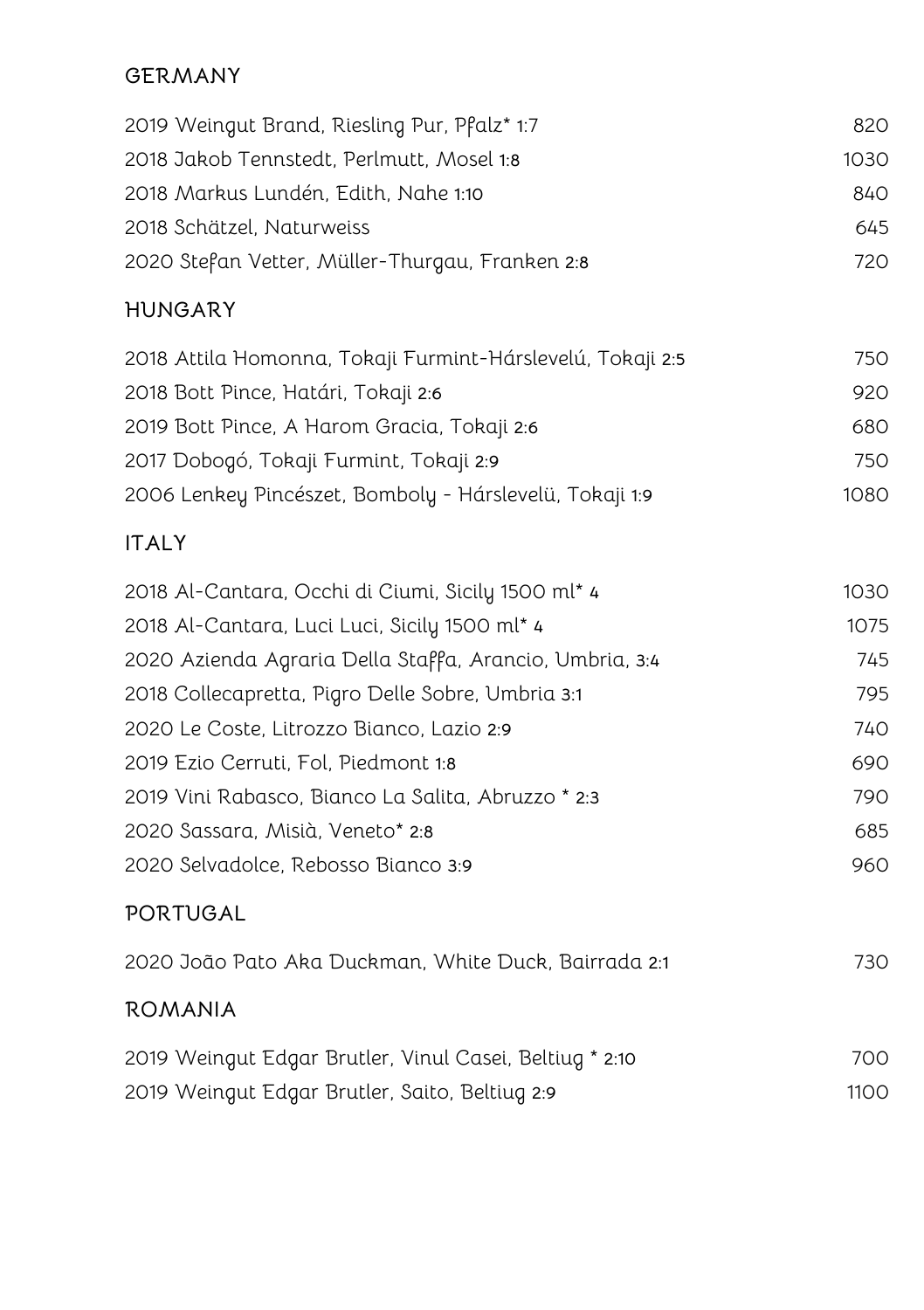#### **SPAIN**

| 2020 Finca Parera, Clar, Katalonia 3:3                 | 700  |
|--------------------------------------------------------|------|
| 2019 Celler Jordi Llorens, $5 \cdot 7$ , Katalonia 2:2 | 800  |
| 2018 Muchada-Léclapart, Elixir, Andalucia 2:7          | 1020 |
| <b>SERBIA</b>                                          |      |
| 2020 Oszkar Maurer, Furmint, Szerémség * 2:1           | 650  |
| SLOVAKIA                                               |      |
| 2016 Bott Frigyes Vinculum, Južnoslovenská 1:9         | 950  |
| 2019 Bott Frigyes Granum, Južnoslovenská 2:5           | 750  |
| 2019 Bott Frigyes Riesling, Južnoslovenská 2:7         | 820  |
| <b>SLOVENIA</b>                                        |      |
| 2015 Burja Estate Stranice, Vipava Valley 3:2          | 1060 |
| 2018 Heaps Good Wine, VFV Chardonnay, Štajerska 3:7    | 780  |
| 2019 Heaps Good Wines, OffShoot Würzer, Štajerska 3:6  | 890  |
| 2006 Klinec Ortodox, Goriška Brda 3:2                  | 1130 |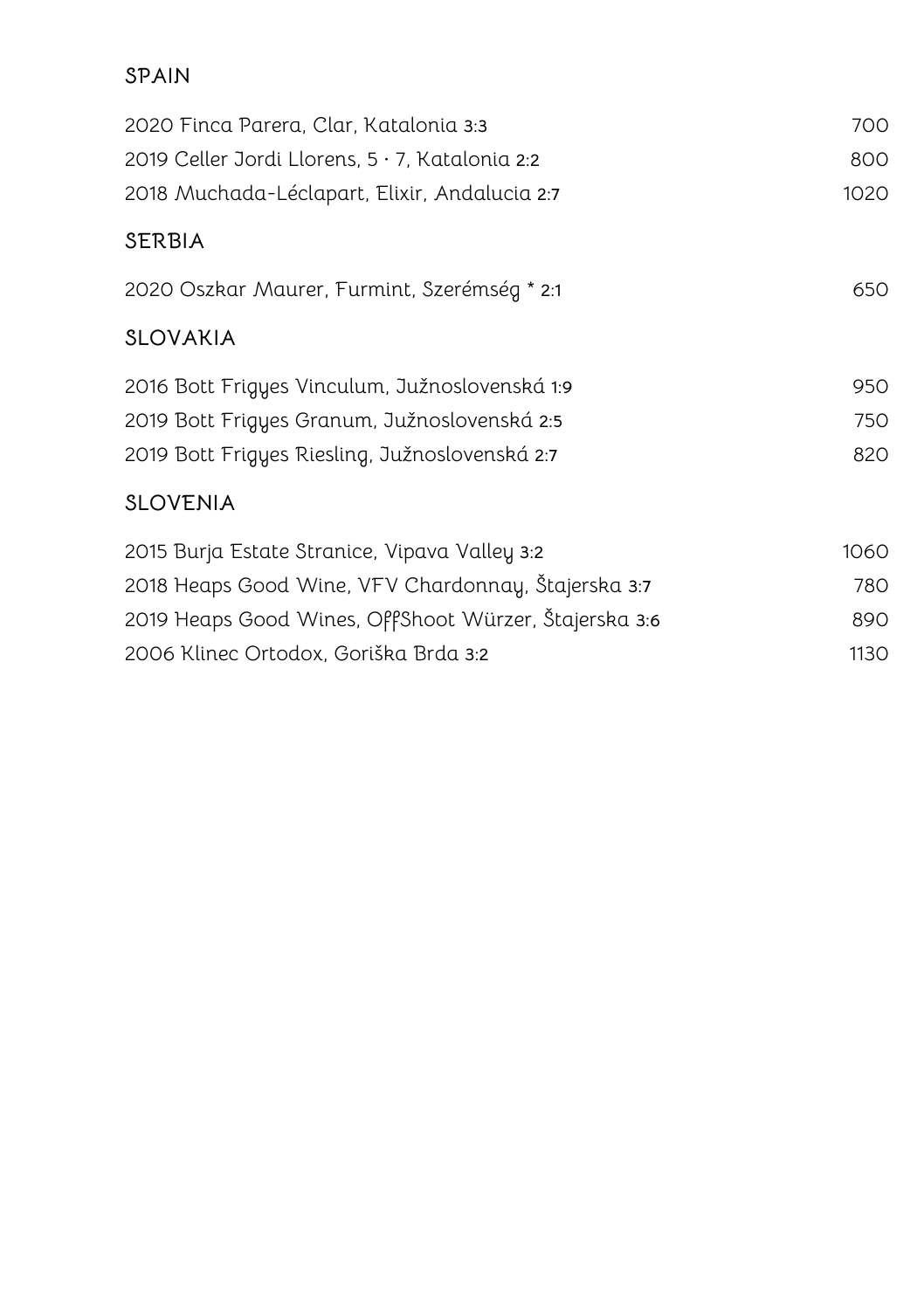# <span id="page-31-0"></span>13. Red France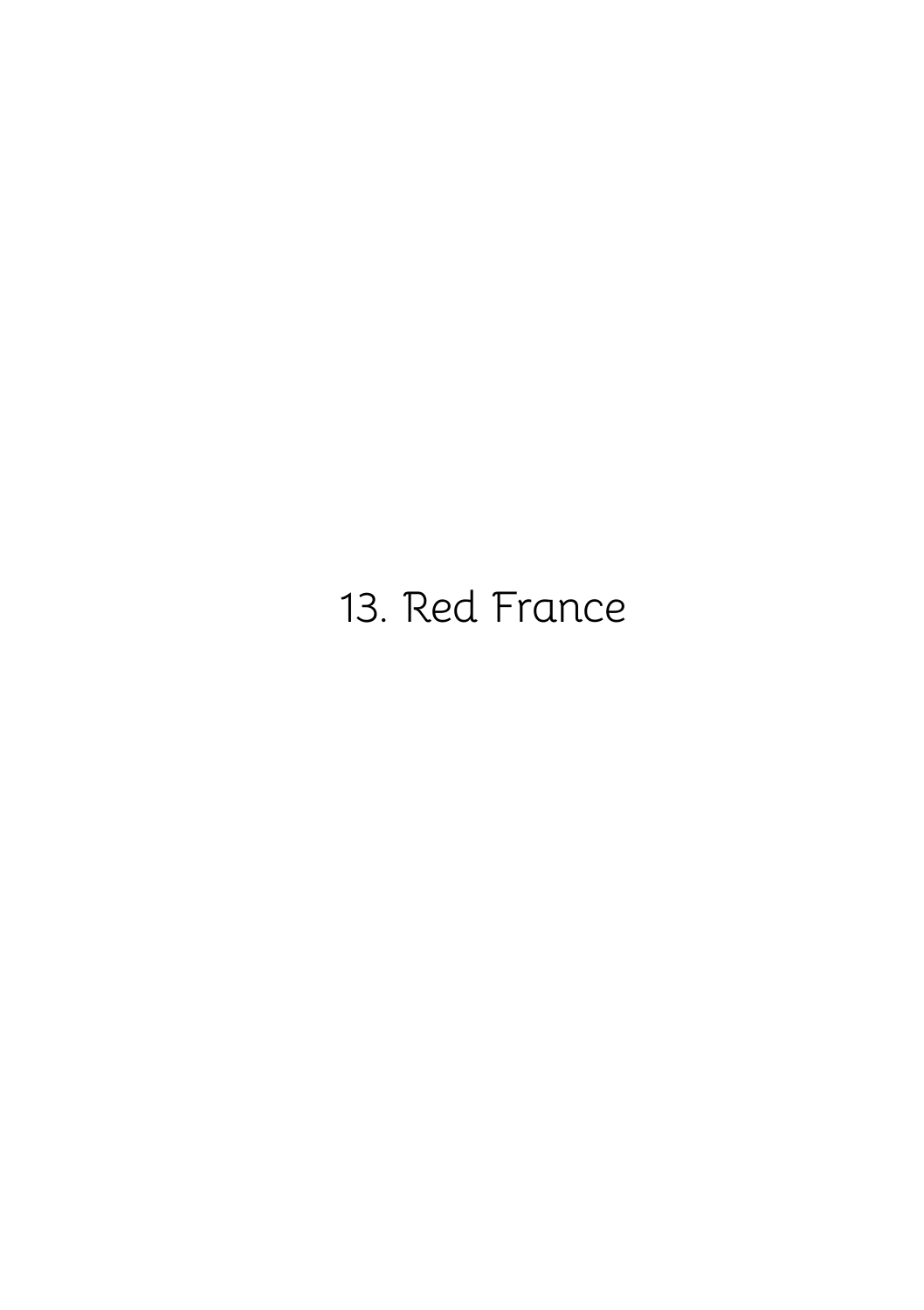# **ALSACE**

| 2018 Weinbach, Pinot Noir "S" A13       | 1445 |
|-----------------------------------------|------|
| 2018 Weinbach, Pinot Noir Altenbourg T4 | 1445 |

### **BORDEAUX**

| 2005 Château Belair, Saint-Emilion Grand Cru Classé F3         | 1995 |
|----------------------------------------------------------------|------|
| 2006 Château Belair, Saint Emilion Grand Cru Classé A2/3 375ml | 1125 |
| 2011 Château Belair-Monange Saint-Emilion Grand Cru X14        | 1750 |
| 2009 Château Catenac Brow, Margaux X5                          | 2465 |
| 2012 Château Certan de May, Pomerol X5                         | 1895 |
| 2005 Château Grand Puy Lacoste, Pauillac X8                    | 2995 |
| 2006 Château Hosanna, Pomerol A11                              | 2810 |
| 2016 Château Tours de Laroque, Saint-Emilion T1                | 1125 |
| 2007 Château Palmer, Alter Ego x29,30                          | 1350 |
| 2008 Château Phélan Ségur, Saint-Estèphe x24                   | 1550 |
| 2018 Domaine de Galochey, Vin de Jardin X35                    | 990  |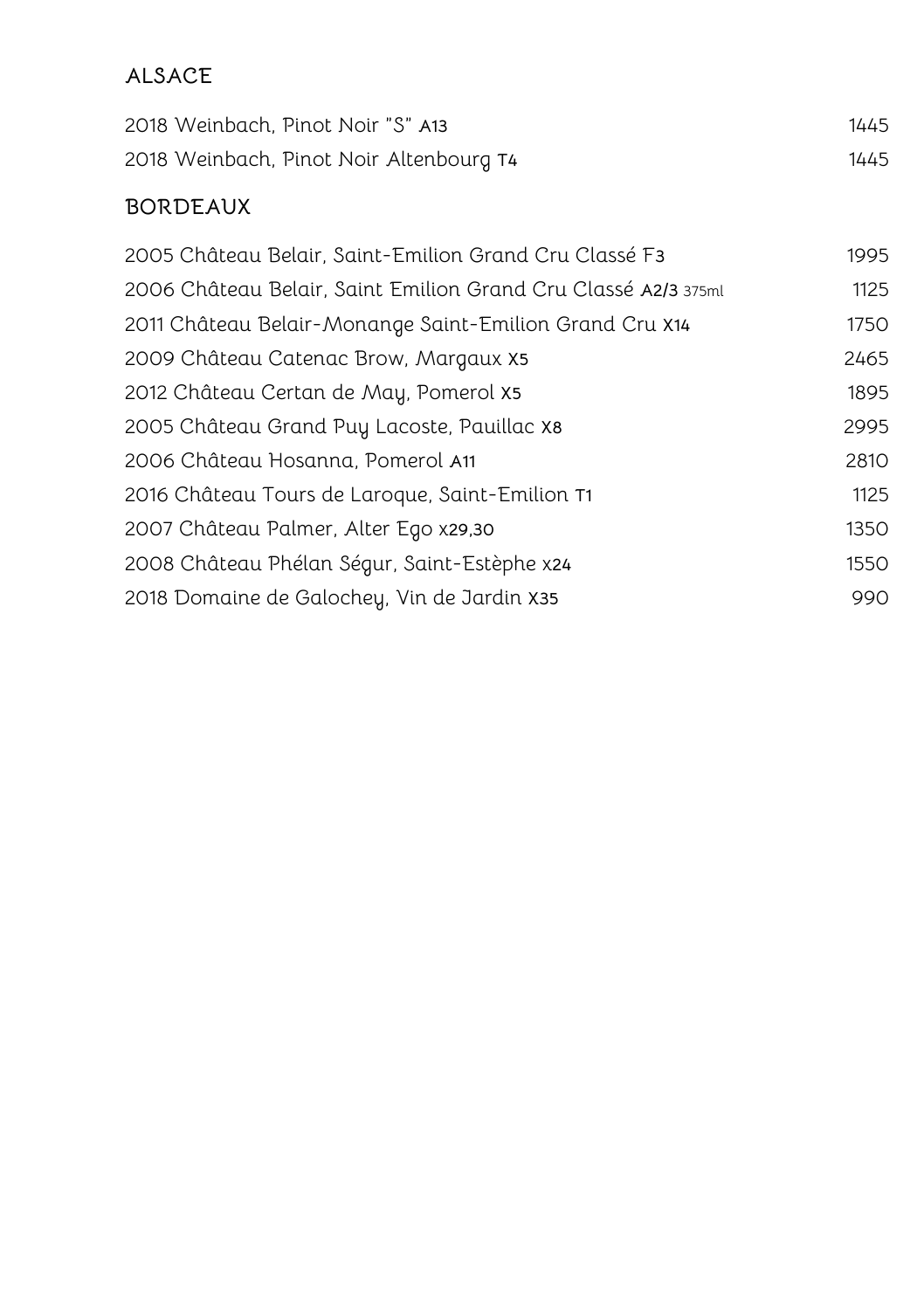#### **BURGUNDY**

#### *Côte de Nuits*

 Anne & Hervé Sigaut, Chambolle Musigny 1:er Cru Noirots **B3** 1500 Anne & Hervé Sigaut, Morey St Denis 1:er Cru Millandes **A12** 1350 Arnaud Ente, Bourgogne Rouge **X36** 1450 Berthaut-Gerbet, Fixin **T3/X6** 1095 Domaine Chevillon Chezeaux, Nuits-Saint-Gerorges **X37** 1050 Chanterêves, Volnay Les Lurets **E1** 1595 Clos de Tart, Clos de Tart Grand Cru **X13** 7125 Clos de Tart, Clos de Tart Grand Cru \* **B4** 6125 Clos de Tart, La Forge de Tart 1er Cru **X31** 3125 Joseph Drouhin, Chambertin-Clos de Bèze Grand Cru **C1** 5150 Joseph Drouhin, Chambolle Musigny **T0** \* 375ml 860 Joseph Drouhin, Grand-Echexeaux **X30** 5150 Joseph Drouhin, Vosne-Romanée Les Petits Monts **F6** 4690 Joseph Voillot, Volnay 1er Cru Les Frémiets **A7** 1595 Joseph Voillot, Volnay Vieilles Vignes **A10** 1190 L ́Arlot Nuits-Saint-Georges 1er Cru Mont Des Oiseaux **X26** 1550 Domaine des Lambrays, Clos des Lambrays Grand Cru **G4** 3685 Lucien Le Moine, Bonnes Mares Grand Cru **B6** 3625 Lucien Le Moine, Bonnes Mares Grand Cru **A6** 3995 Lucien Le Moine, Chambolle-Musigny Amoureuses **A9** 4130 Lucien Le Moine, Charmes-Chambertin Grand Cru **X22** 2955 Lucien Le Moine, Clos de Vougeot Grand Cru **X41** 2910 Lucien Le Moine, Grands Echezeaux Grand Cru **X36** 4395 Lucien Le Moine, Griotte-Chambertin Grand Cru **X39** 3565 Lucien Le Moine, Mazis-Chambertin Grand Cru **A9** 3565 Michel Gros, Nuits-Saint-Georges **X6** 1100 Michel Gros, Vosne-Romanée Clos des Réas 1er Cru **C4** 2100 Michel Gros, Vosne-Romanée Clos des Réas 1er Cru **D6** 2100 Michel Gros, Vosne-Romanée Clos des Réas 1er Cru **F2** 2430

*.*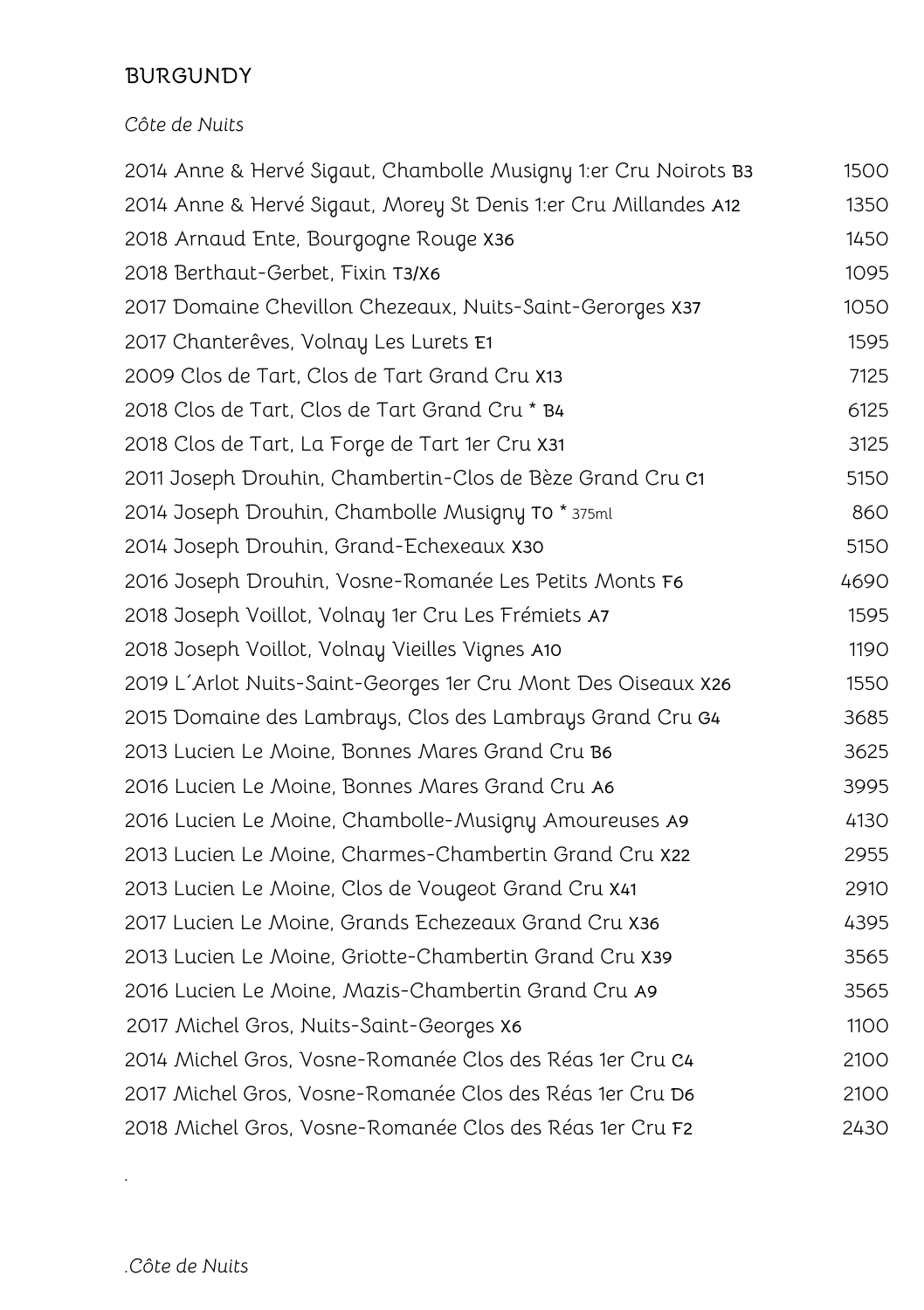| 2013 Perrot-Minot, Chambertin Clos de Bèze Grand Cru X43                    | 4905   |
|-----------------------------------------------------------------------------|--------|
| 2013 Perrot-Minot, Chapelle-Chambertin Grand Cru X40                        | 3985   |
| 2014 Perrot-Minot, Chapelle-Chambertin Grand Cru Vieilles Vignes X38        | 3975   |
| 2013 Perrot-Minot, Charmes-Chambertin Grand Cru A11                         | 3855   |
| 2017 Perrot-Minot, Gevrey-Chambertin Justice des Seuvrées X2                | 2235   |
| 2013 Perrot-Minot, Mazoyères-Chambertin Grand Cru x8                        | 3995   |
| 2014 Perrot-Minot, Nuits-St-Georges 1er Cru La Richemone V.V Cuvée x20 3450 |        |
| 2014 D.R.C. Richebourg, Grand Cru H7                                        | 25 000 |
| 2015 D.R.C. La Tâche, Grand Cru H7                                          | 45 000 |
| 2015 D.R.C. Romanée-St-Vivant, Grand Cru H7                                 | 30 000 |
| 2018 D.R.C. Grands Échézeaux, Grand Cru E6                                  | 20 000 |

#### *Côte de Beaune*

| 2020 Chanterêves, Savigny Les Beaune "Dessus De Montchenevoy" X39, X6 | 1195 |
|-----------------------------------------------------------------------|------|
| 2019 David Moreau, Santenay 1er Cru Clos Rousseau F3                  | 1195 |
| 2019 David Moreau, Santenay 1er Cru Clos des Mouches *x27             | 1050 |
| 2020 Dom. Jessiaume Bourgogne Rouge X28                               | 795  |
| 2019 Faiveley, Beaune 1er Cru Clos de l'Écu Monopole *F1              | 1250 |
| 2017 Nicolas Rossignol, Savigny-Les-Beaune X39                        | 1050 |
| 2017 Nuiton-Beaunoy, Hautes Côtes de Beaune Aux Meix Genêts A12       | 865  |
| 2020 Nuiton- Beaunoy Bourgogne Pinot Noir Réserve                     | 695  |

# *Beaujolais*

| 2014 Jules Desjourneys, Moulin à Vent Chassignol C5   | 1625 |
|-------------------------------------------------------|------|
| 2015 Jules Desjourneys, Chénas Le Jugement Dernier C1 | 1170 |
| 2017 Jules Desjourneys, Morgon Vielles Vignes *C6     | 1170 |

# *Elsewhere in Burgundy*

| 2019 Faiveley, Mercurey 1er Cru Le Clos du Roy Domaine *D4 | 1090 |
|------------------------------------------------------------|------|
| 2020 Faiveley, Mercurey Premier Cru "Le Clos Du Roy" C6    | 1095 |
| 2017 Bruno Lorenzon, Mercurey 1er Cru Champs Martin X34 36 | 1050 |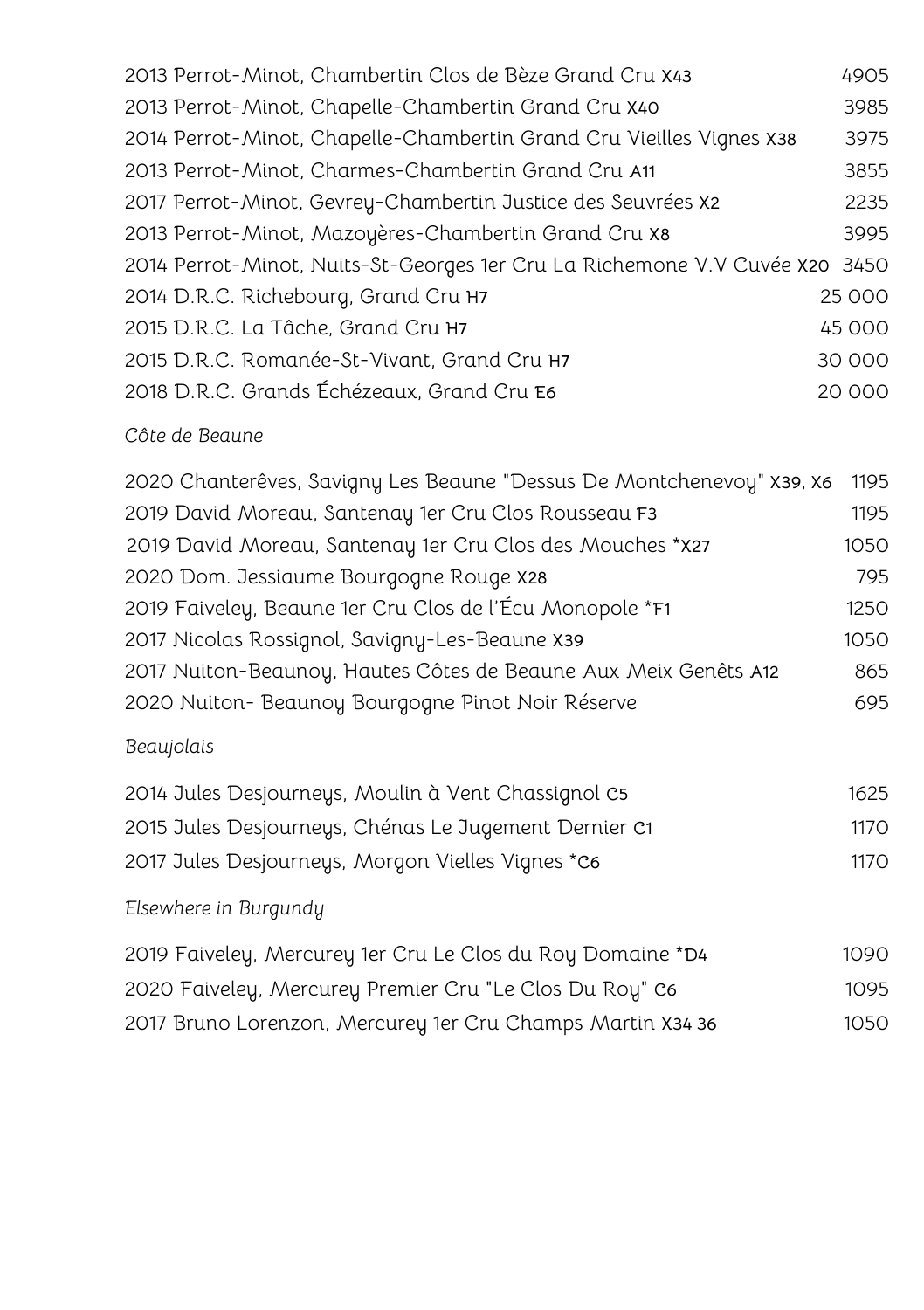#### **CHAMPAGNE**

| 2018 Egly-Ouriet, Ambonnay Rouge X28                                  | 3035       |
|-----------------------------------------------------------------------|------------|
| <b>JURA</b>                                                           |            |
| 2018 L'Aigle à Deux Têtes Côtes du Jura Rouge Poulsard Les Clous *X31 | 1040       |
| LOIRE                                                                 |            |
| 2018 Jean-Maurice Raffault, Chinon Le Puy * B5                        | 915        |
| 2017 Gitton Père et Fils Sancerre Rouge Les Herses A1                 | 870        |
| 1997 Olga Raffault, Chinon "Les Picasses" H1                          | 1550       |
| 2005 Olga Raffault, Chinon "Les Picasses" x11 + T1                    | 1270       |
| 2010 Olga Raffault, Chinon "Les Picasses" B6                          | 1080       |
| 2016 Olga Raffault, Chinon "Les Picasses"                             | 880        |
| <b>RHÔNE</b>                                                          |            |
| Northern Rhône                                                        |            |
| 2015 Les Alexandrins, Saint-Joseph T4                                 | 1120       |
| 2017 Coursodon, Saint Joseph Olivaie A5                               | 1050       |
| 2016 Georges Vernay, Blonde du Seigneur Cote-Rôtie D3                 | 1575       |
| 2018 Georges Vernay, Blonde du Seigneur Cote-Rôtie B2                 | 1575       |
| 2018 Jean-Luc Colombo Crozes-Hermitage Les Fées Brunes X18/20         | 985        |
| Southern Rhône                                                        |            |
| 2019 Domaine Duseigneur Antarès, Lirac X 20                           | 825        |
| 2017 Boissy & Delaygue Gondran, Gigondas A1                           | 875        |
| 2018 Domaine de la Mordoréer, Rouge La Dame Rousse, Lirac X29/15      | <b>840</b> |
| 2018 Vidal-Fleury, Châteauneuf-du-Pape X9 H5                          | 1030       |
| 2018 Vidal-Fleury, Côtes Du Rhône Villages                            | 575        |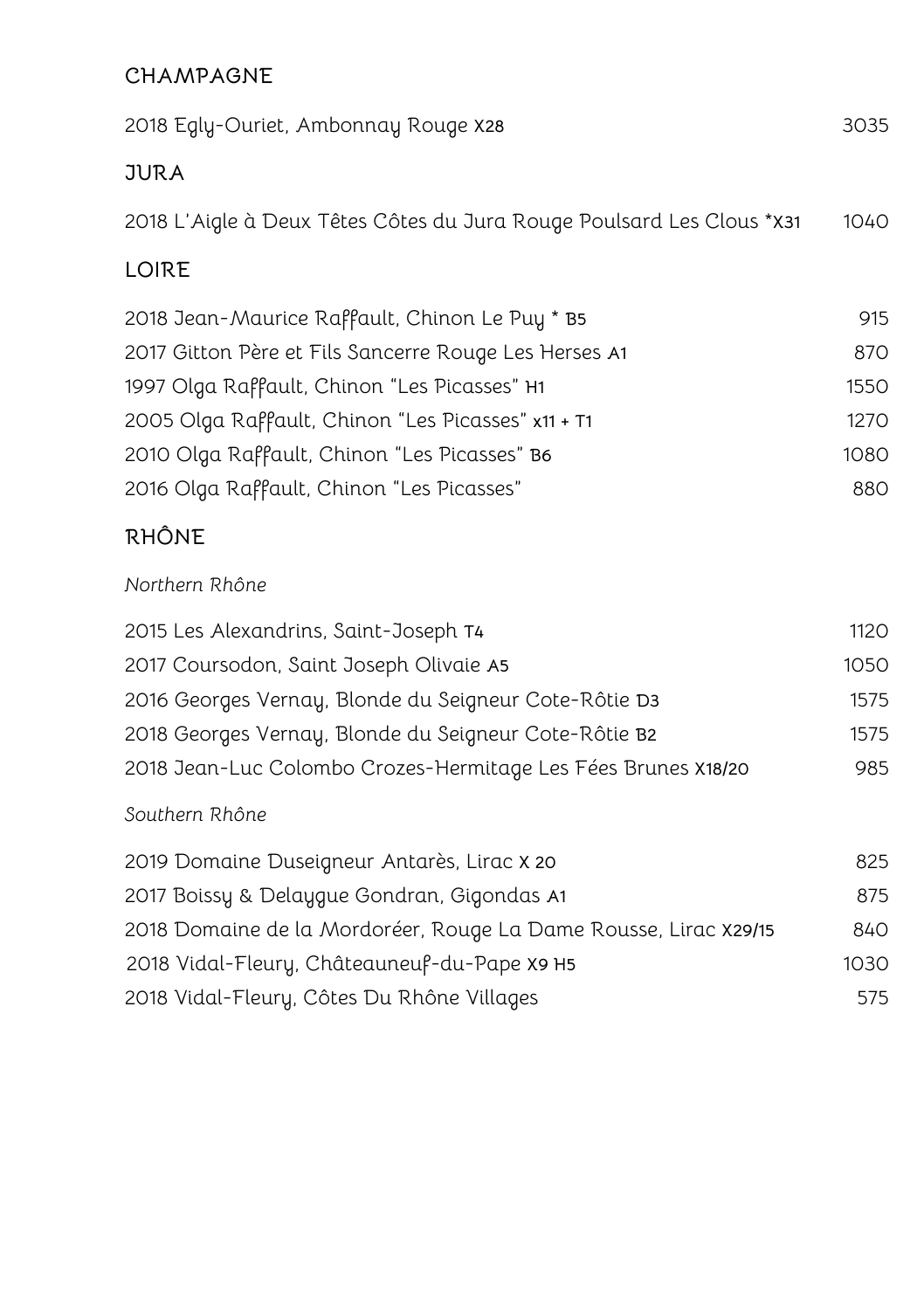# <span id="page-36-0"></span>14. Red Italy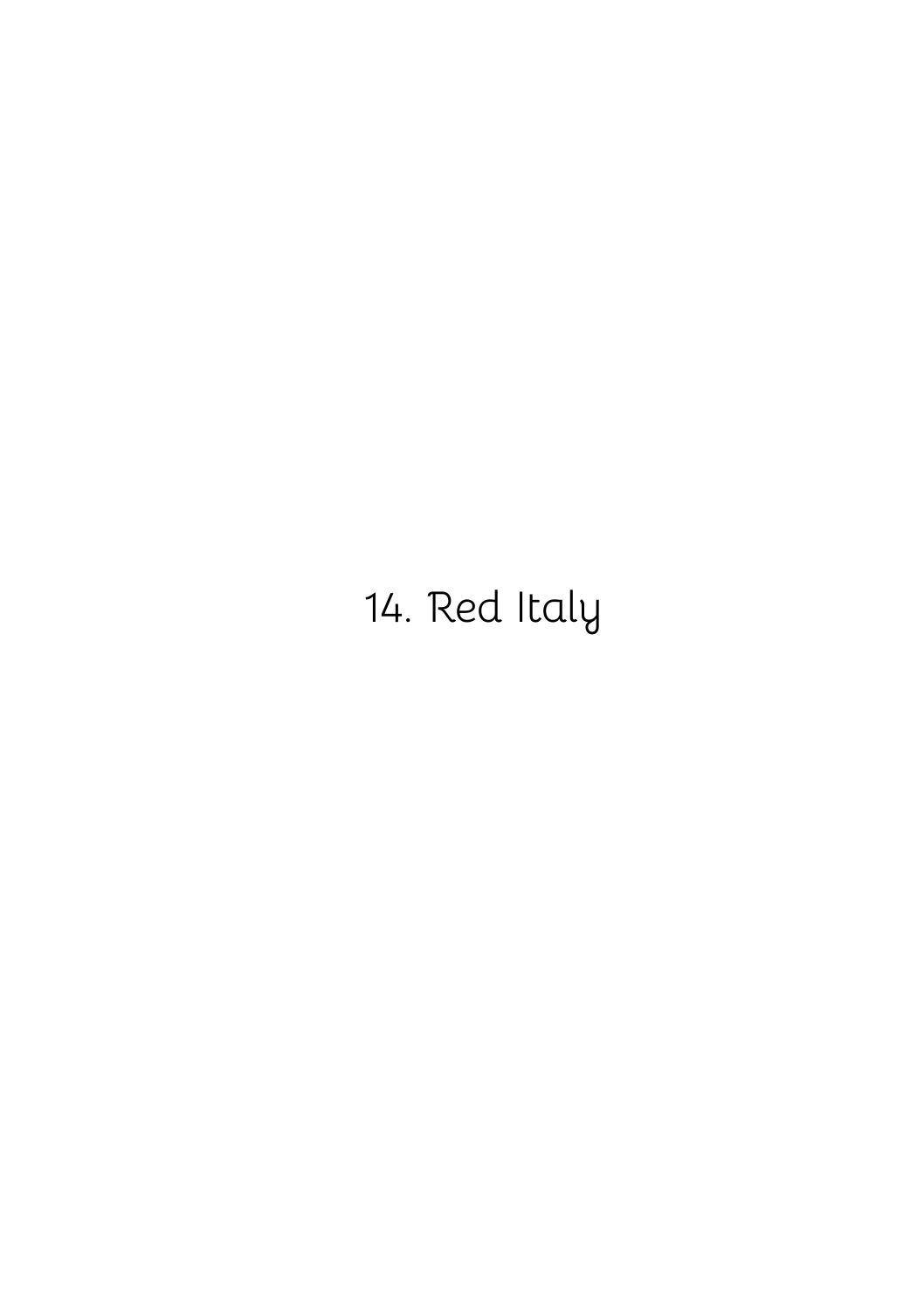#### **ALTO ADIGE**

| 2016 La Spia, Valtelina Superiore *x9                 | 825  |
|-------------------------------------------------------|------|
| <b>PIEDMONT</b>                                       |      |
| 2015 Brovia, Barolo Rocche di Castiglione 1500 ml     | 2950 |
| 2019 Bruno Giacosa Nebbiolo d'Alba Vigna Maggiore *A2 | 1100 |
| 2019 Bruno Giacosa Barbera d'Alba* B2                 | 1080 |
| 2016 Bruno Giacosa, Falletto Barbaresco Rabajà E5     | 3200 |
| 2016 Cantine del Borgo Reale, Barolo X17              | 925  |
| 2019 Gaja, Sito Moresco, Langhe X27                   | 1355 |
| 2019 Gagliasso, Barbera d'Alba Caibot Russ x3         | 765  |
| 2017 Giacomo Fenocchio, Barolo Villero C3             | 1175 |
| 1996 Giuseppe Cortese, Barbaresco Riserva * C2        | 2815 |
| 2001 Giuseppe Cortese, Barbaresco Riserva A13         | 2625 |
| 2011 Giuseppe Cortese, Barbaresco Riserva A12         | 2250 |
| 2013 Giuseppe Cortese, Barbaresco Riserva A4          | 2440 |
| 2014 Luigi Voghera, Barbaresco X 27/30                | 975  |
| 2016 Massolino, Barolo Margheria X18                  | 1420 |
| 2016 Massolino, Barolo Parussi x9                     | 1420 |
| 2016 Massolino, Barolo Vigna Rionda X17               | 2495 |
| 2009 Oddero, Barolo Vignarionda Riserva X6            | 2810 |
| 2013 Oddero, Barolo Brunaten * X6                     | 2125 |
| 2019 Paolo Conterno, Langhe Nebbiolo, "A Mont"X9      | 710  |
| 2015 Roagna, Pajé B4                                  | 2125 |
| 2015 Roagna Pira* A2                                  | 2125 |
| 2015 Roagna, Albesani B5                              | 2125 |
| 2015 Roagna, Gallina B1                               | 2125 |
| 2019 Sottimano, Dolcetto *x25                         | 725  |
| 2021 Trediberri, Lange Nebbiolo X18/21                | 715  |
| 2017 Vietti, Barolo Brunate E6                        | 2810 |
| 2017 Vietti, Barbaresco Masseria X25                  | 1485 |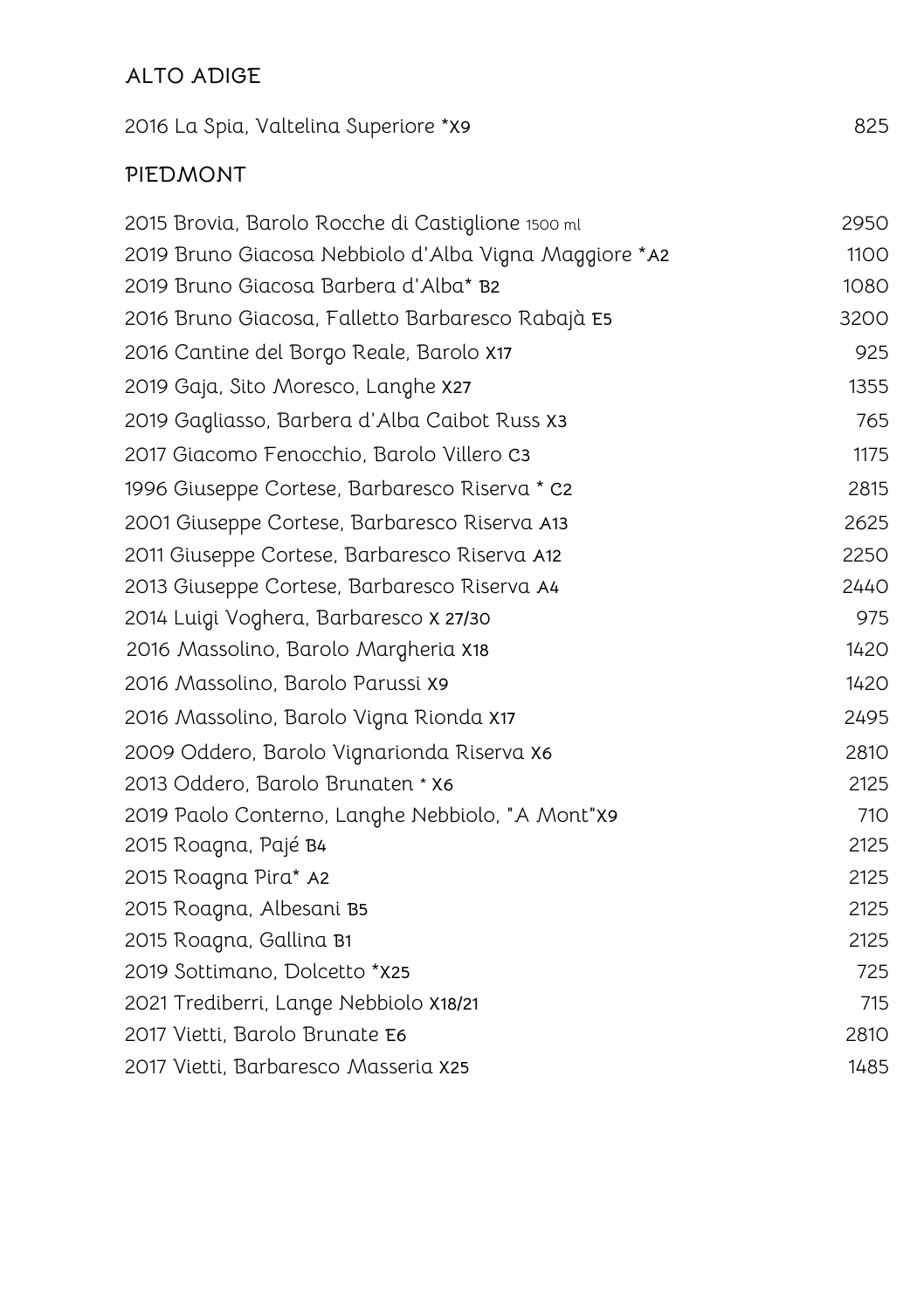# **TUSCANY**

| 2013 Biondi-Santi, Brunello di Montalcino Riserva E1           | 6900 |
|----------------------------------------------------------------|------|
| 2017 Casa Brancaia, il Blu F2                                  | 1295 |
| 2017 Casa Brancaia, Chianti Classico Riserva* H2               | 1085 |
| 2018 Casanuova di Nittardi, Chianti Classico                   | 745  |
| 2014 Castellare di Castellina, I Sodi di San Niccolò * 1500 ml | 2250 |
| 2016 Castello di Bossi, Regina di Renieri E5                   | 1080 |
| 1971 Castell'In Villa, Chianti Classico Riserva X7             | 4065 |
| 1993 Castell'In Villa, Chianti Classico Riserva X32            | 2690 |
| 2008 Castell'In Villa, Toscana Rosso "Santacroce" X25          | 1295 |
| 2017 Corzano e Paterno, I Tre Borri E4                         | 1050 |
| 2020 Gaja Ca' Marcanda, Promis X9,12,23                        | 1075 |
| 2013 Ricasoli Castello di Brolio G3                            | 1060 |
| 2016 Ricasoli Brolio, Riserva 1500 ml                          | 1080 |
| 2017 Tornesi, Brunello di Montalcino X31 G2                    | 1085 |

### **SICILY**

| 2017 Carranco, Etna Rosso Villa dei Baroni X4            | 1120 |
|----------------------------------------------------------|------|
| 2019 Mandrarossa Nero d'Avola Costadune X24              | 595  |
| 2019 Mandrarossa Frappato Costadune X18                  | 650  |
| 2017 Mandrarossa Cavadiserpe X17                         | 650  |
| 2017 Mandrarossa Sentiero delle Gerle Etna Rosso DOC A10 | 725  |
| 2017 Mandrarossa Terre del Sommaco A8                    | 940  |
| 2018 Mandrarossa Timperosse Petit Verdot 1500 ml         | 995  |
|                                                          |      |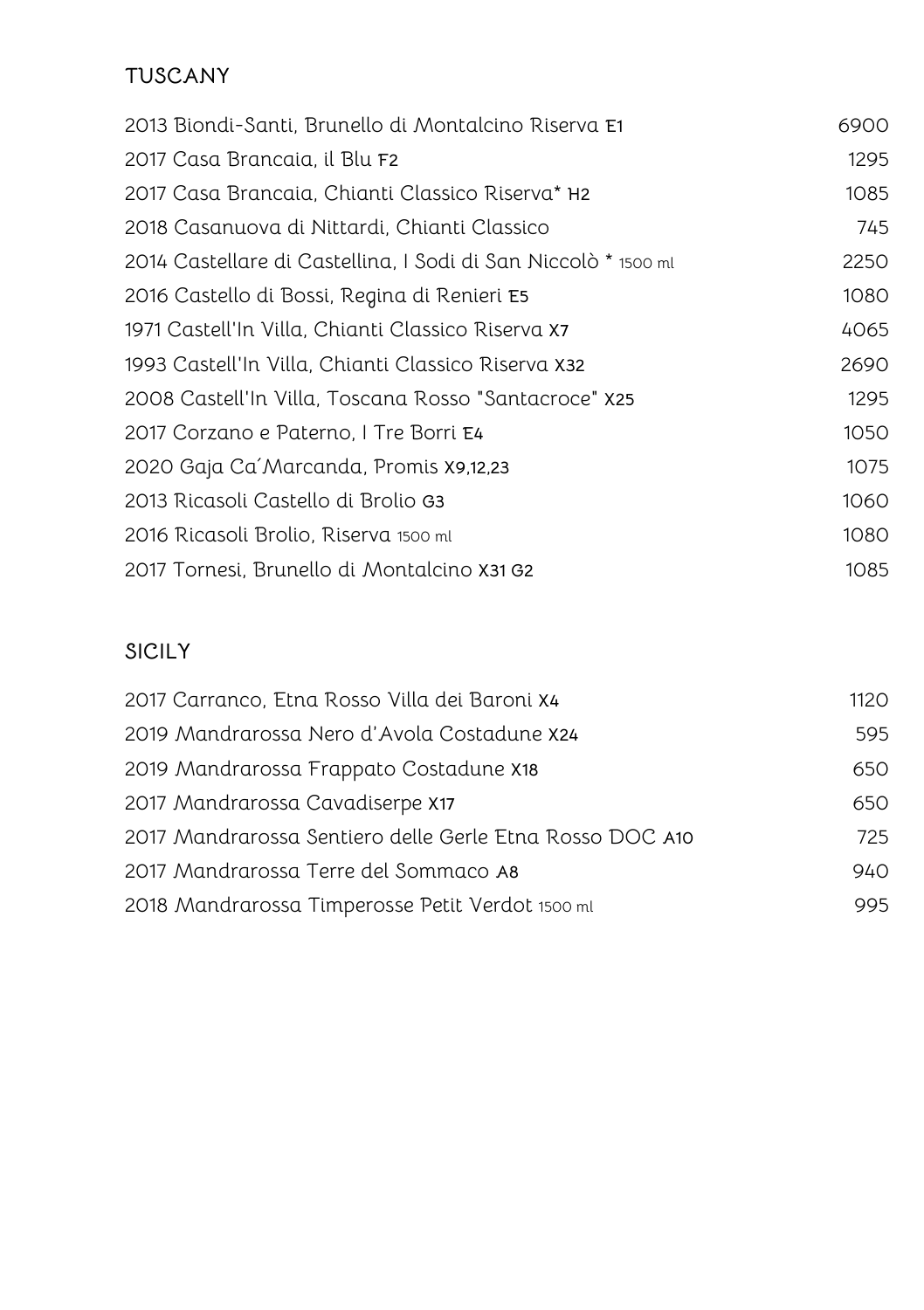# <span id="page-39-0"></span>15. Red Spain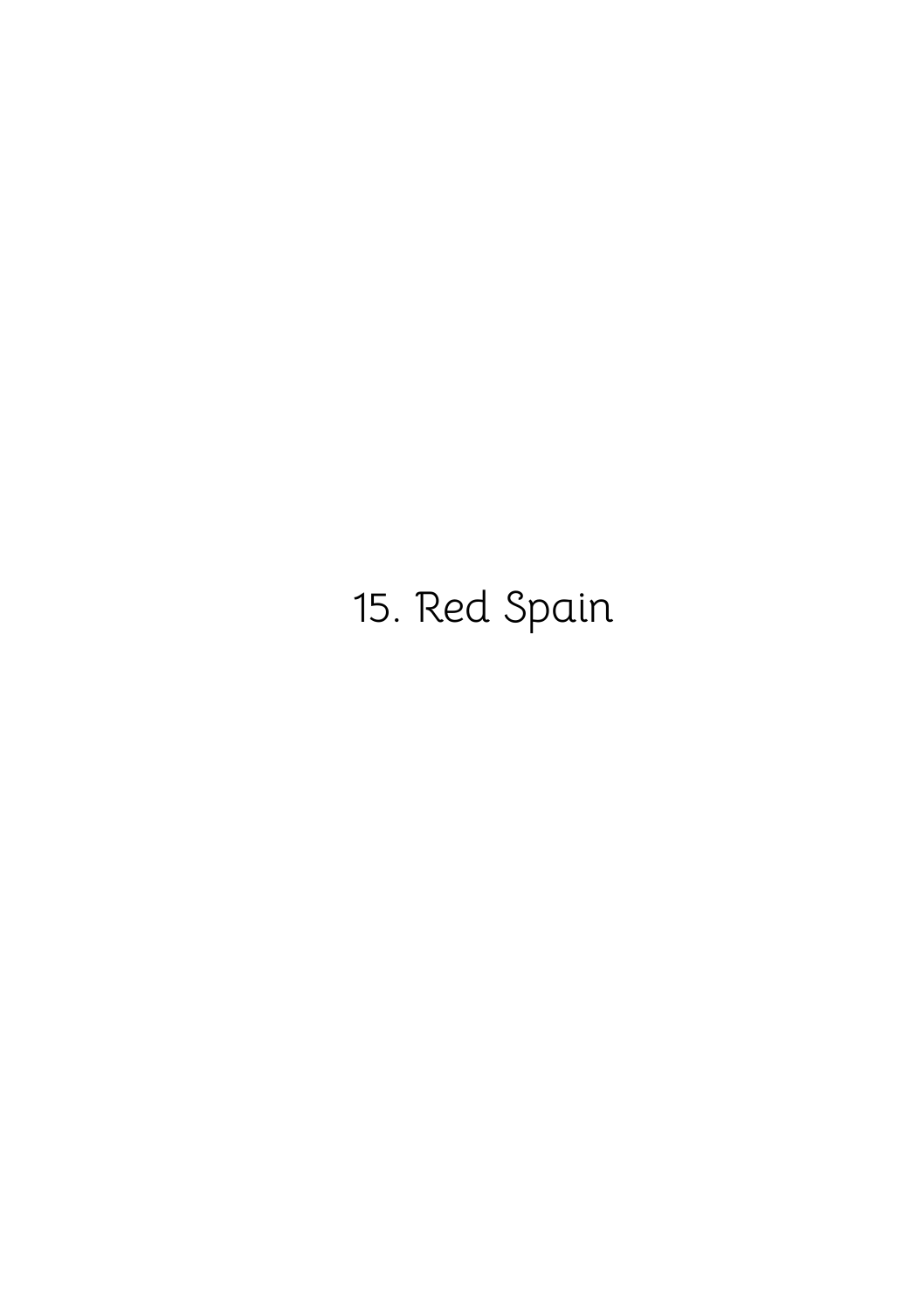#### **BIERZO**

| 2017 Bodegas Mengoba, Brezo de Grégory Pérez Tinto T1                                                                                   | 575                  |
|-----------------------------------------------------------------------------------------------------------------------------------------|----------------------|
| CADIZ                                                                                                                                   |                      |
| 2013 Huerta de Albalá, Barbazul * 1500 ml                                                                                               | 1000                 |
| CALATAYUD                                                                                                                               |                      |
| 2019 Gallina de Piel, Mimetic 1500 ml                                                                                                   | 1350                 |
| CASTILLA                                                                                                                                |                      |
| 2020 Clos Lojen, Bobal X42                                                                                                              | 520                  |
| MAJORCA                                                                                                                                 |                      |
| 2018 Mesquida Mora, Sotil Negre 1500 ml<br>2015 Bodegas Son Mayol Premier Vin *X44<br>2016 Bodegas Son Mayol Grand Vin *F1              | 1720<br>1240<br>1340 |
| MANCHUELA                                                                                                                               |                      |
| 2017 Bodegas y Viñedos Ponce, La Casilla G6<br>2016 Bodegas y Viñedos Ponce, Pino X28                                                   | 725<br>910           |
| <b>PRIORAT</b>                                                                                                                          |                      |
| 2017 Gran Clos X40<br>2007 Gran Clos Cartus *X7<br>2018 La Concreia d'Scala Dei Nona, Priorat X37/39                                    | 1395<br>1485<br>695  |
| RIBERA DEL DUERO                                                                                                                        |                      |
| 2016 Dominio Pingus, Flor de Pingus *E4<br>2019 Vendrell Rived Miloca, Carinena 1500 ml<br>2019 Vendrell Rived Miloca, Garnacha 1500 ml | 1895<br>1355<br>1355 |
| RIBERA SACRA                                                                                                                            |                      |
| 2015 Can Rafols dels Caus Can Rafols Sumoll D1                                                                                          | 995                  |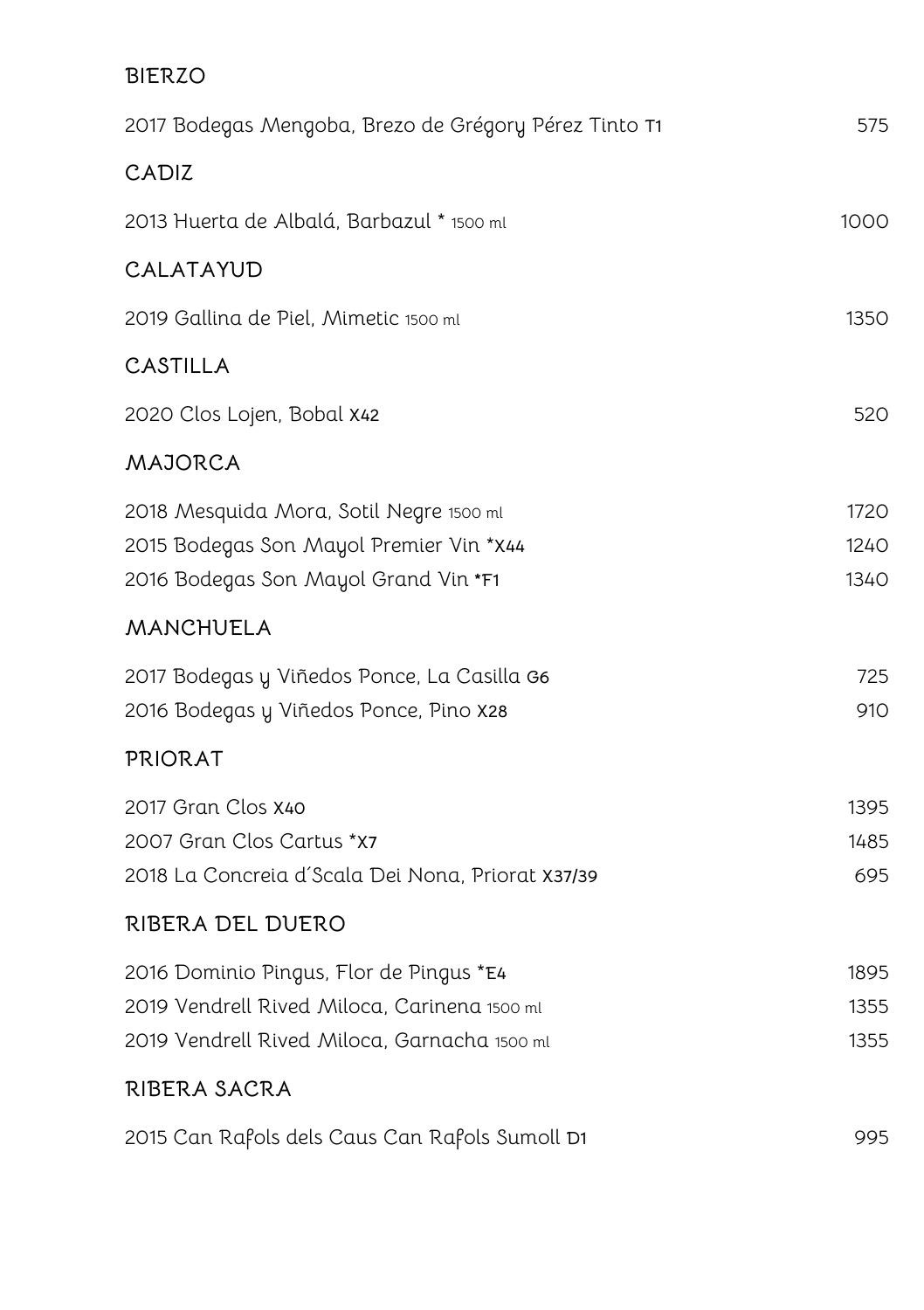#### **RIOJA**

| 2017 Bodegas Artuke, La Condenada D2                   | 1100 |
|--------------------------------------------------------|------|
| 1989 Conde de Valdemar, Gran Reserva x33               | 2125 |
| 1990 Conde de Valdemar, Gran Reserva X31               | 2025 |
| 2004 Conde de Valdemar, Gran Reserva 1500 ml           | 1995 |
| 2005 Conde de Valdemar, Gran Reserva 1500 ml           | 1995 |
| 2007 Real Agrado, Rodiles B1                           | 1225 |
| 2018 Real Agrado, Canterabuey Viñedo Singular H6       | 1100 |
| 2004 Bodegas Roda, Roda I G5                           | 1725 |
| 2005 Bodegas Roda, Roda I E3                           | 1625 |
| 2016 Bodegas Roda, Roda   X10                          | 1265 |
| 2018 Bodegas Roda, Sela x9                             | 925  |
| 2019 Bodegas Orben, Orben X3                           | 1025 |
| 2015 Telmo Rodriguez, As Carborcas Single Vineyard X17 | 1120 |
| 2020 Viña Ilusión                                      | 545  |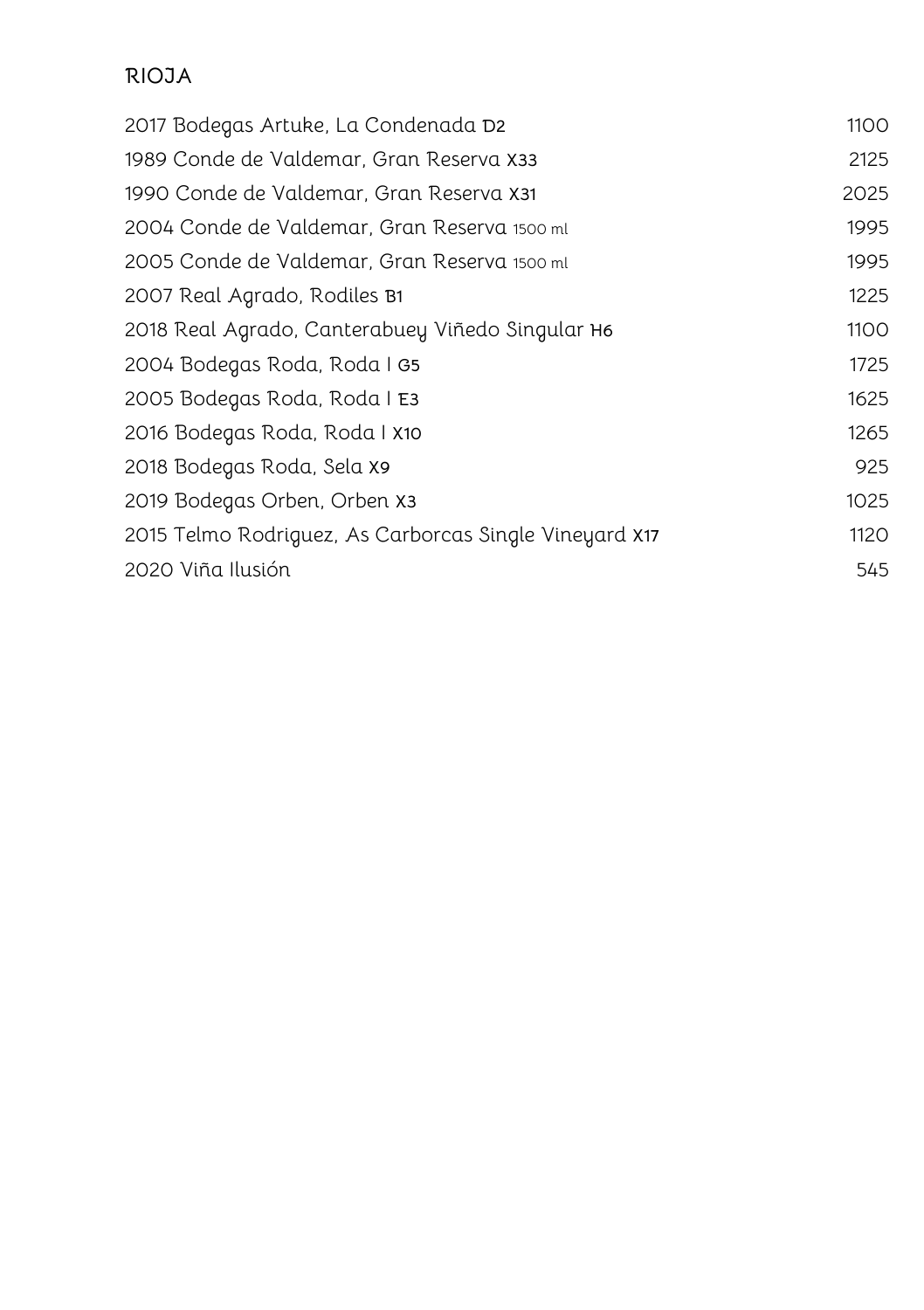# <span id="page-42-0"></span>16. Red USA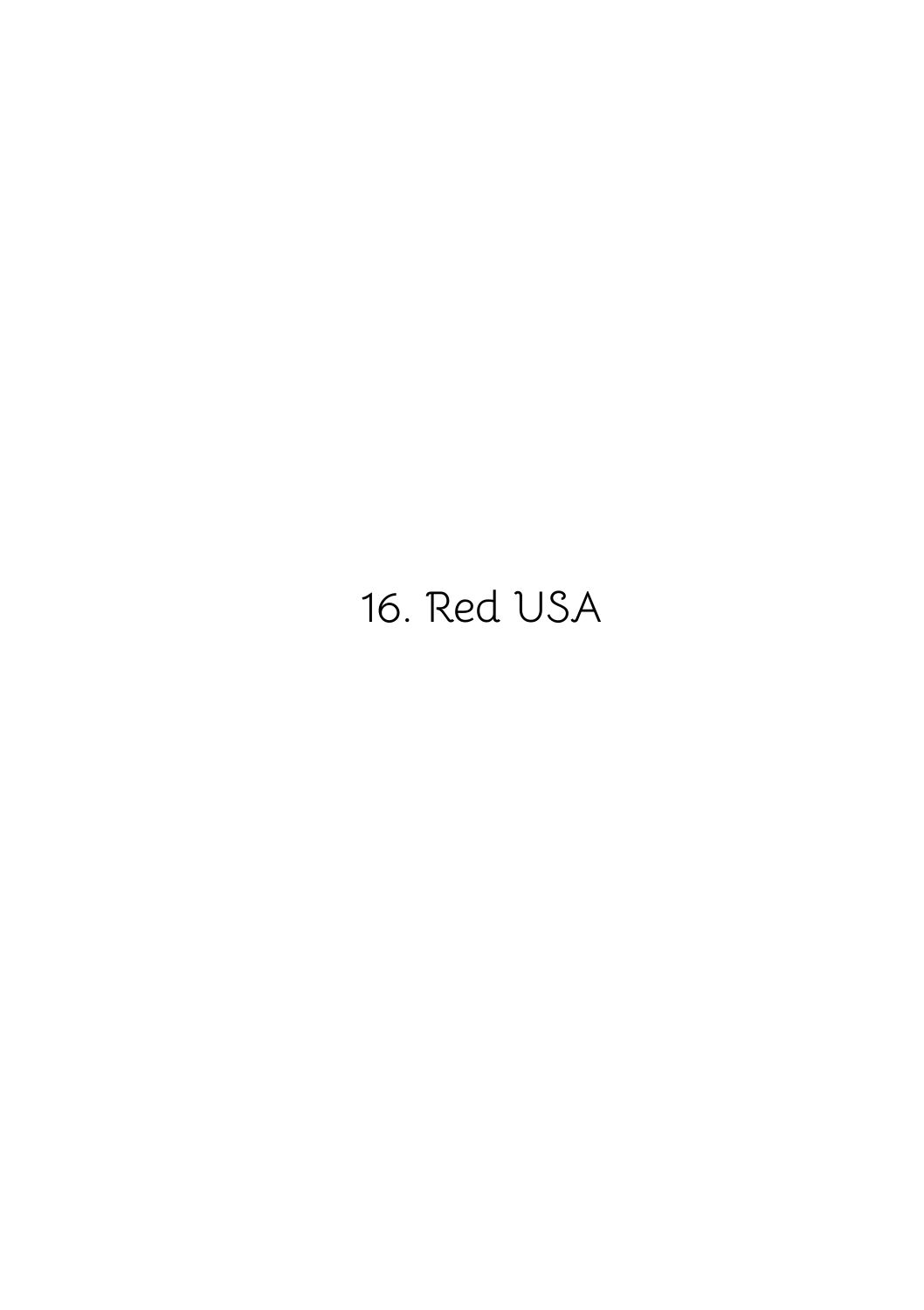#### **NAPA VALLEY**

| 2011 Dana Estates, Hershey Vineyard Cabernet Sauvignon D5 + D6 | 4695 |
|----------------------------------------------------------------|------|
| 2012 Dana Estates, Lotus Vineyard Cabernet Sauvignon A9        | 4695 |
| 2017 Dominus Estate, Napanook T3                               | 1750 |
| 2016 Othello *A8                                               | 1350 |
| 2016 Ulysses Vineyard, Ulysses Cabernet Sauvignon X37          | 2345 |
| OREGON                                                         |      |
| 2016 Evening Land, La Source Pinot Noir X38                    | 1635 |
| SANTA BARBARA                                                  |      |
| 2017 Piedrasassi, Ballard Canyon Mourvèdre* A2                 | 1145 |
| 2019 Piedrasassi, P.S. Syrah F5                                | 995  |
| 2018 Racines Wines Sta. Rita Hills Cuvée X28                   | 2400 |
| 2018 Racines Wines, Rinconada Vineyard X25                     | 2400 |
| 2020 Stolpman, "Love You Bunches" Carbonic Sangiovese G7       | 875  |
| SONOMA                                                         |      |
| 2017 Failla, Occidental Ridge Pinot Noir *X26                  | 1675 |
| 2018 Hirsch Vineyards, East Ridge Pinot Noir X25               | 1870 |
| 2019 Littorai, Roman Vineyard Pinot Noir * X15                 | 1900 |
| 2019 Littorai, Wendling Vineyard Pinot Noir "Block E" X19      | 1630 |
| 2020 Littorai, Les Larmes Pinot Noir X16                       | 1250 |
| 2019 Littorai One Acre Pinot Noir 1500 ml                      | 3350 |
| 2018 Pax, Syrah North Coast                                    | 1070 |
| 2017 Walter Hanzel Winery Cahill Lane Pinot Noir X27           | 1250 |
| 2018 Walter Hanzel Winery, The Estate Vineyards Pinot Noir X3  | 1240 |
| 2015 Windgap Pinot Noir, Sun Chase Vineyard X16                | 1325 |

## **ELSEWHERE IN THE USA**

| 2018 Charles Smith, Substance Cabernet Sauvignon, Washington X42 | 745 |
|------------------------------------------------------------------|-----|
| 2020 Birchino, Pinot Noir, Saint Georges Vineyard X4,15          | 975 |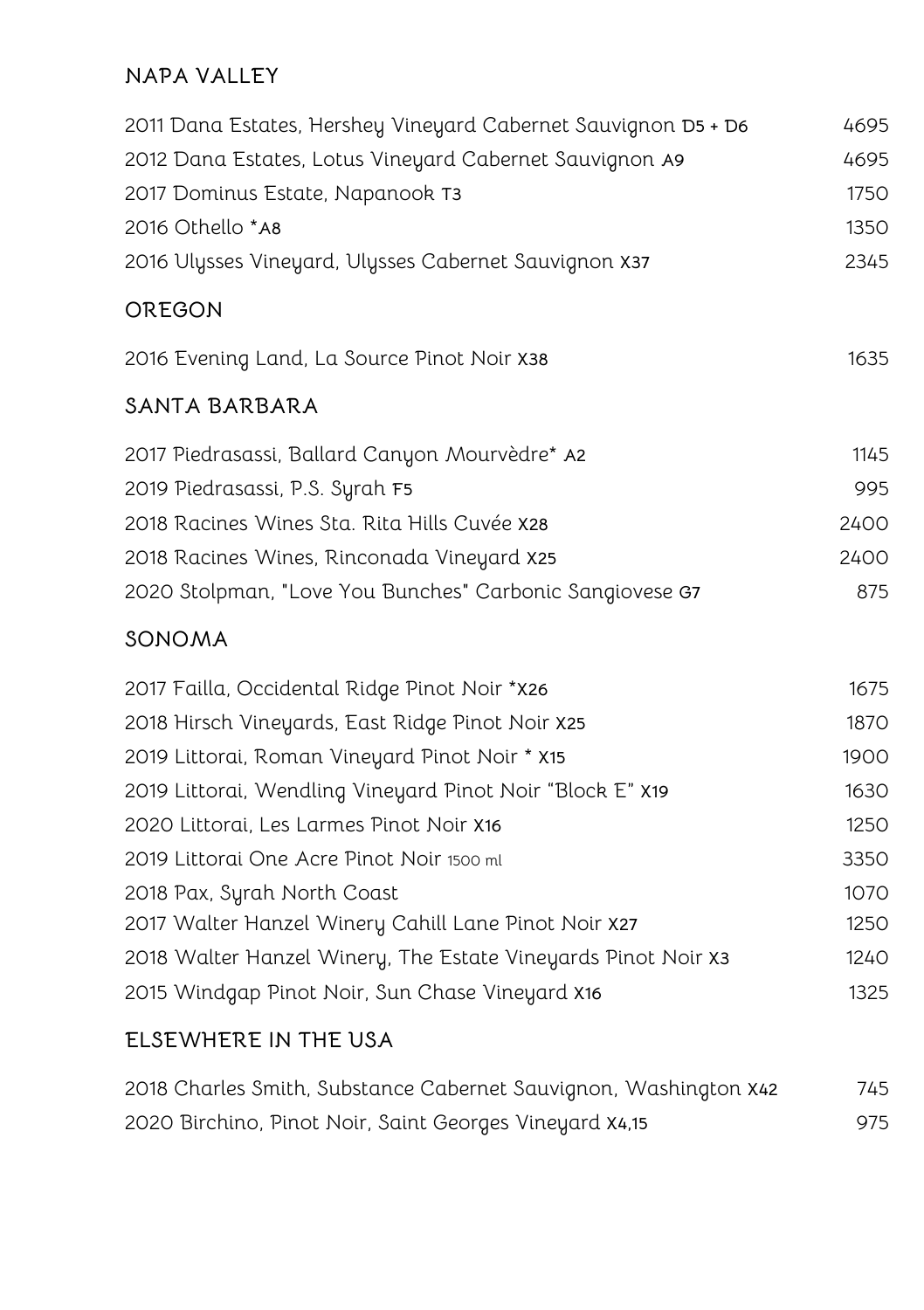# <span id="page-44-0"></span>17. Red Elsewhere In The World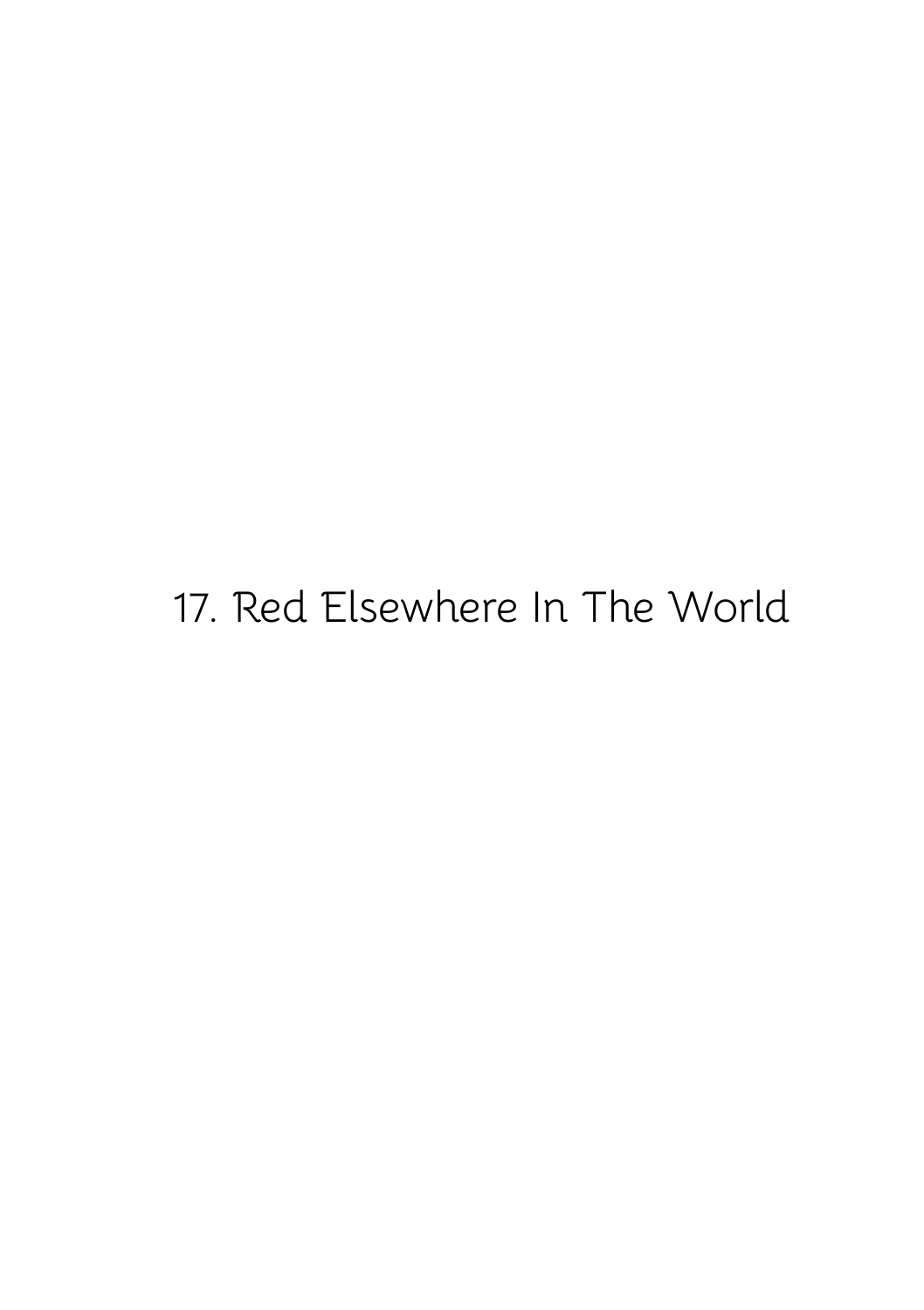## **AUSTRIA**

| 2015 Bründlmayer, Zweigelt *G1                  | 690 |
|-------------------------------------------------|-----|
| SOUTH AFRICA                                    |     |
| 2019 Avondale, Genus Cabernet Sauvignon H3 + H4 | 77N |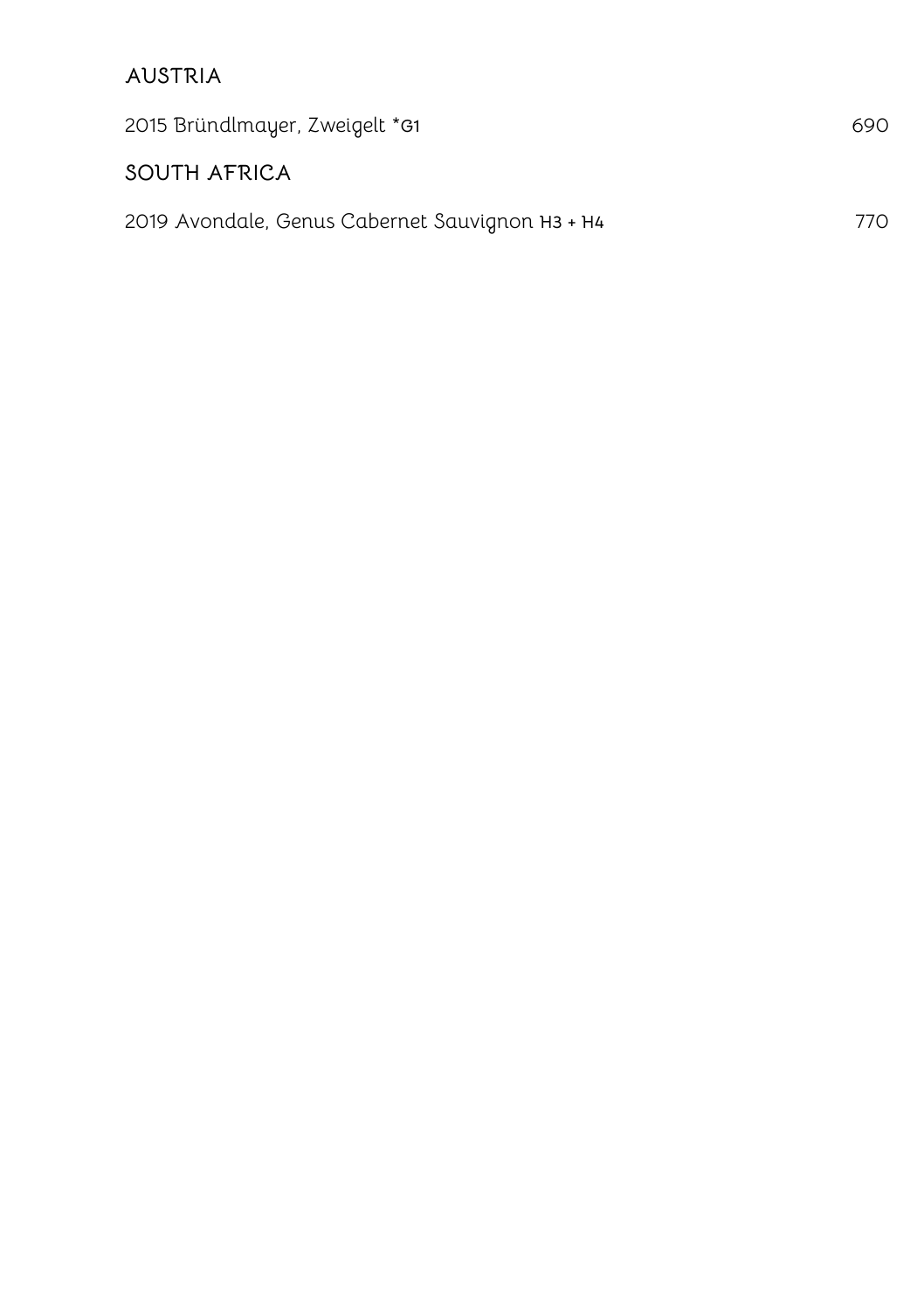# <span id="page-46-0"></span>18. Red Natural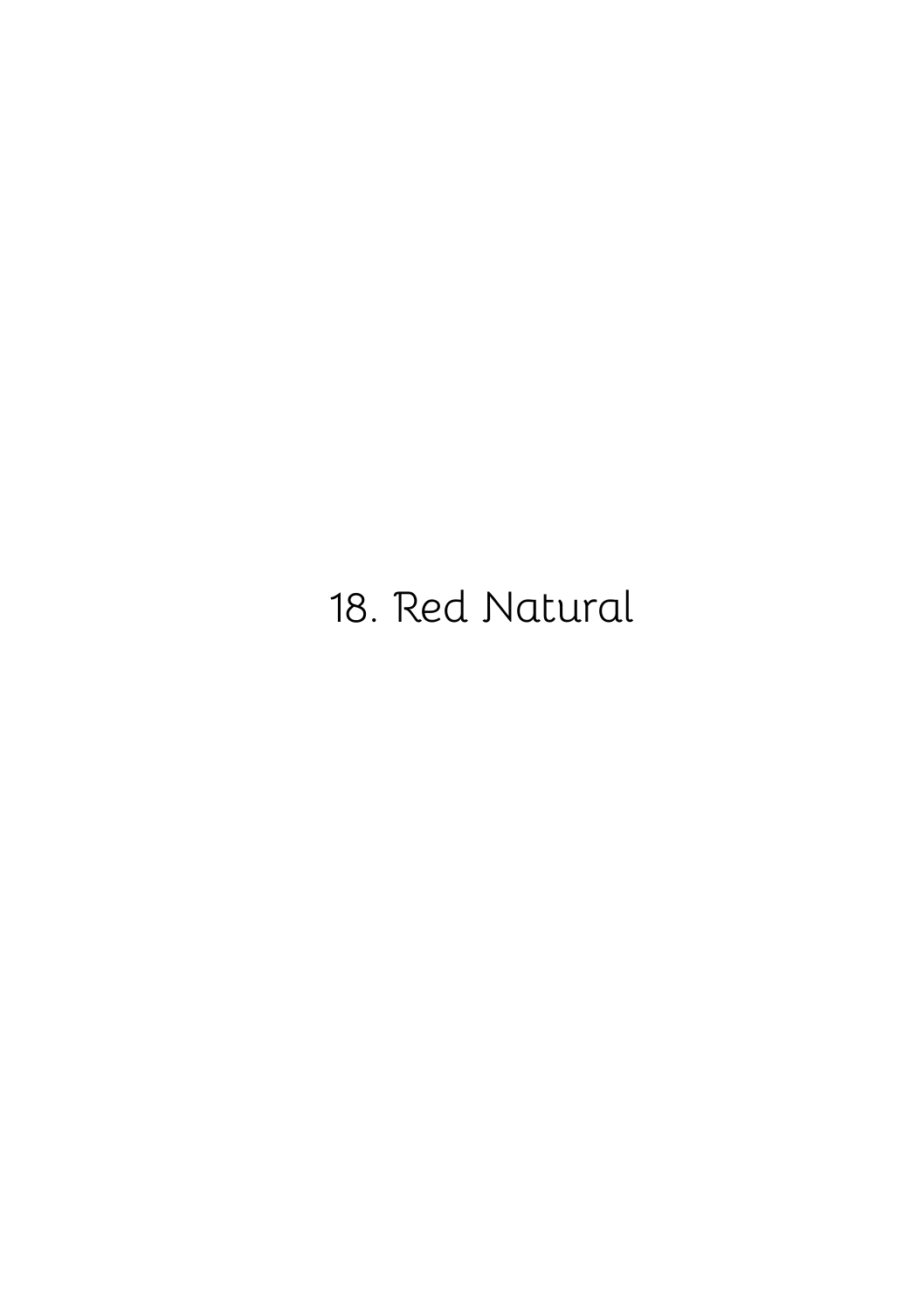#### **AUSTRALIA**

| 2020 Frederick Stevenson, Piñata, Barossa Valley 4:3 | 865 |
|------------------------------------------------------|-----|
| 2019 Shobbrook, Poolside, Barossa Valley * 4:3       | 87O |

#### **AUSTRIA**

| 2018 Christian Tschida, Non Tradition Rot, Burgenland 4:4   | <b>1240</b> |
|-------------------------------------------------------------|-------------|
| 2018 Claus Preisinger, Pinot Noir, Burgenland 4:6           | 1100        |
| 2020 Claus Preisinger, Kieselstein Zweigelt, Burgenland 4:5 | 680         |
| 2018 Gut Oggau, Joschuari, Burgenland * 4:9                 | 1240        |
| 2018 Gut Oggau Bertholdi, Burgenland 4:9                    | <b>1840</b> |
| 2019 Gut Oggau, Winifred "Rosa", Burgenland * 4 1500 ml     | 1150        |
| 2019 Hollenburger Rot NV, Kremstal 4:5                      | 710         |
| 2019 Judith Beck, Beck Ink, Burgenland 4:6                  | 700         |
| 2016 Michael Gindl, Nanu!?, Weinviertel * VRH               | 780         |
|                                                             |             |

### **FRANCE**

| 2019 Domaine les Arabesques, Chopine, Pays d'oc VRH      | 750 |
|----------------------------------------------------------|-----|
| 2020 Domaine Du Mortier Les Pins Cabernet Franc VRH      | 680 |
| 2018 Bruno Duchêne, La Luna, Roussillon * VRH            | 930 |
| 2020 Emelie Tourette, Brunet Sha, Loire                  | 850 |
| 2017 Jean-Christophe, Les Tailles, Loire * VRH           | 850 |
| 2020 Laurence et Remi Dufaitre, Brouilly, Beaujolais VRH | 880 |
| 2020 Laurence et Remi Dufaitre, Premices, Beaujolais 4:7 | 720 |
| 2020 Les Deux Terres, Vin Nu Rouge, Ardèche * VRH        | 690 |
| 2019 Mas Coutelou, Classe, Languedoc VRH                 | 740 |
|                                                          |     |

#### **GERMANY**

| 2020 Weingut Brand, Brand Red, Pfalz, 4:7                      | 680. |
|----------------------------------------------------------------|------|
| 2020 Katla Wines, Foo Foo, Mosel, 4:2                          | 930. |
| 2019 Stefan Vetter, Spätburgunder Steinterrassen, Franken, 4:7 | 920. |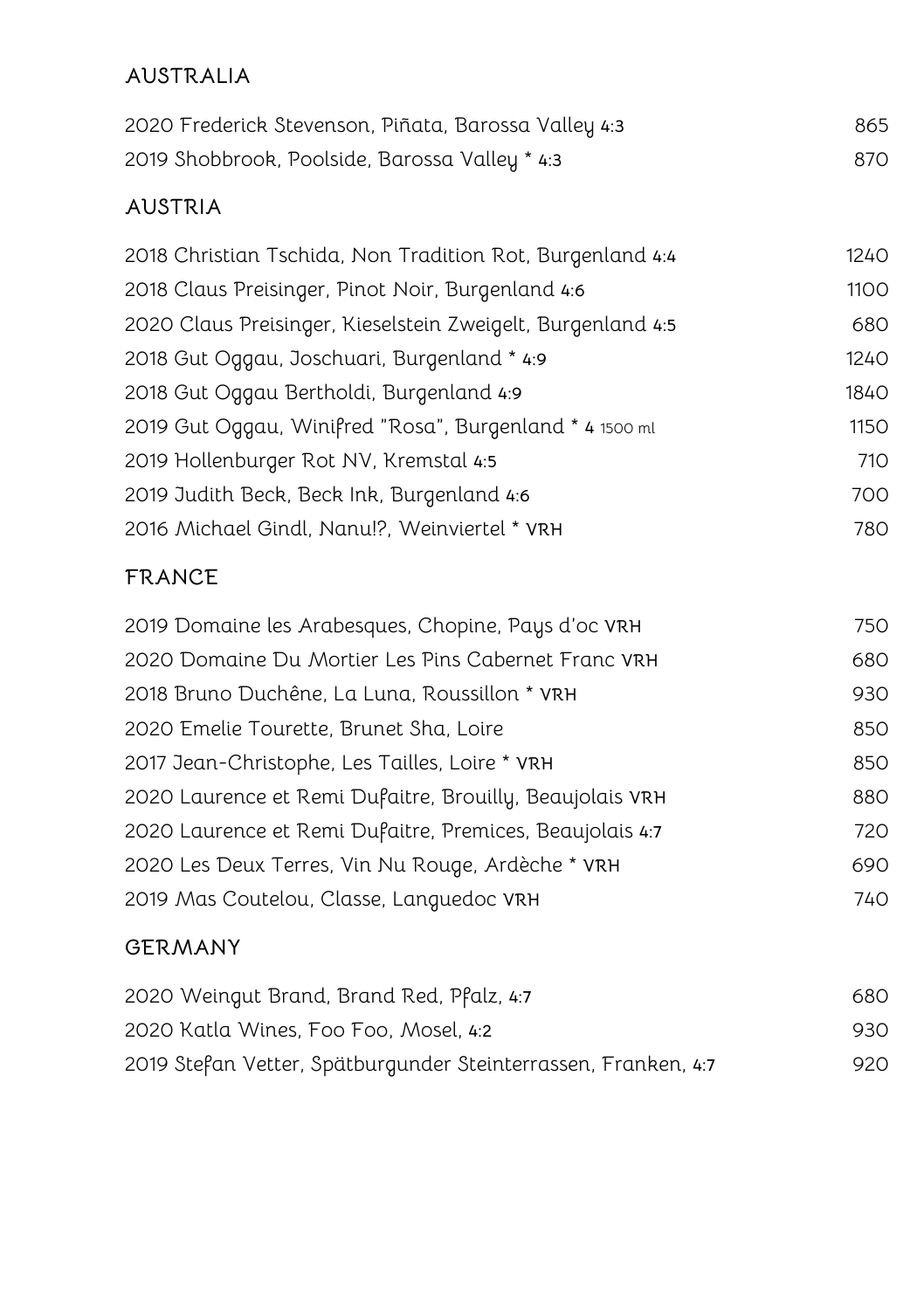### **ITALY**

| 2017 Al-Cantara, O'Scuru O'Scuru, Sicily, VRV                | 935  |
|--------------------------------------------------------------|------|
| 2017 Al-Cantara, Lu Veru Piaciri, Sicily * 1500 ml           | 1235 |
| 2019 Cascina Val Liberata, La Musa, Piedmont, * vRV          | 780  |
| 2020 CinqueCampi, Rosso, Emilia, VRV                         | 690  |
| 2020 Vini Conestabile della Staffa, LitrÒ Rosso, Umbria, VRV | 720  |
| 2020 Collecapretta, Il Rosso da Tavola, Umbria, * VRV        | 780  |
| 2019 Le Coste, Rosso, Lazio, VRV                             | 840  |
| 2019 Le Coste, Rossi di Gaetano, Lazio, VRV                  | 745  |
| 2020 Nerocapitano, Frappato VRH                              | 730  |
| 2017 Selvadolce, Rosso Se, Liguria 4:1                       | 995  |
| 2018 Selvadolce, Gumbe di Amira, Liguria 4:1                 | 850  |
|                                                              |      |

#### **SPAIN**

| 2018 4 Monos, La Danza del Viento, Madrid VRH                    | 1070 |
|------------------------------------------------------------------|------|
| 2019 Alfredo Maestro, El Rey Del Glam, Ribera del Duero, vrv     | 730  |
| 2008 Barranco Oscuro, '1368' Pago Cerro Las Monjas, Granada, VRH | 920  |
| 2018 Barranco Oscuro, El Pino Rojo, Granada, VRH                 | 770  |

#### **HUNGARY**

| 2018 Hummel, Villányi Portugieser, Villány, VRH | 680 |
|-------------------------------------------------|-----|
| 2019 Vaskapu, Kert, Pécs VRH                    | 745 |
|                                                 |     |

## **SERBIA**

| 2015 Oszkar Maurer, BOYS, Szerémség, 4:4  | 930- |
|-------------------------------------------|------|
| NV Oszkar Maurer, Bor III, Szerémség, 4:8 | 560  |

## **SLOVENIA**

Heaps Good Wine, Modri Pinot Noir, Štajerska, **4:2** 820

# **SLOVAKIA**

| 2019 Bott Frigyes, Pinot Noir, Južnoslovenská, 4:6  | 840. |
|-----------------------------------------------------|------|
| 2018 Strekov, 1075 Frankovka, Južnoslovenská *, 4:6 | 1060 |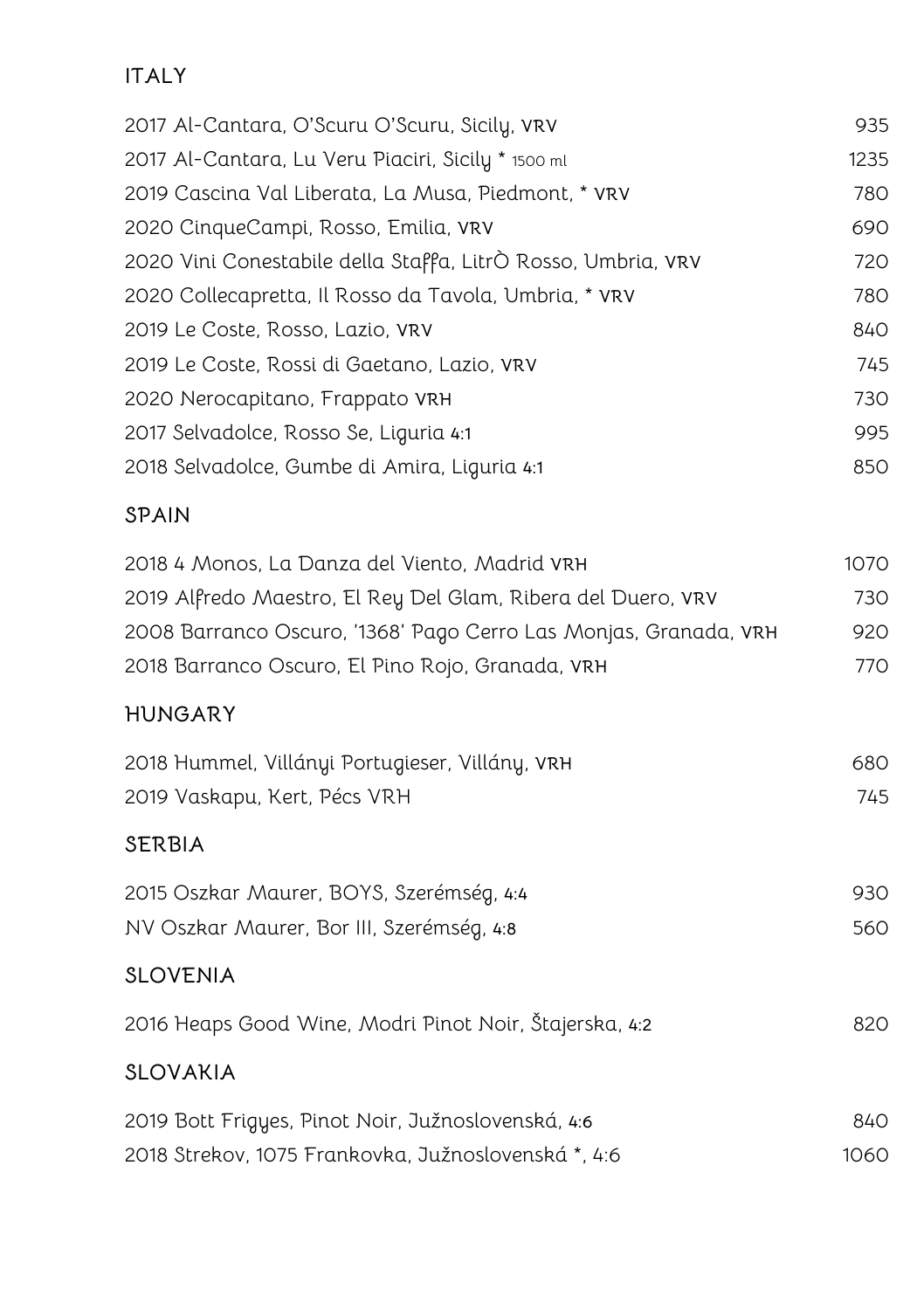# <span id="page-49-0"></span>19. Sweet & Fortified